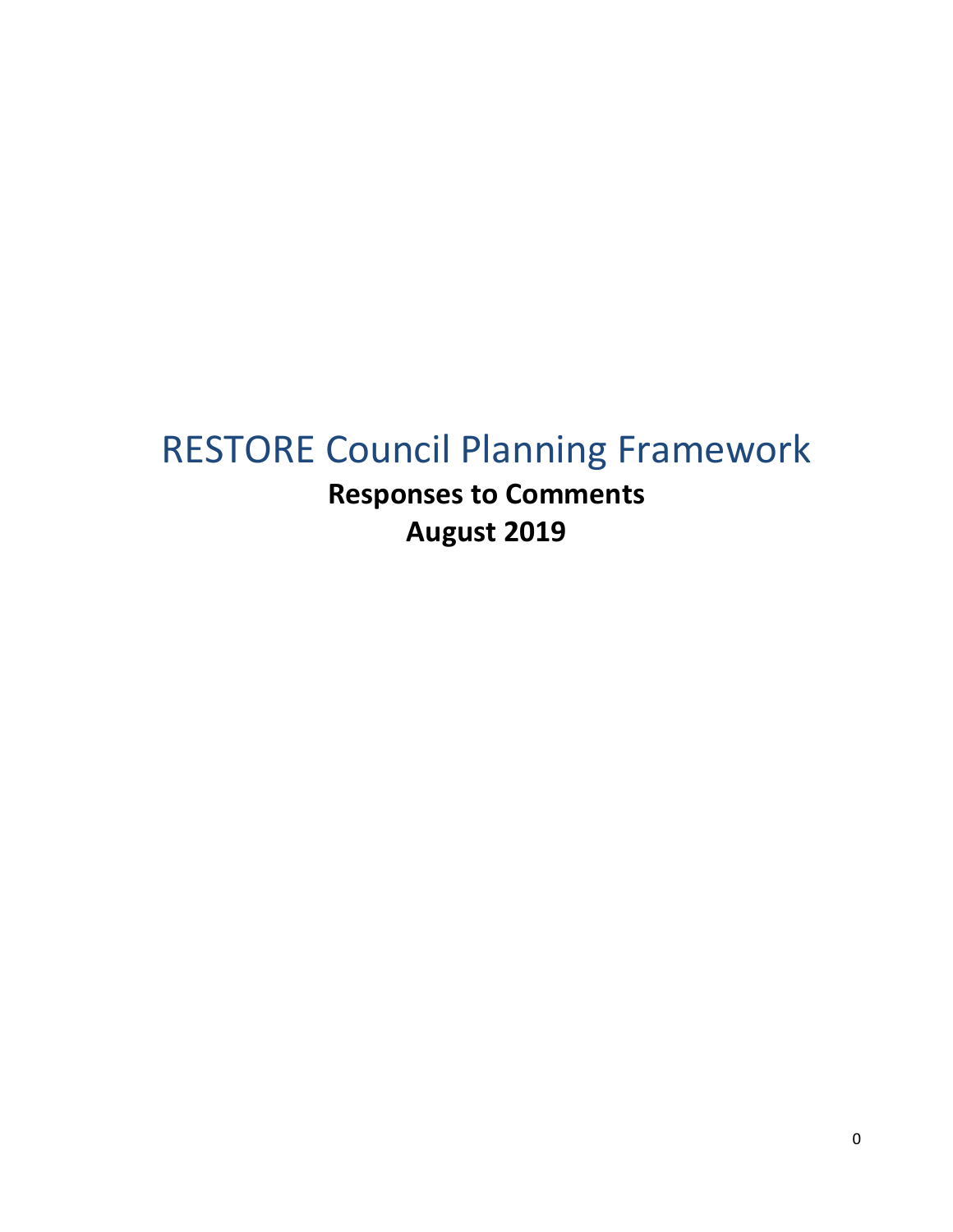# **Table of Contents**

# **Table of Contents**

| Priority Approach: "Create, restore, and enhance coastal wetlands, islands, shorelines, and |  |
|---------------------------------------------------------------------------------------------|--|
|                                                                                             |  |
| Priority Approach: "Protect and conserve coastal, estuarine, and riparian habitats"  6      |  |
|                                                                                             |  |
| Priority Approach: "Reduce excess nutrients and other pollutants to watersheds" 9           |  |
|                                                                                             |  |
|                                                                                             |  |
|                                                                                             |  |
|                                                                                             |  |
|                                                                                             |  |
|                                                                                             |  |
|                                                                                             |  |
|                                                                                             |  |
|                                                                                             |  |
|                                                                                             |  |
|                                                                                             |  |
|                                                                                             |  |
|                                                                                             |  |
|                                                                                             |  |
|                                                                                             |  |
|                                                                                             |  |
|                                                                                             |  |
|                                                                                             |  |
|                                                                                             |  |
|                                                                                             |  |
|                                                                                             |  |
|                                                                                             |  |
|                                                                                             |  |
| General comments related to ecosystem restoration for wildlife health (e.g., birds, fish)40 |  |
|                                                                                             |  |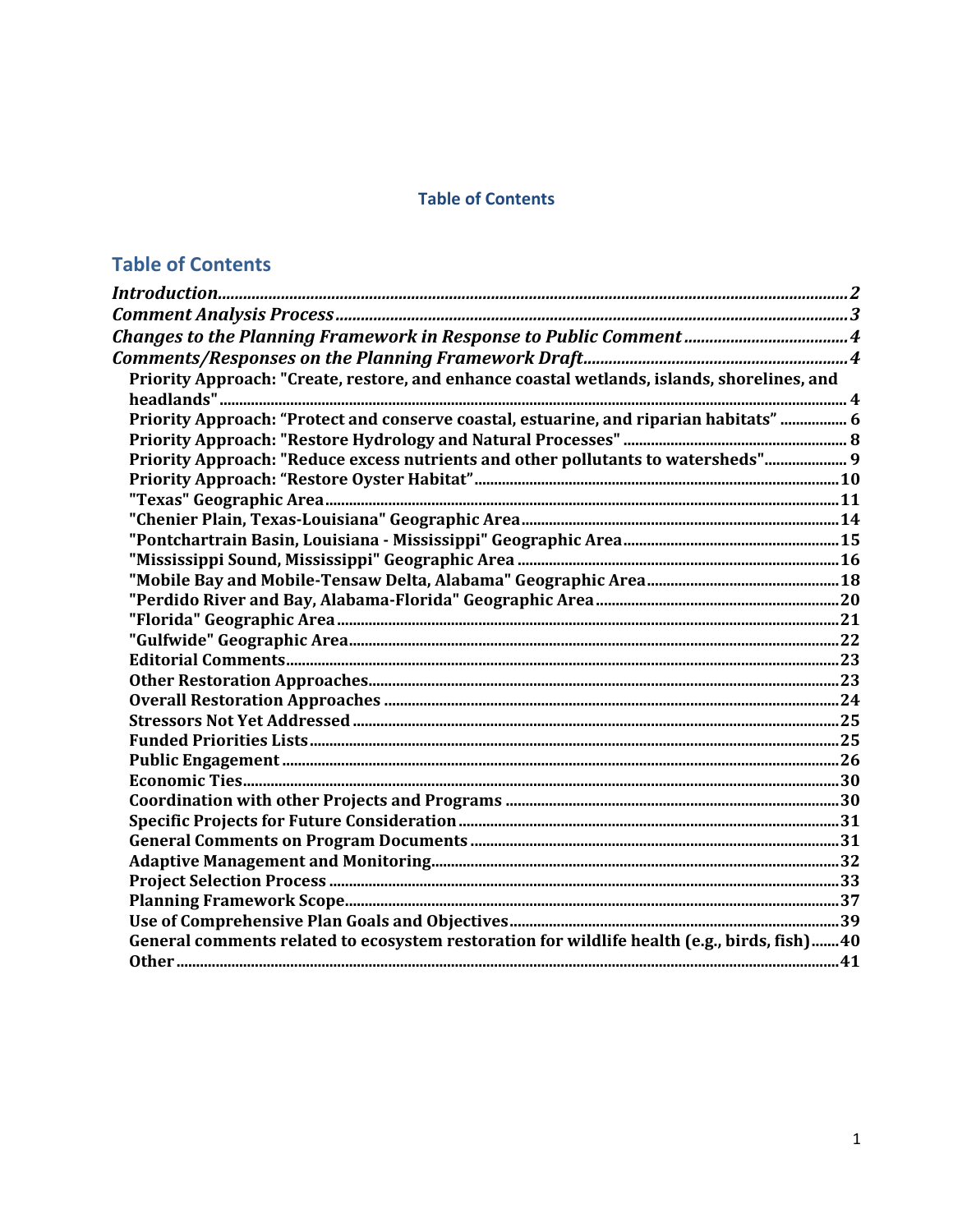# <span id="page-2-0"></span>**Introduction**

Established by the Resources and Ecosystems Sustainability, Tourist Opportunities, and Revived Economies of the Gulf Coast States Act of 2012 (33 U.S.C. 1321(t) and *note*) (RESTORE Act), the Gulf Coast Ecosystem Restoration Council (Council) plays a key role in developing strategies and implementing projects that help ensure the Gulf's natural resources are sustainable and available for future generations. With this role in mind, under the Council-Selected Restoration Component of the RESTORE Act, the Council develops Funded Priority Lists (FPLs) that specifically identify and describe the projects and programs it will fund.

On April 26, 2019 the Council released its Planning Framework draft for public review and comment as it continues to advance its vision for "[a] healthy and productive Gulf ecosystem achieved through collaboration on strategic restoration projects and programs", as articulated in the [2016 Comprehensive Plan Update: Restoring the Gulf Coast's Ecosystem and Economy](https://www.restorethegulf.gov/sites/default/files/CO-PL_20161208_CompPlanUpdate_English.pdf) (2016 Comprehensive Plan Update). Briefly, the Planning Framework serves as a "bridge" between the Council's overarching goals and objectives identified in the 2016 Comprehensive Plan Update and the specific restoration projects and programs approved in future FPLs. The Planning Framework identifies five priority approaches and associated techniques, along with their application within specific geographic areas in an effort to give the public and potential funding partners an indication of the types of projects and programs that may be considered for FPL 3 funding consideration. The Council published and requested comments on the draft Planning Framework, and this document addresses responses to all public comments received.

During the 52-day comment period (including a 7-day extension granted by the Council in response to a request from the public) ending at 11:59 pm Mountain Time on June 19, 2019, the Council held five public meetings in the Gulf Coast States, hosted two public webinars, and engaged with stakeholders across the region. The Council accepted written comments via mail, email and through the Planning, Environment and Public Comment website. Comments received after the end of the public comment period were not reviewed or considered. Oral and written comments were accepted during the following public meetings:

| Date           | Location                                   | <b>Time</b>                |
|----------------|--------------------------------------------|----------------------------|
| April 29, 2019 | <b>Webinars</b>                            | 2:00 p.m. and 6:00 Central |
|                |                                            | Time (CT)                  |
| April 30, 2019 | <b>Spanish Fort Community Center, 7361</b> | 6:00 p.m. CT               |
|                | Spanish Fort Blvd.,                        |                            |
|                | Spanish Fort, AL 36527                     |                            |
| May 6, 2019    | <b>Convocation Center Annex,</b>           | 6:00 p.m. CT               |
|                | 7800 Washington Ave,                       |                            |
|                | New Orleans, LA 70125                      |                            |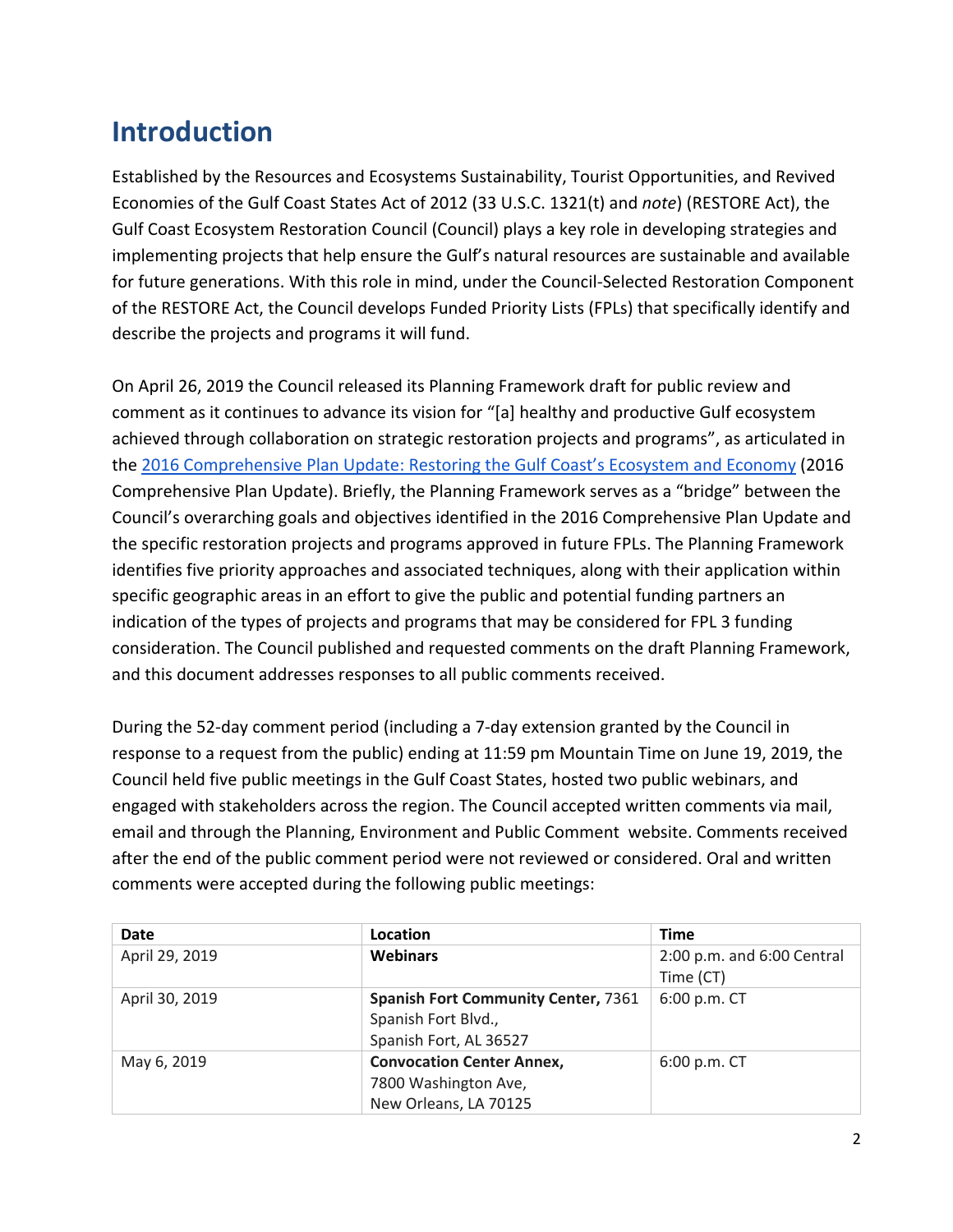| May 7, 2019   | <b>Florida Department of Environmental</b> | 6:00 p.m. ET |
|---------------|--------------------------------------------|--------------|
|               | <b>Protection, Douglas Building</b>        |              |
|               | (Conference Room A & B),                   |              |
|               | 3900 Commonwealth Blvd.,                   |              |
|               | Tallahassee, FL 32399                      |              |
| May. 22, 2019 | University of Southern Mississippi,        | 6:00 p.m. CT |
|               | 730 Beach Blyd East                        |              |
|               | Long Beach, MS 39560                       |              |
| May 30, 2019  | Texas A&M College, Harte Institute,        | 6:00 p.m. CT |
|               | 6300 Ocean Dr.,                            |              |
|               | Corpus Christi, TX 78412                   |              |

All comments received during the public comment period, including attachments and other supporting materials, are part of the public record and are available on the Council's website[,](http://www.restorethegulf.gov/) *[www.restorethegulf.gov](http://www.restorethegulf.gov/)*. The Council received a total of 446 unique comments from 2,932 (including 2,861 form letters) private citizens, businesses, other governmental entities (such as state, county and local governments), non-governmental organizations (NGOs), and other Gulf stakeholders. The total number of unique comments also includes those collected from 41 stakeholders who attended and provided comments at the five public meetings and two webinars. The large number of stakeholders engaged during the public comment period demonstrates awareness of Gulf restoration and interest in the actions and decisions being made by the Council, nine years after the *Deepwater Horizon* oil spill.

The ongoing involvement of the stakeholders who live, work, and play in the Gulf region is critical to ensuring oil spill penalty dollars are used effectively. The Council appreciates those who participated in the public review and comment process, as well as those who have supported Gulf restoration activities for many years.

# <span id="page-3-0"></span>**Comment Analysis Process**

The Council has carefully analyzed and responded to all verbal and written comments received during the 52-day public comment period. The Council's consideration of public comments is an important step in finalizing the Planning Framework that will serve as a key component in the Council's decision-making process for future Funded Priority Lists (FPLs) under the Council-Selected Restoration Component, commonly referred to as "Bucket 2", of the RESTORE Act. The public comments provided valuable insights that helped inform and improve the final document.

The Council used the Department of the Interior's Planning, Environment and Public Comment (PEPC) database system to manage and respond to public comments. Below, the Council has summarized all comments received and provided responses. In order to efficiently and effectively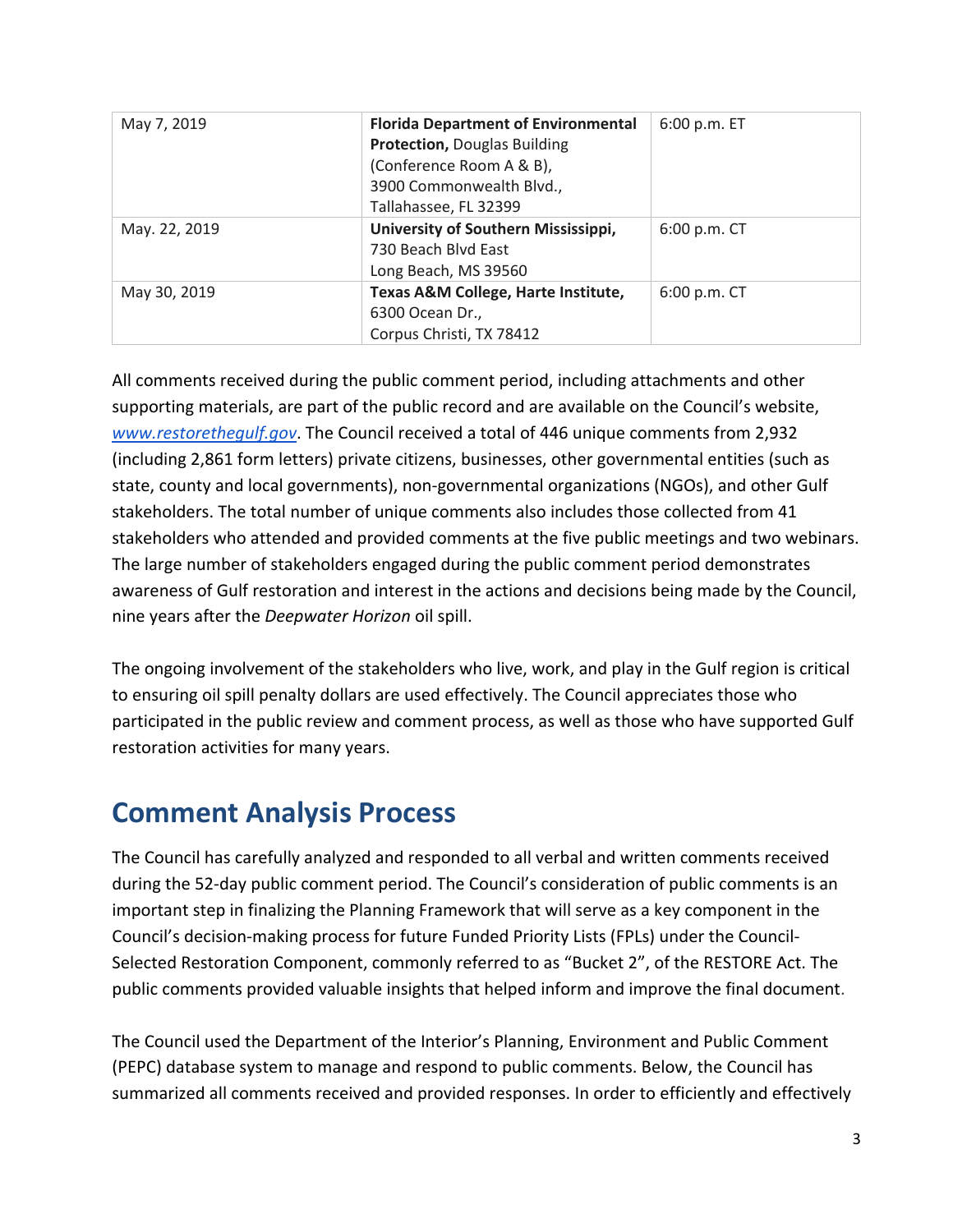respond to the observations and recommendations provided by Gulf stakeholders, the Council grouped comments and responses by theme. For example, common themes included recommended changes or additions to priority approaches and techniques. Within those themed groupings, individual comments were combined when the topic or recommendation was related. In other cases, the Council responded to individual comments as warranted by the nature of the comment. Many comments received, while not directly reflected in revisions to the Planning Framework, will be carried forward and considered as part of developing FPL 3.

# <span id="page-4-0"></span>**Changes to the Planning Framework in Response to Public Comment**

As part of responding to comments, the Council considered necessary revisions to the Planning Framework. Revisions to the document were primarily editorial in nature (e.g., adding citations, revising sentences for clarity), but also included some substantive revisions to specific sections (e.g., revisions to the description for the technique "Decommission unused, orphaned energy facilities"). In all cases, the Council sought to ensure that revisions improved the document's accuracy and clarity.

# <span id="page-4-1"></span>**Comments/Responses on the Planning Framework Draft**

# <span id="page-4-2"></span>*Priority Approach: "Create, restore, and enhance coastal wetlands, islands, shorelines, and headlands"*

**Comment:** The Council received comments to consider implications of material extraction from source areas, emissions generated, and negative ecological consequences during the evaluation of the "Protect natural shorelines" technique to create, restore, and enhance coastal wetlands, islands, shorelines, and headlands. Recommendations were made to refrain from implementing this technique on barrier islands along Gulf-fronting sandy shorelines.

**Response:** The Council has committed to the use of both internal and external best available science review in evaluating techniques considered to restore natural shorelines or prevent further loss of shorelines for coastal habitat sustainability. This best available science review process will assess the techniques considered for restoration and will serve as a primary mechanism to ensure techniques employed are appropriate and scientifically supported for the areas where they are being considered.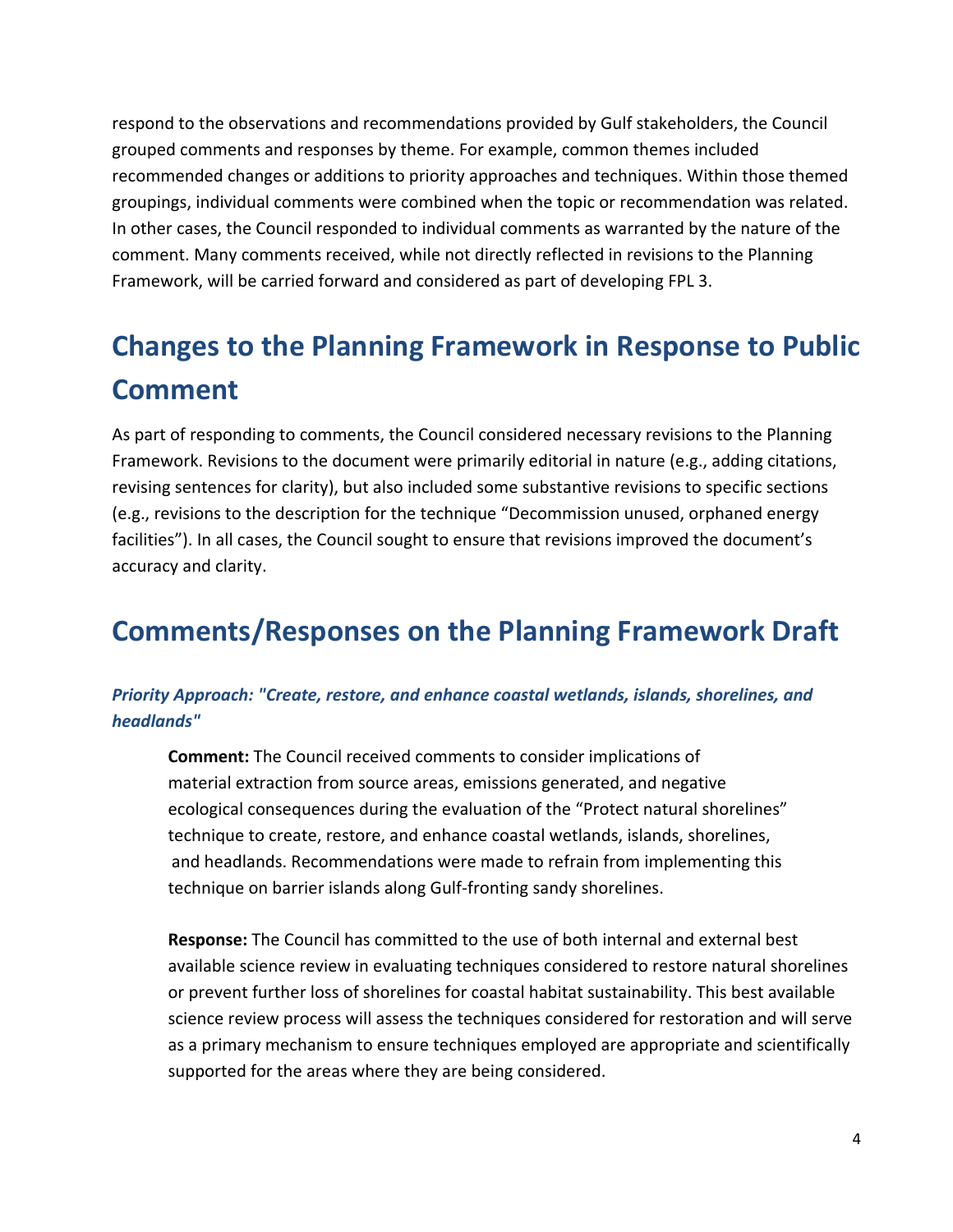**Comment:** With respect to the "Sediment placement" technique, one commenter noted that not all sediment placement is "beneficial use of dredged material" and that the Planning Framework draft failed to mention "dedicated dredging." The commenter also recommended the Council refrain from funding any more dedicated dredging projects that dredge deep holes in estuaries until the risks associated with this process are assessed.

**Response:** The Council acknowledges the value of discussing dedicated dredging, and has included it in the sediment placement technique. The Council acknowledges that all ecosystem restoration endeavors come with some potential risks that need to be considered. Potential adverse effects of any proposed dredging is analyzed during the U.S. Army Corps of Engineers' (USACE) permitting process (or the associated civil works project review process) and the proposed design is subject to interagency review and comment during this mandatory coordination process. This review would include many issues, including the potential for dedicated dredging to cause adverse environmental impacts due to low dissolved oxygen in the excavated borrow area or due to geomorphic changes. Revisions have been made to the Planning Framework in Section 2.2.1 to acknowledge that both dedicated dredging and beneficial use are methods that could be used in habitat restoration projects.

**Comment:** Comments were received recommending the Council consider vegetation planting as a part of habitat restoration generally, along with sand fencing for barrier island and shoreline restoration.

**Response:** The Council agrees vegetation planting may be effective as part of those restoration types, and sand fencing can increase the effectiveness of barrier island and shoreline restoration. The Planning Framework discusses vegetation planting in association with sediment placement, and reference to sand fencing has been included in Section 2.2.1.

**Comment:** In reference to beneficial use of dredged materials, one commenter recommended RESTORE funds not be used to meet legally required compensatory mitigation requirements.

**Response:** The Council appreciates the commenter's concerns related to the use of RESTORE Funds. The Planning Framework is not intended to address potential mitigation policy considerations. Its purpose is to signal restoration priorities for FPL 3.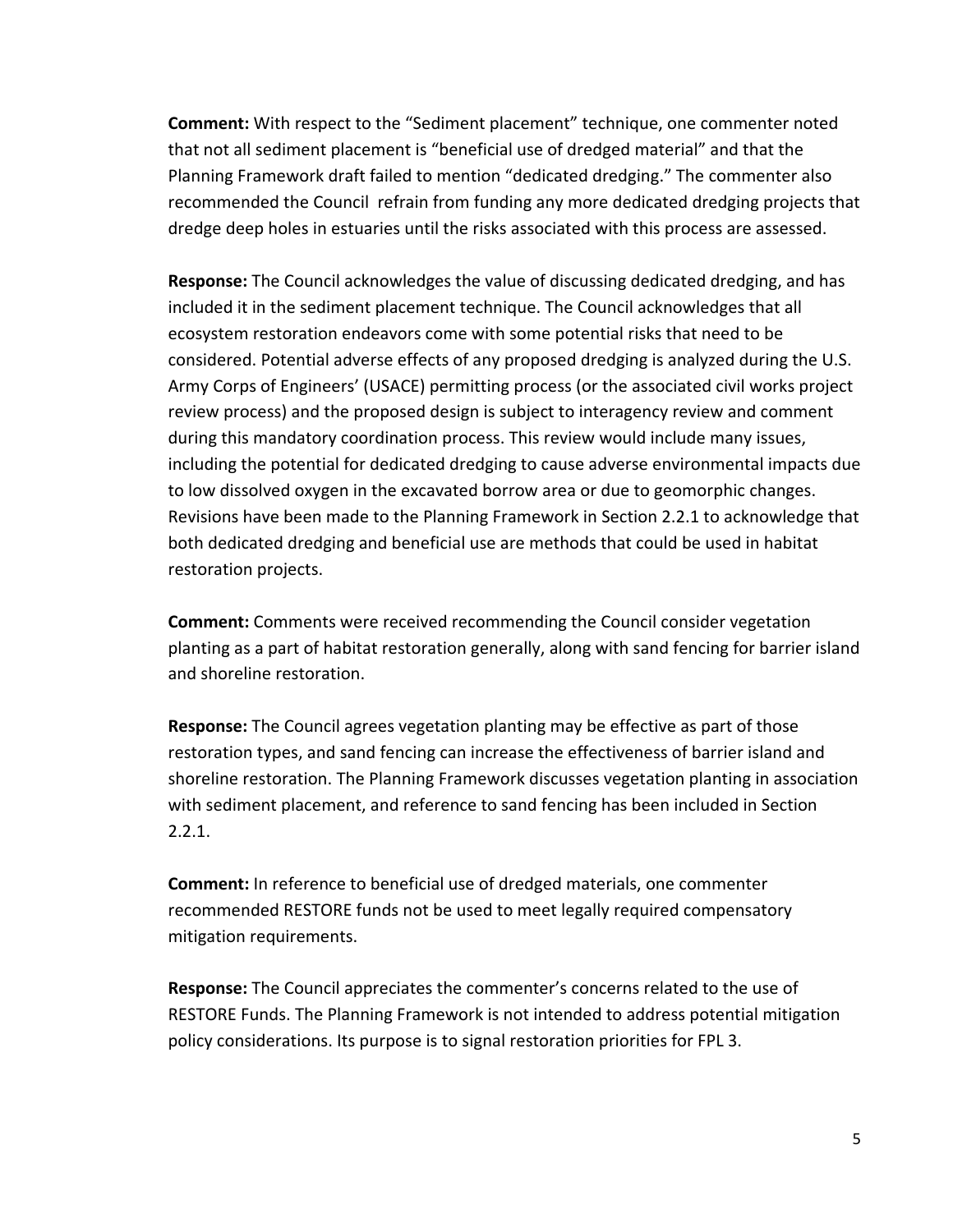**Comment:** The Council received support for the "Sediment placement" technique. Some comments expressed concerns regarding the potential for use of contaminated dredged material to create or restore wetlands, the potential for dredging to release contaminated sediment into the water column and/or to add to water column turbidity, and the potential to inadvertently replace existing valuable habitats at a proposed project site. Comments requested that the Council carefully consider potential impacts to the environment that could result from this technique.

**Response:** The Council acknowledges that restoration actions have the potential for unintended adverse impacts. Prior to approving funding for a project involving sediment placement, the Council will consider any information pertaining to potential adverse effects, including the possibility of sediment contamination. To that end, the Council will review and consider any relevant information developed through the regulatory and permit process for such projects.

#### <span id="page-6-0"></span>*Priority Approach: "Protect and conserve coastal, estuarine, and riparian habitats"*

**Comments:** The Council received comments in support of habitat conservation through land acquisition, with a number of commenters emphasizing this technique is essential for birds. One commenter recommended budgets for conservation projects include the full range of associated costs, from up-front planning and administrative costs to long-term operations and maintenance. This commenter also emphasized the urgency of conservation and the value of collaboration with other funding partners. Another commenter pointed out that although conservation is not the same as ecosystem restoration, it can be part of a comprehensive coastal management program where habitat is threatened by development, logging, and other land uses.

**Response:** The Council agrees conservation can be an effective tool to protect coastal habitat in watersheds under pressure from development. Habitat conservation can preserve important avian and terrestrial habitat, while also benefiting community resilience by maintaining natural flood storage and buffer areas. In addition, the Planning Framework notes strategic habitat conservation can help mitigate ecosystem impacts from sea level rise by creating opportunities for habitat and species migration. Habitat conservation is also linked to healthy downstream coastal waters. The Council invested in riparian habitat conservation in the [2015 Initial FPL,](https://restorethegulf.gov/sites/default/files/FPL_forDec9Vote_Errata_04-07-2016.pdf) along with a program to educate the public on the connection between conservation and healthy downstream waters. In FPL 3, the Council will consider additional investments in conservation to protect habitat, improve water quality, and help ecosystems adjust to changing environmental conditions. Proposals for FPL projects and programs will include, where applicable, budget estimates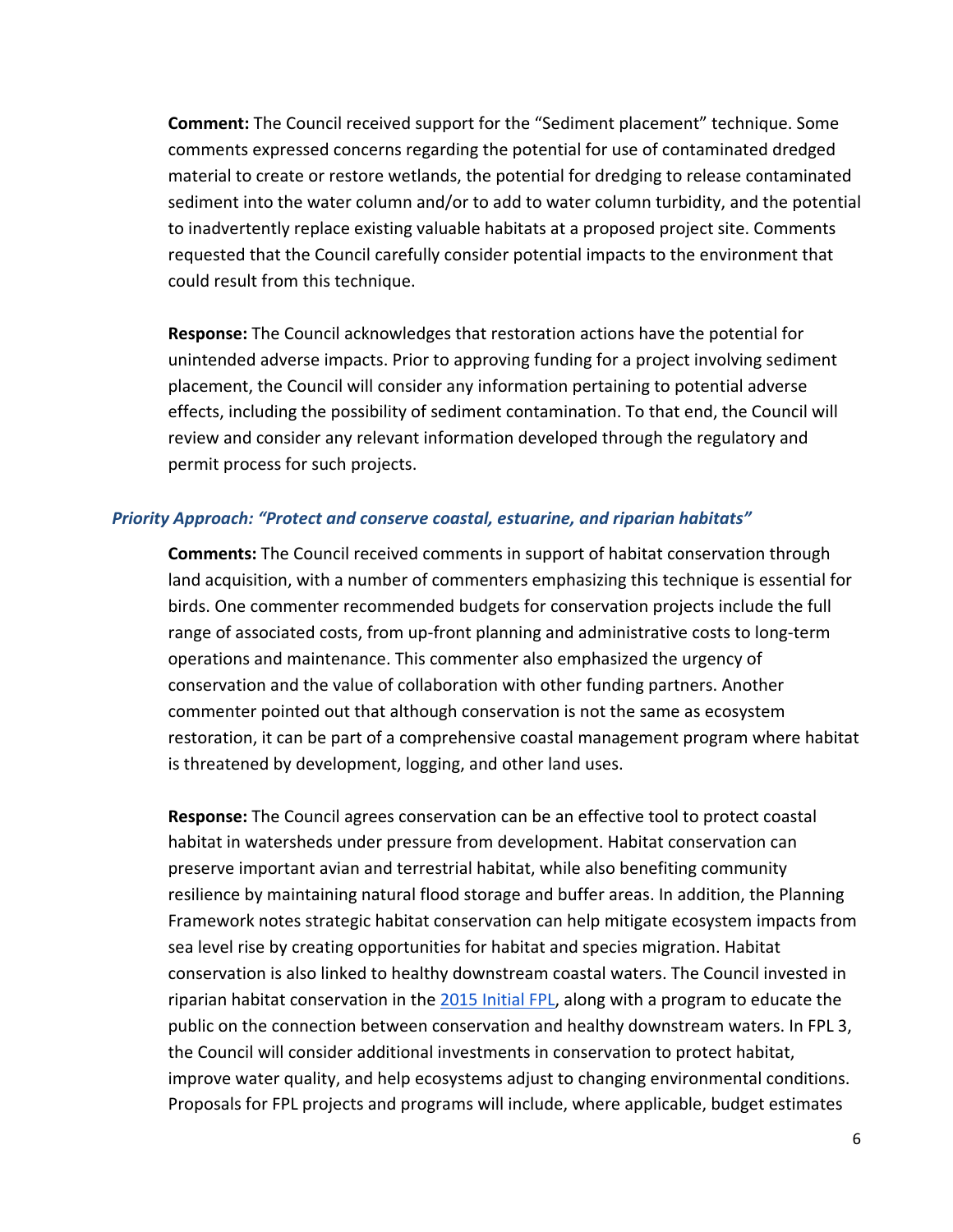for planning and administrative costs, as well as any planned long-term operations and maintenance. As a general practice in the Council-Selected Restoration Component (also known as Bucket 2), the Council seeks partnerships with other funding sources and interested stakeholders.

**Comment:** A commenter asked how habitat management and stewardship differ, and what stewardship is.

**Response:** The Planning Framework has been revised to include additional text to clarify the terms "stewardship" and "habitat management" in Section 2.2.2.

**Comment:** Many comments were received regarding the technique, "Decommission unused, orphaned energy facilities", which is included in the priority approach, "Protect and conserve coastal, estuarine, and riparian habitats". Most comments expressed concerns about the lack of detail regarding exactly what is being considered and whether risks posed to the environment by such facilities have been scientifically evaluated. Additionally, some commenters questioned whether such work is an effective or strategic use of RESTORE Act funding, and whether other sources of funding exist to conduct such work (e.g., other revenue sources derived from oil and gas leases). One commenter expressed support for the technique, noting it is consistent with the Texas Railroad Commission's well plugging program, which seeks to plug orphaned wells to eliminate the threat of a hydrocarbon release to natural resources along the Texas coast.

**Response:** The Council is considering this technique in two general areas: in coastal habitats including coastal marshes by plugging oil and gas wells; and in the offshore environment by plugging or removing wells, structures (e.g., oil and gas rigs), and pipelines. Work in the coastal environment would build upon a project approved for funding in the Council's 2015 Initial FPL (["Plug Abandoned Oil and Gas Wells"](https://s3.amazonaws.com/gcerc.documents/fpl.factsheets.final/FPL_FS_A_TX+Oil+Wells+v11.15.15.pdf), Padre Island, TX). Expanding such work into the offshore environment is being considered as a preventative measure against potential future harm to natural resources. Unaddressed orphaned oil and gas facilities pose risks to human safety, environmental risks to surface and subsurface resources through release of contaminants, and may perpetuate habitat loss. These risks increase with time due to continued deterioration, as does the cost to address them.

Opportunities to conduct this work would be evaluated based upon whether structures pose a threat to the environment or are impeding access to resources needed to conduct restoration (e.g., pipelines that cross sediment resources needed for habitat restoration). All identified facilities would be confirmed as orphaned (i.e. there are no responsible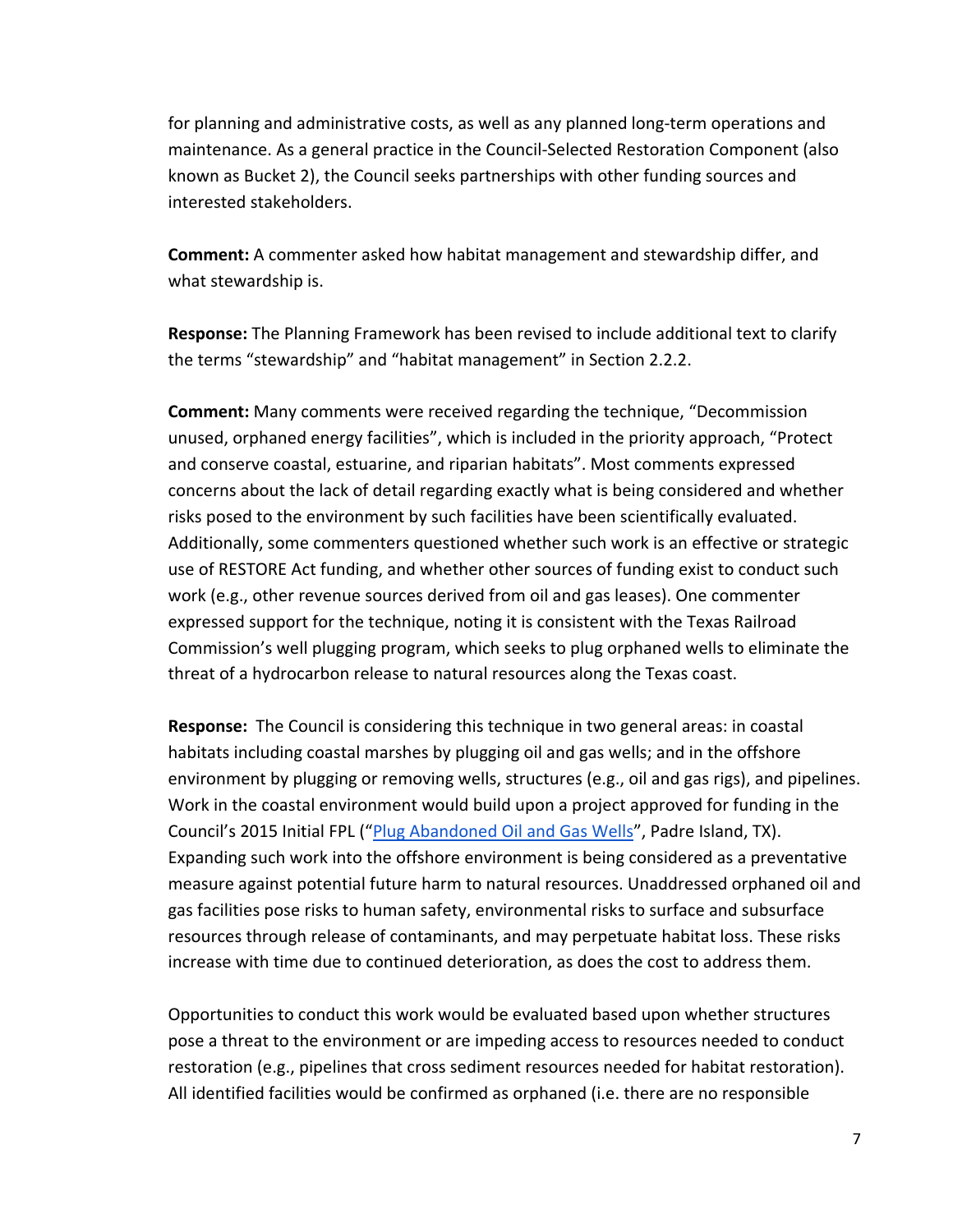parties remaining to remove the facilities). RESTORE funds are being considered because other potential funding sources are either inadequate or unavailable for such work except under specific circumstances. For example, commenters pointed to the Oil Spill Liability Trust Fund, managed by the U.S. Coast Guard, as a potential funding source. However, these funds may only be used either when a well is actively leaking, or when the Federal On-scene Coordinator determines that there is a significant threat of a discharge. The Planning Framework has been revised in Section 2.2.2 to reflect these clarifications regarding the Council's consideration of this technique.

#### <span id="page-8-0"></span>*Priority Approach: "Restore Hydrology and Natural Processes"*

**Comment:** A commenter offered support of hydrologic restoration and recommended that this section of the Planning Framework include a reference to restoration of anadromous fish runs in the Gulf, noting the former role of such species with respect to the Gulf ecosystem.

**Response:** As noted in the Planning Framework draft, re-establishing natural hydrologic connections can help to restore and protect fish populations. In some instances, this could include anadromous fish. The Council recognizes the ecological value of reestablishing such species, but will retain the more general language in the document that is consistent with the types of hydrologic restoration activities being considered by members for this FPL. Please note that this general language does not preclude consideration of projects that could benefit anadromous fish, in either FPL 3 or future FPLs.

**Comment:** A commenter cautioned that restoring hydrologic connections can potentially have unintended adverse environmental impacts, and recommended the Council carefully assess such project proposals in order to avoid and minimize such potential effects.

**Response:** The Council appreciates this comment and acknowledges that hydrologic restoration and other types of restoration projects have the potential for unintended adverse impacts. Proposals for FPL funding will include, as appropriate, discussion of potential risks associated with the given project or program, including potential unintended adverse environmental or socio-economic impacts. FPL proposals will undergo an external best available science review process which, among other factors, will consider risks such as potential unintended adverse impacts. Finally, such risks may also be addressed in the regulatory process for construction projects. The Council will consider the information pertaining to such risks as it decides whether to approve funding for a given activity.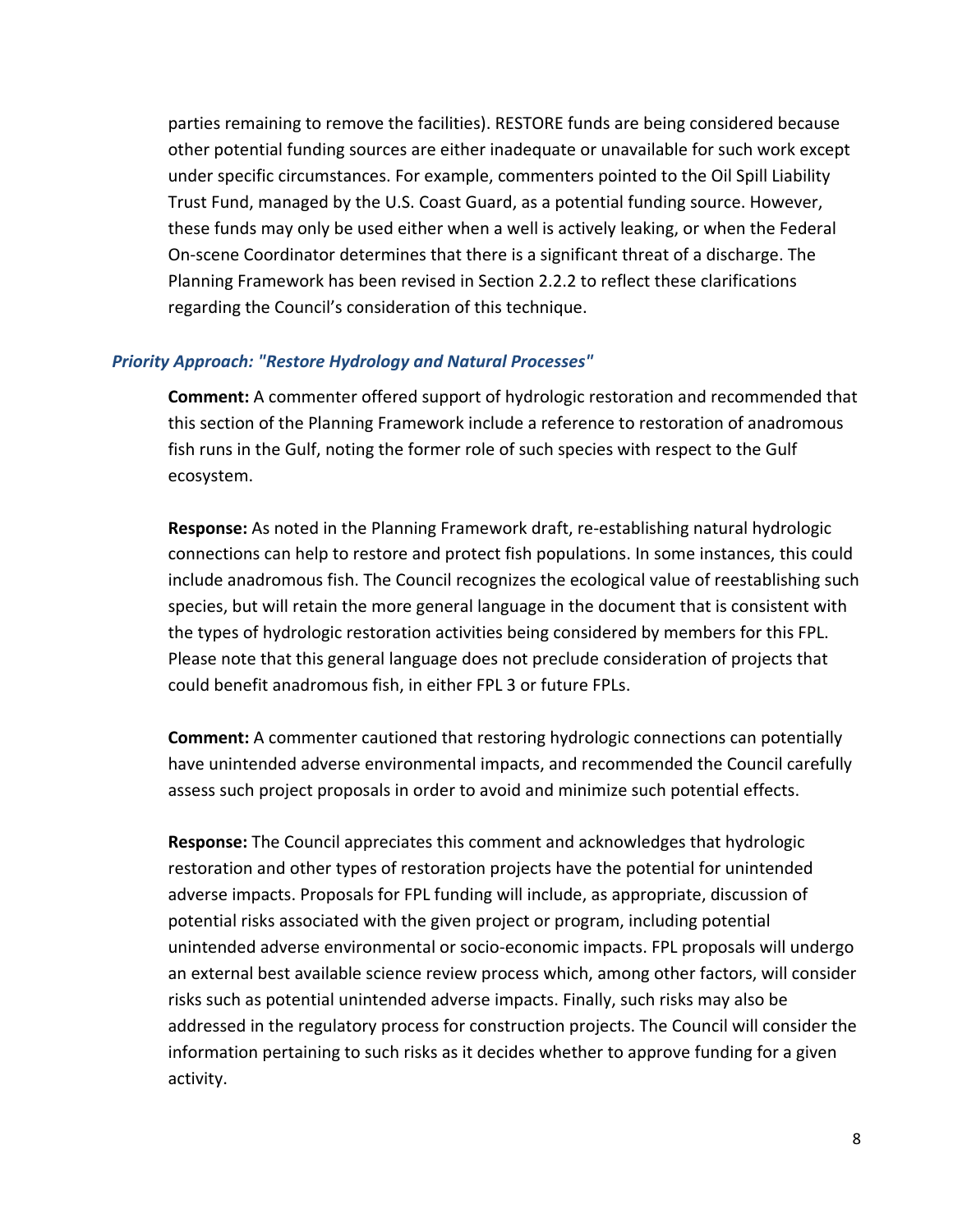#### <span id="page-9-0"></span>*Priority Approach: "Reduce excess nutrients and other pollutants to watersheds"*

**Comment:** A number of commenters expressed support for the priority approach, "Reduce excess nutrients and other pollutants to watersheds", and agreed that techniques under this approach support the Comprehensive Plan objective, "Restore, improve, and protect water resources". One commenter noted complementary local efforts being undertaken through the Alabama Coastal Foundation's Utilities United program.

**Response:** The Council appreciates the support expressed for this priority approach, and will consider potential opportunities to leverage existing resources and efforts as it employs this approach.

**Comment:** There were suggestions to address existing stormwater and wastewater issues, with one commenter raising potential investments in the Pearl River and another commenter highlighting a need in coastal Alabama. The latter emphasized the need to invest in significant and long-term solutions such as backup power systems and sewer spill response technologies.

**Response:** The Council supports upgrading existing systems and addressing problems that have been determined to be contributors to water quality impairments in coastal watersheds. While supportive of funding for the suggested improvements, the Council underscores the importance of determining which project(s) to fund with limited dollars that will best meet the Council's goals and objectives. The Planning Framework signals the Council's intent to consider the techniques "Stormwater management" and "Wastewater system improvements" in several of the geographic areas.

**Comment:** One commenter who supported green infrastructure and low-impact development suggested adding protection and restoration of riparian buffers as a "Stormwater management" technique.

**Response:** The "Stormwater management" technique does describe green infrastructure activities and low-impact development, and recommends traditional high-impact infrastructure be used only when necessary. The Council agrees that restoring riparian buffers can be important for reducing pollutant-carrying runoff. Accordingly, this activity is described as part of the "Agriculture and forest management" technique under the "Reduce excess nutrients and other pollutants to watersheds" approach. Moreover, the Planning Framework also includes acquisition of riparian habitat as part of the "Protect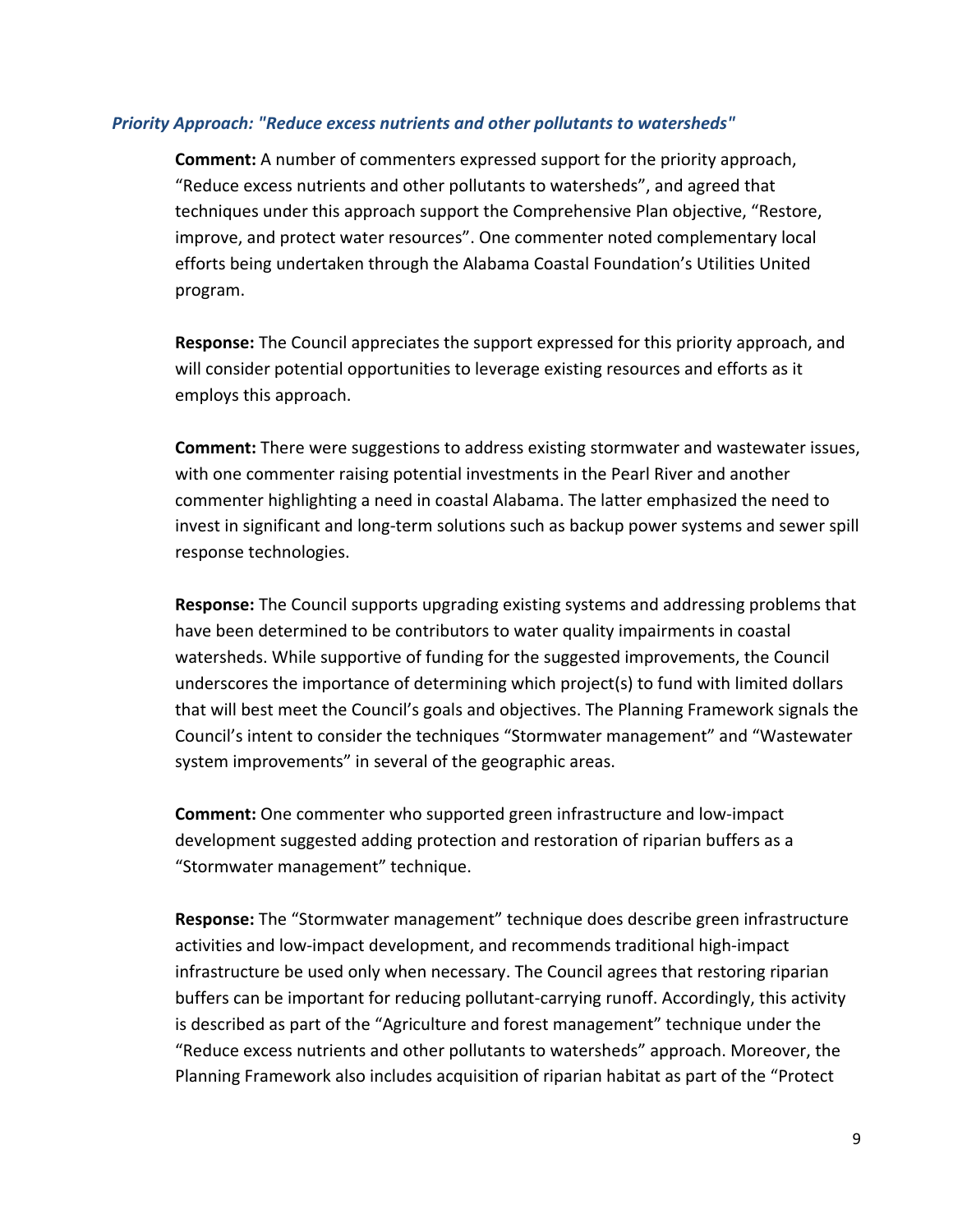and conserve coastal, estuarine, and riparian habitats" approach and describes how such projects can benefit water quality.

**Comment:** There was broad agreement with how the Planning Framework described the causes and consequences of excess nutrients and other pollutants to watersheds, with several commenters placing particular emphasis on the problem of harmful algal blooms. Multiple commenters highlighted the importance of the "Reduce excess nutrients and other pollutants to watersheds" approach to habitats, living coastal and marine resources, human welfare, and the economy.

**Response:** Regarding harmful algal blooms (HABs), the Council shares concern for this urgent problem and has signaled its intention to address the driving water quality issues by applying the "Reduce excess nutrients and other pollutants to watersheds" priority approach. More generally, the Council also agrees that projects employing this priority approach can provide valuable cascading benefits to habitats, living coastal and marine resources, human welfare, and the economy. The Council will consider these benefits in the development of FPL 3.

#### <span id="page-10-0"></span>*Priority Approach: "Restore Oyster Habitat"*

**Comments:** The Council received comments both supporting oyster restoration and questioning whether it should be a priority. Some cautioned that future investments in oyster restoration must be supported by best available science. Specifically, the Council should understand the status, trends, and causes of oyster declines, as well as the relative effectiveness of various restoration techniques before further investing in such projects. Finally, commenters discussed the value of stakeholder engagement and partnerships in advancing oyster restoration, with one offering assistance through the use of an ongoing shell recycling program.

**Response:** The Council agrees that restoration investments, including oyster restoration, should be based on the best available science. The Council has identified restoration of oyster habitat as a priority approach in the Planning Framework because this important environmental and economic resource has experienced steep declines in some Gulf estuaries. As the Council considers funding for specific oyster restoration projects, it will review the scientific basis for the proposed investment. Member proposals for Council-Selected Restoration Component, commonly referred to as "Bucket 2", funding will explain the rationale for the investment. This includes information regarding status and trends, underlying stressors (or causes), relevant changes in environmental conditions, rationale for the proposed restoration technique, and potential risks to the given project. As noted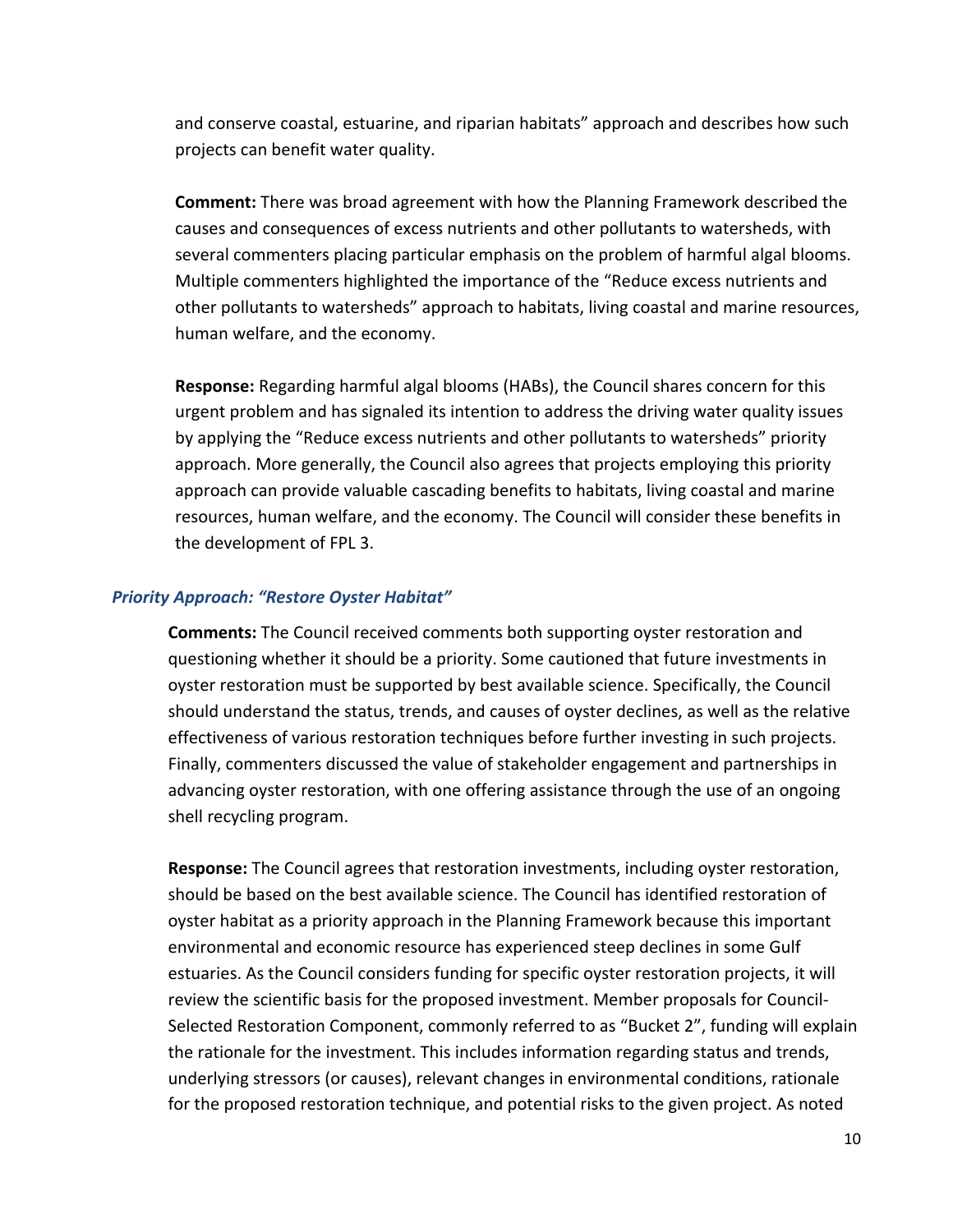in the Planning Framework, the Council recognizes that successful oyster restoration may require initial investments that address the underlying stressors of oyster decline. For example, the Council may need to first focus on improving water quality and/or quantity conditions in a given estuary in order to create the conditions necessary for oyster restoration to succeed. Proposals will undergo external best available science review and these reviews will be available to the public. The Council will fully consider this information before approving funding for oyster restoration projects. Finally, the Council agrees that partnerships, stakeholder engagement, and leveraging are important for advancing oyster restoration and Gulf restoration in general. The Council members will remain open to considering how to partner with interested stakeholders as specific FPL 3 projects and programs are developed.

#### <span id="page-11-0"></span>*"Texas" Geographic Area*

**Comment:** One commenter asked whether there is another classification beyond division of Texas coastal wetlands into two major ecosystems: the Chenier Plain ecosystem (Texas-Louisiana border to East Galveston Bay) and the Texas Barrier Island ecosystem (East Galveston Bay to the Texas-Mexico border) as they felt further division may be more meaningful for describing the actual differences as one travels along the coast.

**Response:** Consistent with the editor's note within the cited Texas Conservation Action Plan reference in Section 2.3.1, the Council recognizes that most conservation partners split the Texas Gulf Coast Prairies and Marshes ecoregion into three subregions (Upper, Middle, and Lower) based on bay systems. The Council has decided to look at the Texas coast statewide as a priority geographic area for the current Planning Framework. The Council recognizes there are differences in habitats and stressors along the Texas coast and will take those differences into consideration when identifying potential FPL projects.

**Comment:** Comments were received supporting investments in oyster restoration, restoring natural hydrology and freshwater inflows to bays, land acquisition and protection, shoreline protection and restoration, septic to sewer conversions, agricultural improvements to protect and conserve water, and living shorelines.

**Response:** The Council appreciates support for these priority restoration approaches and techniques as elements of the Planning Framework. All of these types of investments could be considered under future FPLs.

**Comment:** One commenter asked why there has not been any emphasis on restoring seagrasses in Texas in the Planning Framework.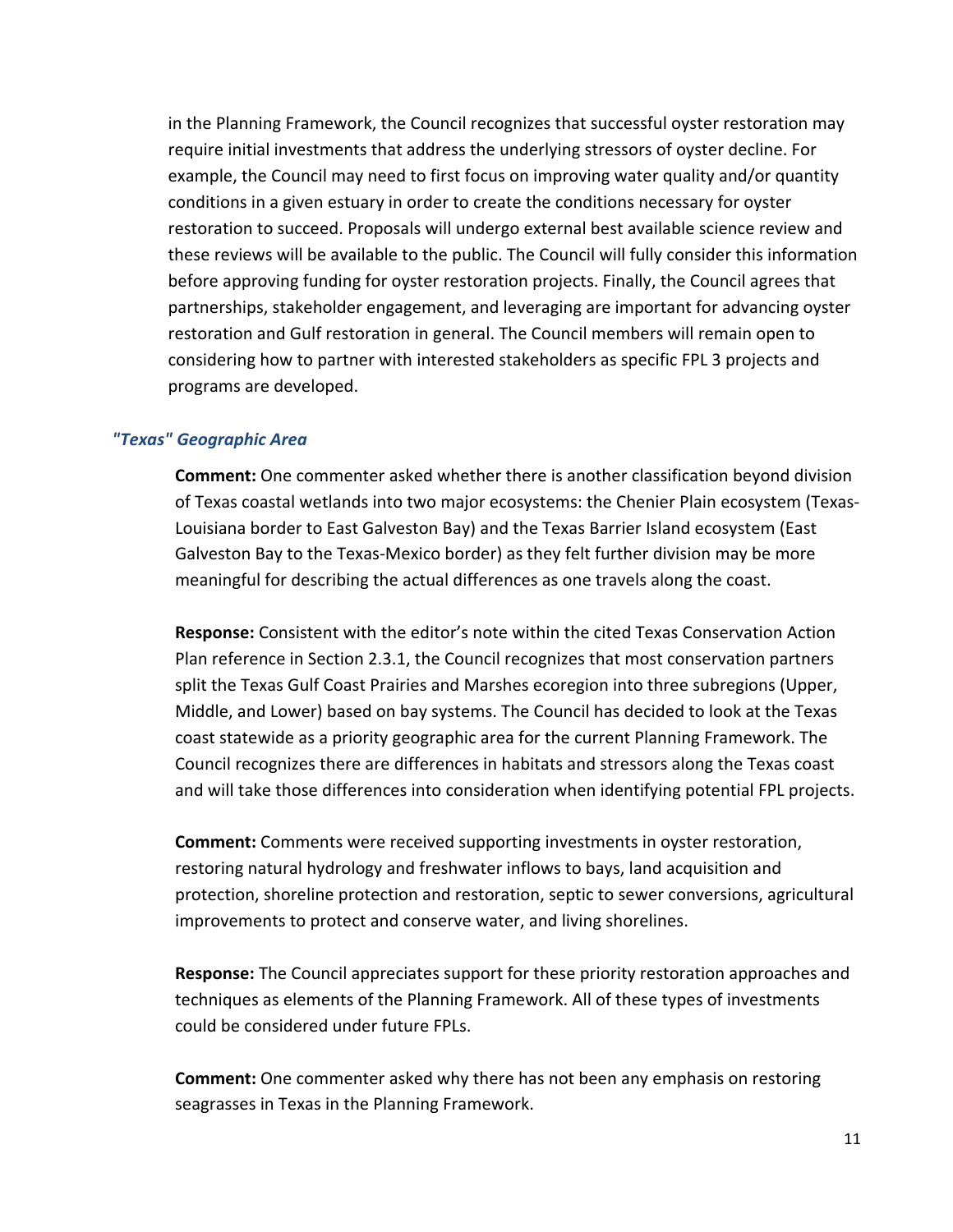**Response:** The Council acknowledges that seagrasses are an important habitat along the Texas coast. The Planning Framework is not intended to be a comprehensive plan for restoration in the Gulf. Rather, it is intended to signal restoration priorities for FPL 3 funding. In developing the Planning Framework, the state of Texas utilized input collected from a survey made available to the public, nongovernmental organizations, and state and federal natural resource agencies to help determine priority stressors and restoration needs to include in this geographic area. Seagrass restoration was not determined to be a top priority approach within Texas for FPL 3. However, the state of Texas recognizes the importance of seagrass to Texas coastal waters and retains the option to utilize this approach in the future.

**Comment:** One comment was received stating Texas has not demonstrated, or at least not presented, information in the Planning Framework draft that oyster reefs have been degraded.

**Response:** Oyster reefs have been degraded in Texas by past shell dredging, oyster harvest pressure and practices, droughts, floods, sedimentation and reef burial from events such as Hurricane Ike that decimated oysters in East Galveston Bay. The Council agrees that restoration investments, including oyster restoration, should be based on the best available science and demonstrated need. As mentioned in previous comments, member proposals for FPL funding will explain the rationale for the proposed investment, including information such as restoration needs, relevant resource status and trends, underlying stressors causing degradation or loss and how the proposed investment will address the restoration need.

**Comment:** One comment was received recommending that proposed approaches and techniques be further prioritized according to their relative importance with the Texas geographic area. Another comment encouraged the Council to prioritize approaches for specific watersheds according to differences in restoration needs and stressors among these watersheds.

**Response:** The Council recognizes the need to make the most of Gulf restoration funding and will carefully select priority projects that meet one or more priority criteria consistent with the RESTORE Act. While the state of Texas does not wish to further prioritize among restoration approaches or according to specific watersheds within the Planning Framework document at this time, Texas does recognize that some restoration approaches might be a priority state-wide whereas others might only be priority within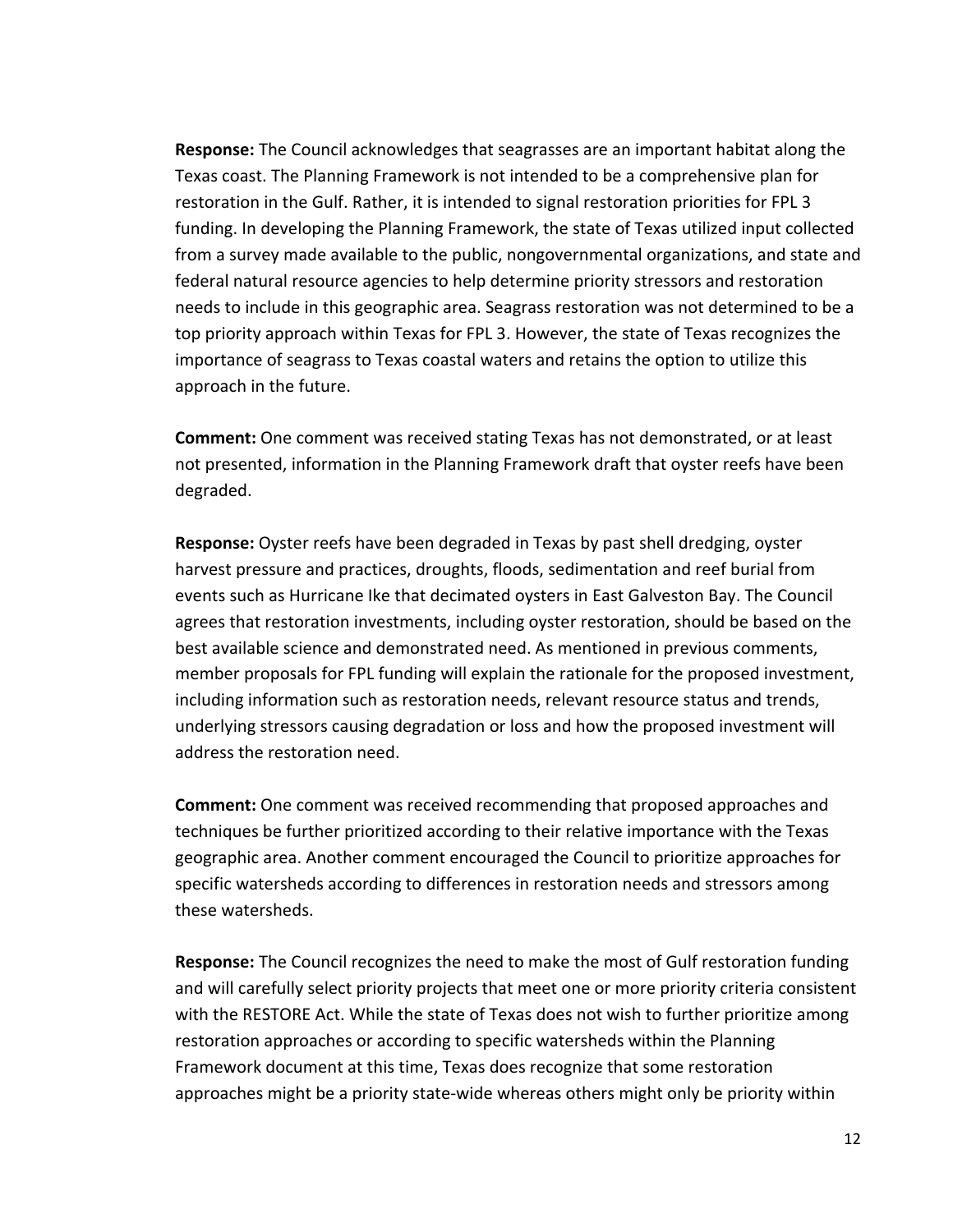specific watersheds. This variation will be reflected in the proposals developed for FPL funding consideration.

**Comment:** A comment was received regarding increasing industrial development as one of the most important stressors on the Texas coast.

**Response:** The Planning Framework Section 2.3.1 has been revised to mention industryrelated development.

**Comment:** One comment stated that forest management will provide very little, if any, benefit to Texas coastal waters in support of reducing nutrients or pollutant loads.

**Response:** FPL proposals submitted for consideration for FPL 3 will provide supporting information that will include, as appropriate, a discussion of the stressors the proposal is intended to address. Proposals will also undergo a best available science review.

**Comment:** One comment stated that the restore hydrology and natural processes approach under the Texas geographic area should not include "structural marsh management" due to its serious side effects.

**Response:** The Council appreciates this comment and recognizes that structural marsh management can have unintended negative effects. The Council is not considering structural marsh management for FPL funding at this time. Project proposals undergo thorough interagency review by Council member states and agencies, are subject to public comment, and undergo best available science reviews. Furthermore, projects involving structures may also be subject to authorization by the U.S. Army Corps of Engineers that involve regulatory review and comment by both state and federal natural resource agencies. The Council believes these processes will ensure that projects funded under the FPL will be designed to minimize adverse environmental effects.

**Comment:** Comments were received regarding a lack of substantive scientific evaluation or assessments of the risks posed by unused, orphaned energy facilities and requested evidence that abandoned wells and pipelines are significant stressors be included in the Planning Framework. If such evidence is lacking, then the Council should reconsider whether this technique should truly be a coastal protection/restoration priority for Texas.

**Response:** Please see the comment response on page 6-7 of this document regarding the "Decommission unused, orphaned energy facilities" technique. Clarifications have been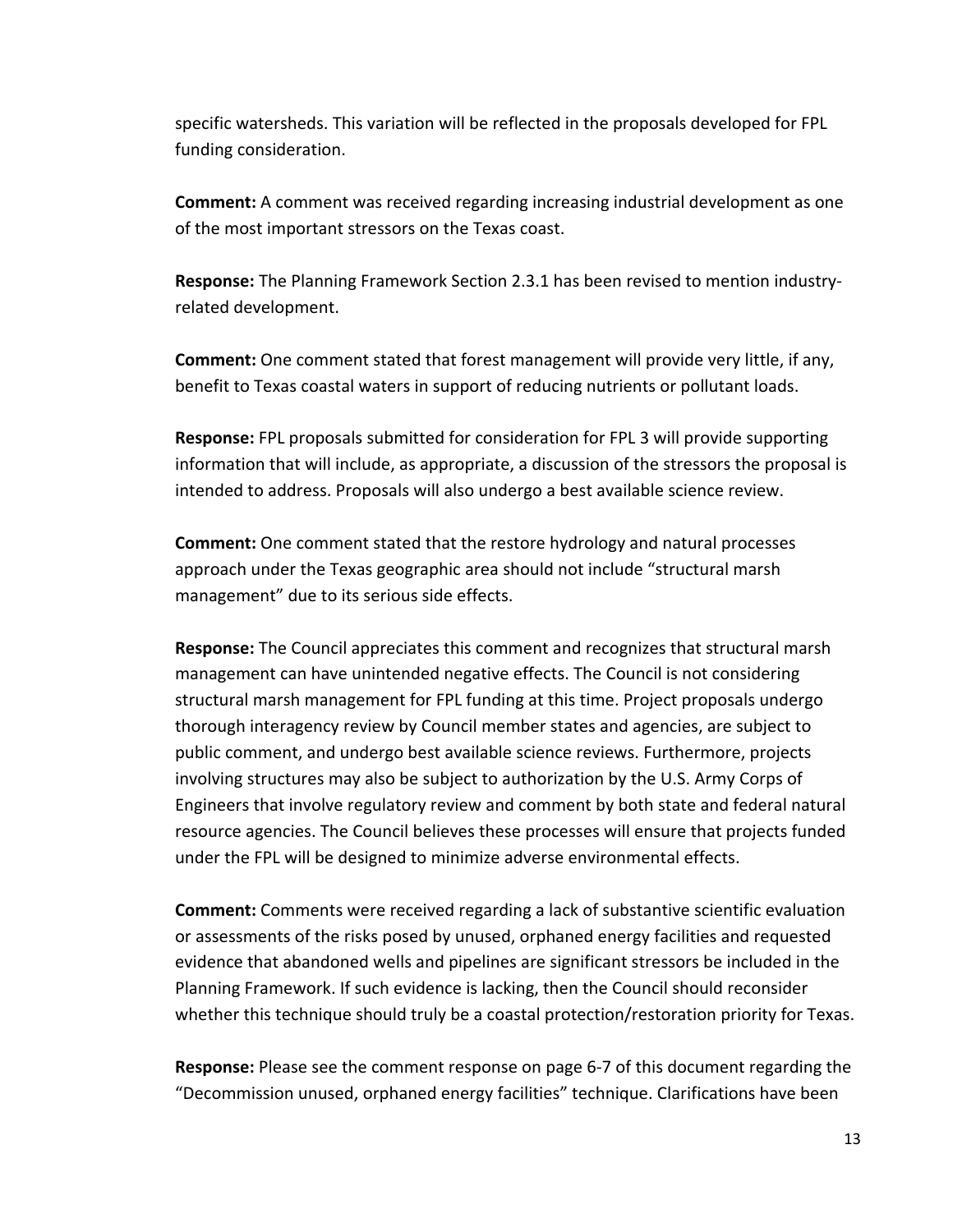made in the Planning Framework Section 2.2.2 regarding the intended purpose of this technique.

**Comment:** One comment supported the Council's reference to ecosystem restoration measures and projects included in the Coastal Texas Study and the Texas Coastal Resiliency Master Plan, encouraging a high level of coordination with both of these processes to ensure efficiency in restoration planning and implementation.

**Response:** The Council and the State of Texas appreciate this comment and will continue to consider both of these efforts and potential opportunities to leverage resources during planning and implementation of RESTORE actions within Texas.

**Comment:** One commenter suggested the Council utilize Audubon's recently released Gulf conservation plan, ["Audubon's Vision: Restoring the Gulf of Mexico for Birds and](https://issuu.com/audubon8/docs/audubons_vision_-_restoring_the_gul?e=35018399/67743872)  [People"](https://issuu.com/audubon8/docs/audubons_vision_-_restoring_the_gul?e=35018399/67743872), as one tool for project selection as the Council prepares FPL 3. Further, the Council should consider potential Texas projects benefiting birds, other wildlife, beaches, and the economy.

**Response:** The Council recognizes the value of such existing plans and how they could be useful in the development of restoration proposals. While not a formal part of the review process, individual members may consult such plans, as appropriate, during the FPL development process.

# <span id="page-14-0"></span>*"Chenier Plain, Texas-Louisiana" Geographic Area*

**Comment:** One commenter recommended including mention of Rollover Pass in the list of channels that have altered the hydrology of the Chenier Plain. Another comment indicated that there are other environmental stressors in this area that are not listed in the Planning Framework draft, including increased connectivity between wetlands, estuaries, and the Gulf of Mexico.

**Response:** As noted in the Planning Framework, the Council supports restoring natural hydrologic and salinity regimes and will consider relevant projects in the development of FPL 3. State legislative appropriations have been secured to fund the closure of Rollover Pass. The Planning Framework Section 2.3.2 has been revised to include a broader array of stressors to this geographic area.

**Comment:** Comments were received recommending that the "Protect and conserve coastal, estuarine, and riparian habitats" approach be added to the Chenier Plain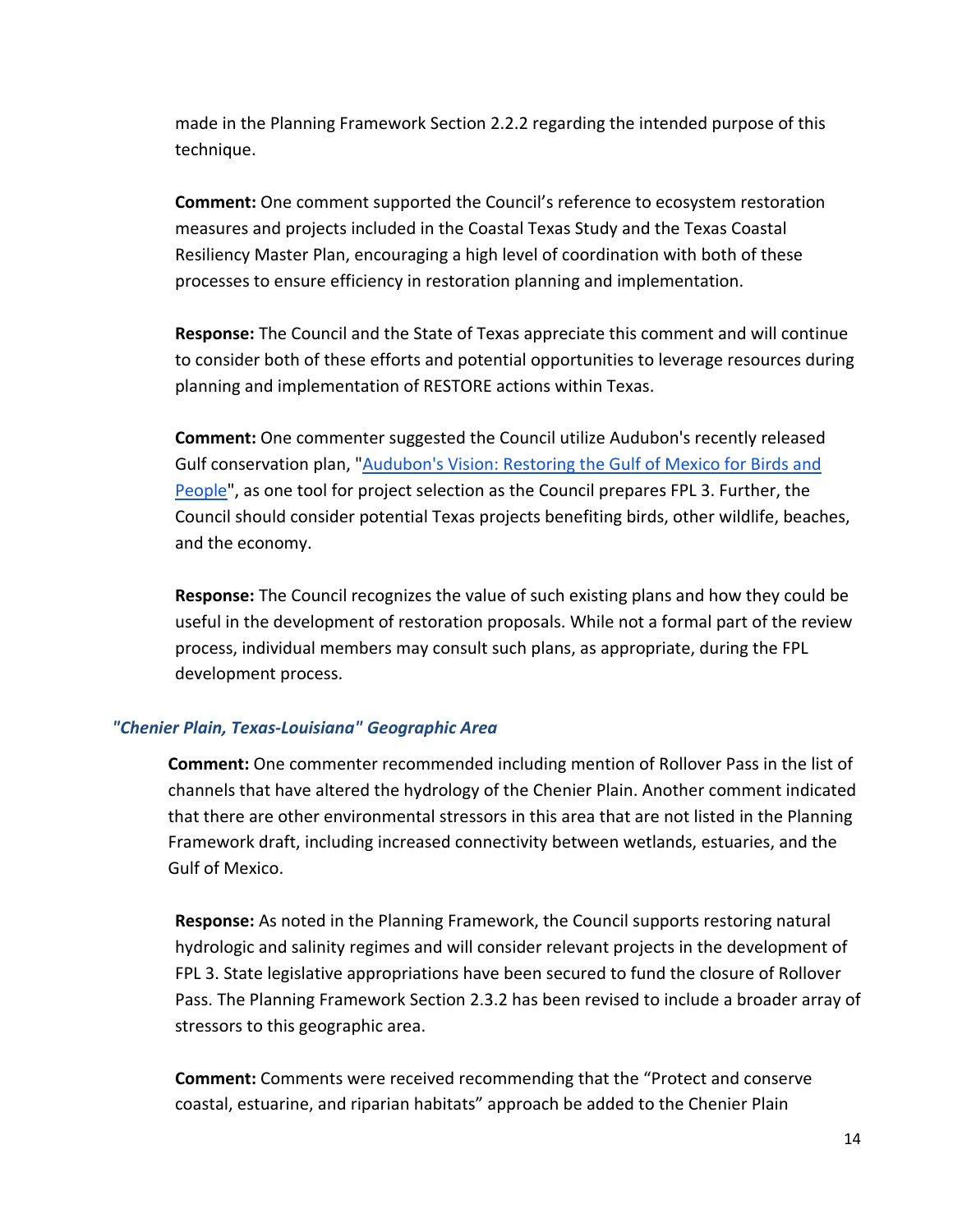geographic region in Texas to allow for potential acquisition and habitat management projects to address development as a stressor.

**Response:** The Council has added "Protect and conserve coastal, estuarine, and riparian habitats" as a priority approach in the Chenier Plain of Texas (see Section 2.3.2). While not all areas of the Chenier Plain in Texas are under pressure from development, the Council may consider acquisition and/or habitat management projects to conserve high quality habitat, which if not protected may be subject to future development pressure.

**Comment:** One comment questioned whether nutrients are a known cause of water quality impairment in the Chenier Plain.

**Response:** The Planning Framework includes agriculture and forest management as a potential technique to address water quality issues in the Chenier Plain, possibly including nutrients or other pollutants. By including this potential technique, the Council considered potential sources of water quality impairment in waters across the Chenier Plain, including but not limited to near-shore coastal waters. Proposed projects and programs addressing water quality in the Chenier Plain, or elsewhere, will provide the appropriate supporting information, including a discussion of the stressors the proposal is intended to address. Proposals will also undergo a best available science review.

#### <span id="page-15-0"></span>*"Pontchartrain Basin, Louisiana - Mississippi" Geographic Area*

**Comment:** General support was received for the priority approaches identified for this geographic area. Additionally, the Council was encouraged to invest in implementation of projects that are sufficiently large and complex to address the large-scale stressors in this area. This includes those that received engineering and design funding through the 2015 Initial FPL, such as the [Mississippi River reintroduction into Maurepas Swamp.](https://s3.amazonaws.com/gcerc.documents/fpl.factsheets.final/FPL_FS_D4_LA+Maurepas+Swamp+v11.15.15.pdf) Another commenter acknowledged that this engineering and design work, while being completed with the 2015 Initial FPL funds, was initiated through funds received under the Coastal [Wetlands Planning, Protection, and Restoration Act](https://www.lacoast.gov/new/Default.aspx) (CWPPRA), and felt that this information should be acknowledged in the Planning Framework.

**Response:** The Council appreciates the support for the priority approaches identified for this geographic area and will consider options for continued investments in development of FPL 3. Additionally, the Council strives to maximize collaboration and leveraging opportunities with applicable funding streams. To that point, the Planning Framework Section 2.3.3 has been revised to acknowledge the previous work supported through other funding sources.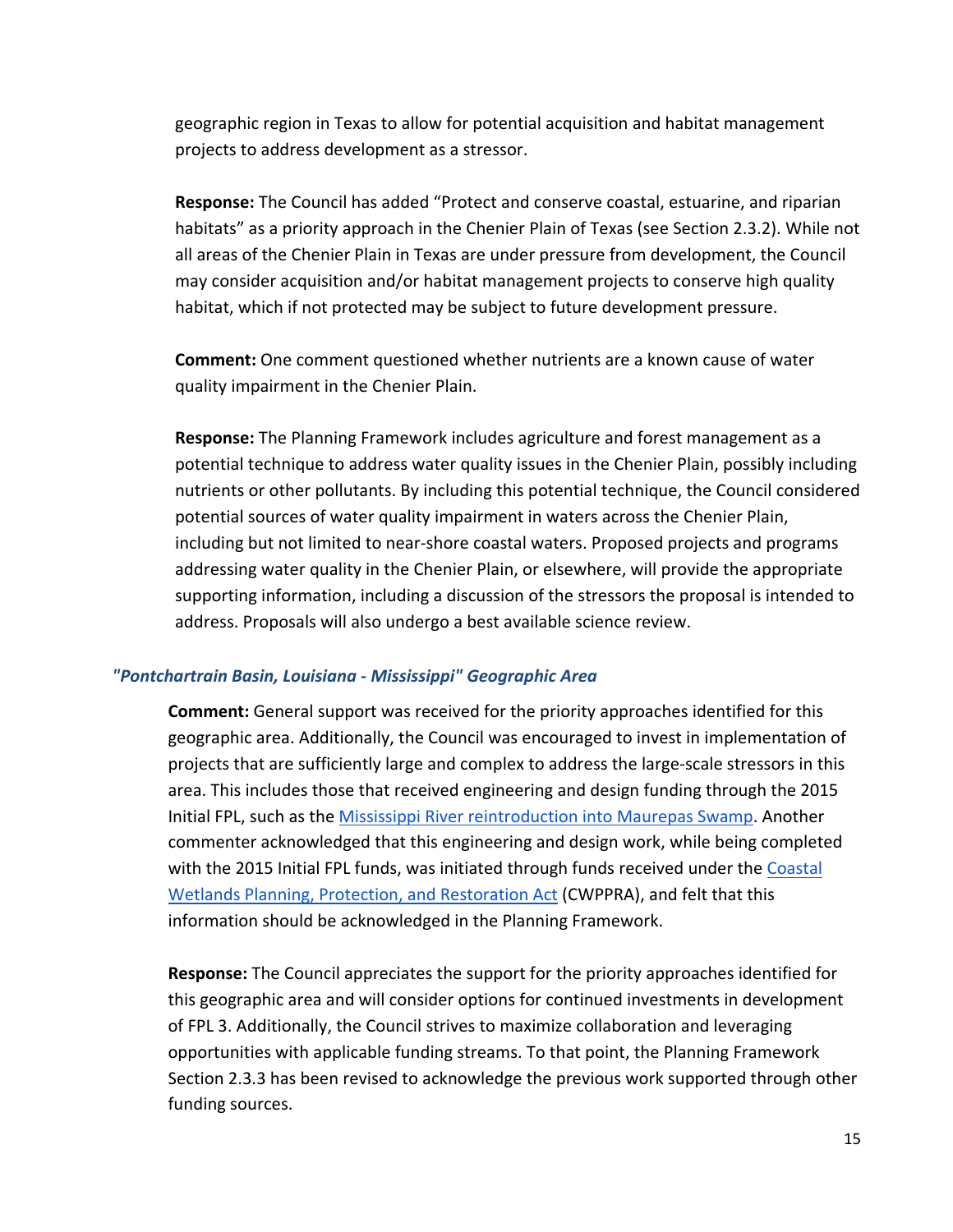**Comment:** Several additional techniques, as well as cautions about how to implement techniques, were provided. For example, it was suggested that the Council consider habitat protection and conservation (i.e. acquisition projects and invasive species control), and additional oyster restoration techniques. The Council was also cautioned against investing in hardened shoreline protection and nutrient reduction techniques for this geographic area.

**Response:** The Council recognizes that more approaches and techniques could be utilized to address the needs of this geographic area. The Planning Framework is intended primarily to help guide FPL 3 investments using approaches and techniques suitable for a given geographic area at this point in time, as opposed to a comprehensive list of all approaches and techniques. The Council will consider whether to add other approaches and techniques in future iterations of the Planning Framework, based on an assessment of the most pressing needs and stressors at that time. Regarding cautions about using some identified techniques, the Council will take such recommendations into consideration as it evaluates proposals for FPL 3 funding consideration.

**Comment:** Comments were received that encouraged the Council to consider the Pontchartrain Basin and Mississippi Sound as one geographic area because of the hydrologic connection between these two systems.

**Response:** The Council acknowledges the hydrologic connection between these two geographic areas, and illustrates this in the map for the Pontchartrain Geographic Area (Section 2.3.3) which highlights an area from the Mississippi River to the Chandeleur Islands and Mississippi Sound. The issues, stressors, and restoration opportunities in Mississippi Sound extend beyond the hydrologic influences of the region. Therefore, the Council has chosen to consider this area separately, in addition to the acknowledged influence from and interactions with the Pontchartrain Basin.

# <span id="page-16-0"></span>*"Mississippi Sound, Mississippi" Geographic Area*

**Comment:** Some commenters requested that additional studies be conducted in the Mississippi Sound and lower Pearl River to better understand the impacts of water flow, water quality, and salinity on oyster reefs in the region before investing in additional oyster restoration in this area.

**Response:** The Council agrees that enhanced understanding of hydrologic flow in Mississippi Sound would be beneficial for oyster restoration planning. Through multiple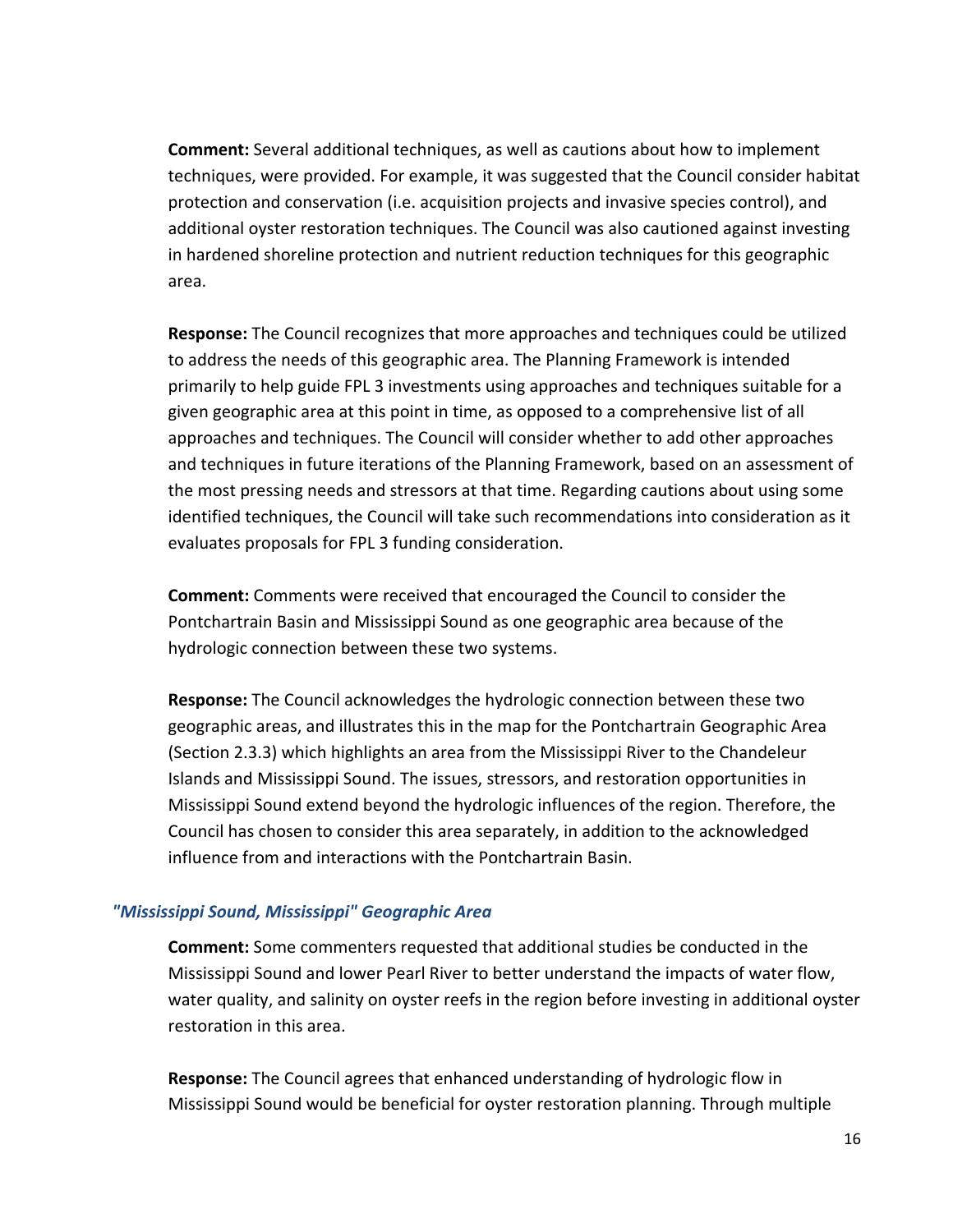funders, the state of Mississippi is investing in hydrologic modeling for the Mississippi Sound to better understand water quality and freshwater flow impacts to oysters and other marine resources. The state of Mississippi is also investing funding to improve water quality in the Mississippi Sound, which will support oyster restoration activities as well.

**Comment:** Comments were received that highlighted the impacts to oyster populations in Mississippi Sound as a result of the historic Mississippi River flooding of 2019 and the opening of the Bonnet Carre Spillway. It was suggested that the Council incorporate current environmental stressors to inform future restoration efforts and mitigate damage to oyster populations.

**Response:** The Council acknowledges that extreme weather-related events (e.g., flooding, hurricanes) will occur periodically and that there is a need to consider such past events into its future planning and selection of projects for funding. To some extent, the Council can build in measures to reduce risk from such events, although it may not always be possible or advisable. The Council has and will continue to consider such factors in its selection, design, and implementation of restoration projects.

**Comment:** Support was received for priority restoration techniques that utilize land acquisition and address stormwater runoff issues in the Mississippi Sound geographic region.

**Response:** The Council appreciates the commenter for their support for these restoration techniques and agrees that both land acquisition and stormwater runoff restoration activities in Mississippi can provide scalable benefits to its coastal environment.

**Comment:** Some commenters asked to add hydrologic restoration to the restoration approaches that will be considered in the Mississippi Sound geographic region, including the lower Pearl River.

**Response:** The State of Mississippi acknowledges that hydrologic restoration opportunities exist within its coast. The Planning Framework is not intended to be a comprehensive plan for restoration in the Gulf. Rather, it is intended to signal restoration priorities for FPL 3 funding. Given the extensive needs relative to funding available in the Council-Selected Restoration Component (Bucket 2), Mississippi is considering addressing other needs (such as water quality improvement) with these funds while continuing to strategically consider funding from sources to address other needs along the coast. In addition, Mississippi acknowledges that hydrologic restoration could be a component of other activities that are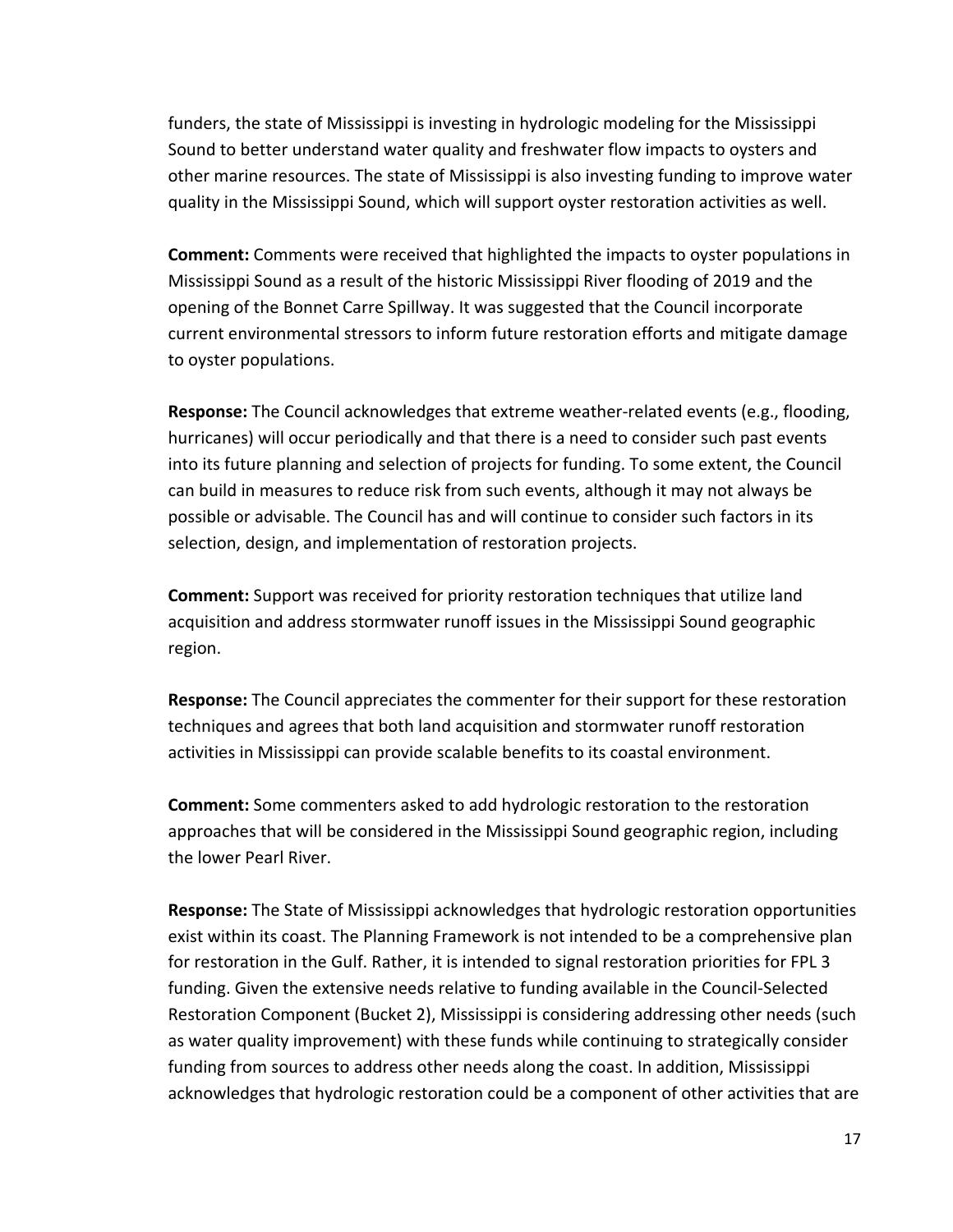pursued for Bucket 2 funding, such as part of habitat conservation. The State of Mississippi will continue to consider utilizing the hydrologic restoration approach in the future and strategically using available funding streams to meet the needs of coastal Mississippi.

#### <span id="page-18-0"></span>*"Mobile Bay and Mobile-Tensaw Delta, Alabama" Geographic Area*

**Comment:** Comments were received suggesting the addition of restoration approaches to this geographic area to broaden the suite of options used to achieve the Comprehensive Plan Objectives. There were also recommendations to apply more of the approaches to additional Comprehensive Plan Objectives, given how the additional approaches can provide benefits to more Comprehensive Plan Goals than indicated for this geographic area. Requests were also made to add "Protect and conserve coastal, estuarine and riparian habitats" as an additional approach to Comprehensive Plan Objectives "Restore, enhance and protect habitats" and "Restore and enhance natural processes and shorelines". These requests highlighted the view that this conservation technique is beneficial to achieve restoration goals of improving water quality while also protecting upland habitats and reducing stressors of habitat fragmentation.

**Response:** While this priority approach could be utilized within this geographic area, the Planning Framework is not intended to be a comprehensive plan for restoration in the Gulf. Rather, it is intended to signal restoration priorities for FPL 3 funding. The state of Alabama retains the option to utilize this approach and the techniques described within it in the future.

**Comment:** There were comments regarding the need for management and improvements to wastewater infrastructure for reducing pollution discharges to the bay. There is support for upgrading and fixing existing problems to the extent they result in significant, long-term solutions in pollution reduction, but opposition to expanding treatment capacity that could subsidize continued development. The concern is that expansion costs should come from structured fees within the treatment area and not reduce the available restoration budget for fixing existing problems. There was appreciation for the partnership model between the Mobile Bay National Estuary Program and the state as an effective model to consider in developing strategies to address these concerns, and requests to continue utilizing similar partnerships into the future.

**Response:** The Council supports the need for wastewater infrastructure improvements to address water quality issues along Coastal Alabama by addressing existing problems in a manner that results in significant, long-term solutions. For example, converting outdated septic systems in marshy, low lying coastal areas to sanitary sewer treatment is a proven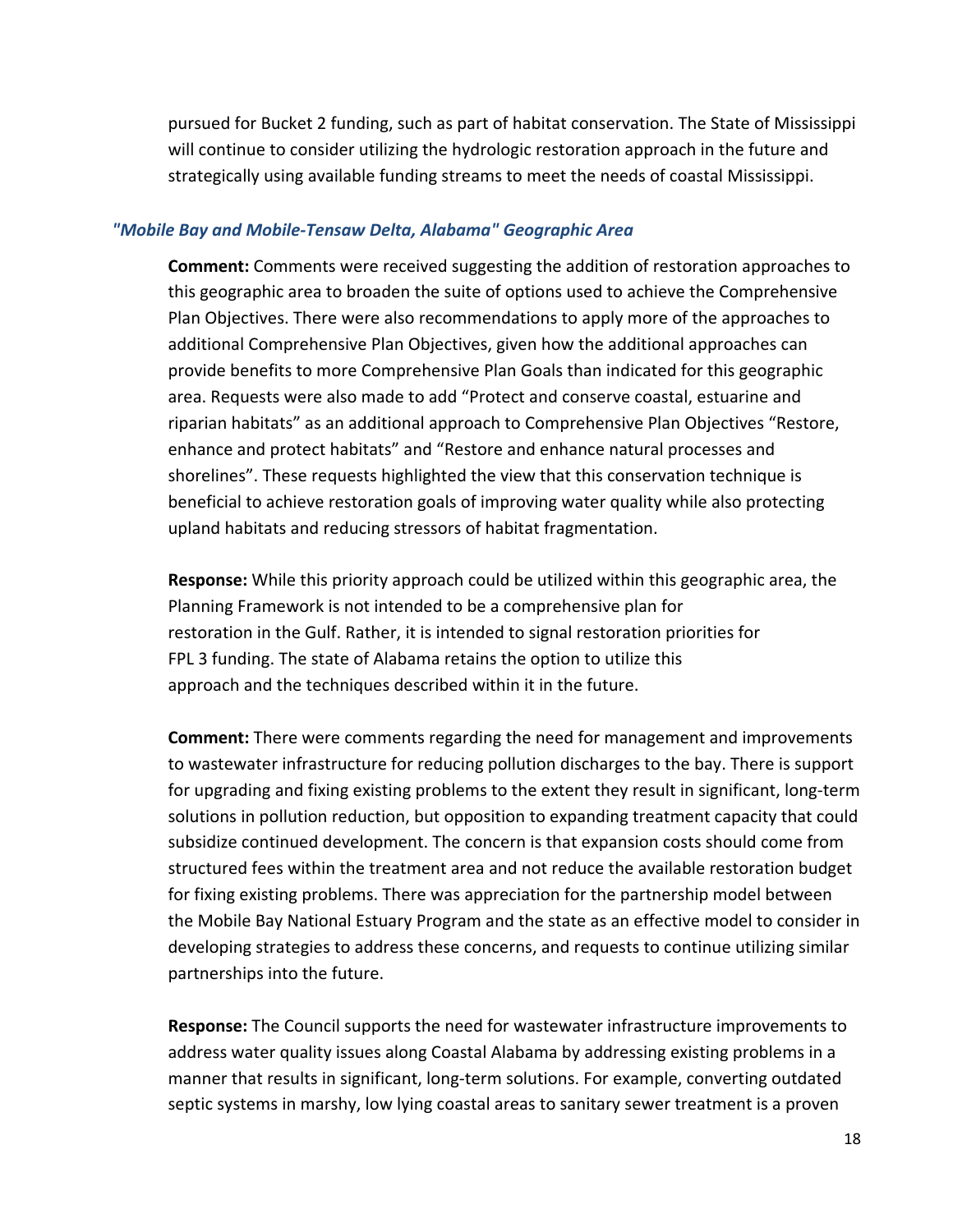and highly encouraged water quality improvement technique. The strategy for managing this implementation is addressed through several coordination and outreach venues such as the Mobile Bay National Estuary Program advisory committees, as well as meetings between state restoration staff and public utilities leadership. In addition, the State of Alabama is actively engaged in the U.S. Army Corps of Engineers development of the Alabama Coastal Comprehensive Plan (ACCP), which considers risk and resilience of infrastructure. Additionally, Alabama will develop a project prioritization and selection process that will include considerations of needs, potential for environmental benefits, opportunities for leveraging, and resilience considerations. The State is also working in coordination with the Alabama Gulf Coast Recovery Council to determine needs and identify opportunities for coordination and collaboration. With respect to the concern regarding RESTORE funds being applied to expansion of wastewater infrastructure that would typically be funded through fees within the service area, the Council will consider the appropriate funding strategy for projects that may overlap with other customary sources of wastewater infrastructure financing. Projects proposed for FPL3 will be subject to external best available science reviews, and these proposals and associated reviews will be made available to the public prior to release of the draft FPL. Through the proposal review process, concerns about the appropriateness of projects funded relative to project objectives and unintended consequences can be raised and addressed.

**Comment:** Comments were made in support of the inclusion of the priority approach "Restore hydrology and natural processes" in this area, and that associated restoration plans need to be based on best available science to help prevent inadvertent impacts when restoring hydrologic connections**.**

**Response:** The Council appreciates this input and agrees that thorough studies that rely upon best available science must precede any restoration effort in order to avoid unintended consequences of such actions.

**Comment:** Comments were made that request research into the status and trends of oyster populations and causes of decline in this geographic area be conducted prior to any additional investments to recover oysters in this area**.**

**Response:** The Council agrees that all restoration investments, including oyster restoration, should be based on best available science. The Council has identified oysters as a priority approach in Mobile Bay because this important environmental and economic resource has experienced steep declines in this estuary. As the Council considers funding for specific oyster restoration projects, it will review the scientific basis for the proposed investment.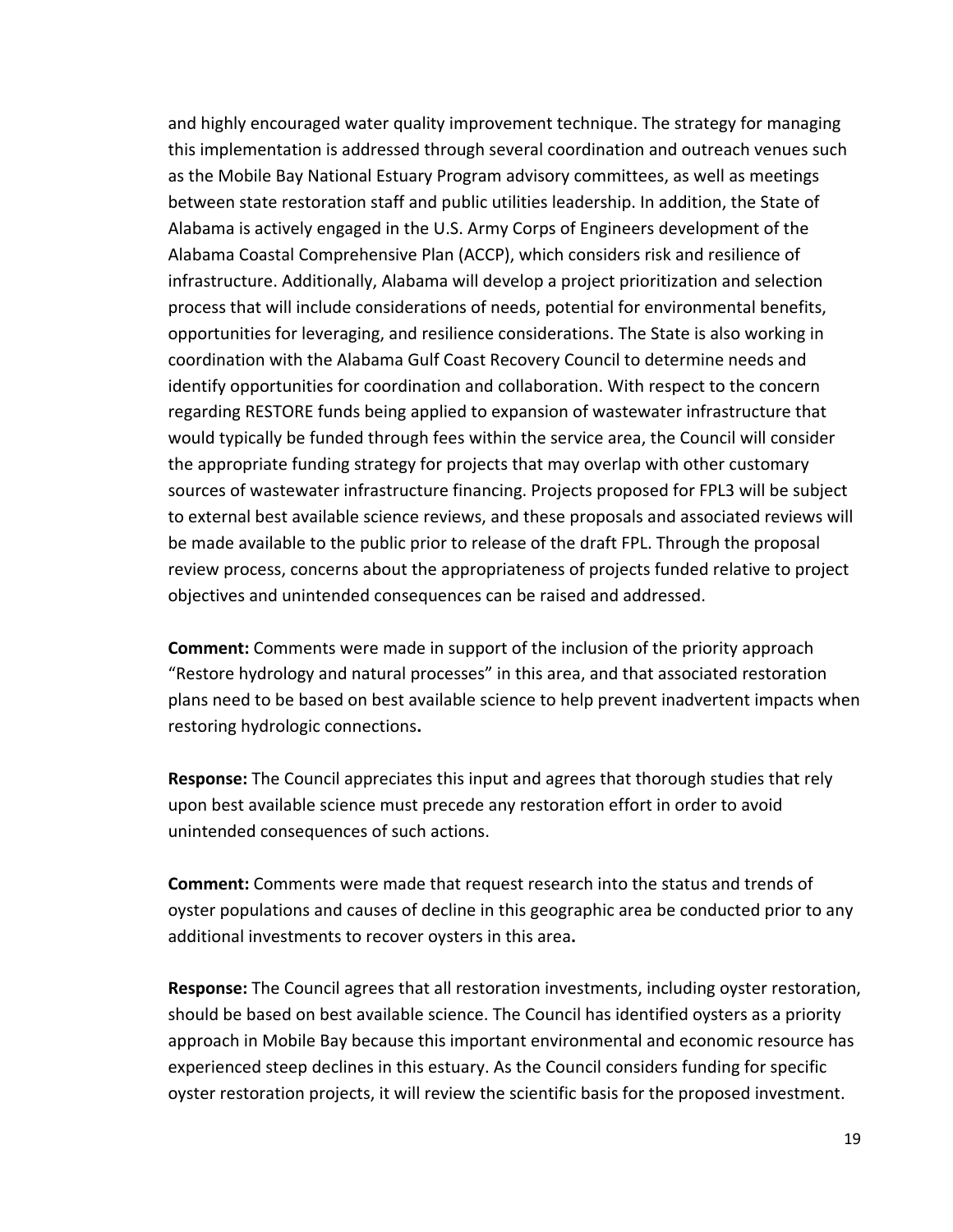Member proposals for Council-Selected Restoration Component funding will explain the rationale for the investment. This includes information regarding status and trends, underlying stressors (or causes), relevant changes in environmental conditions, rationale for the proposed restoration technique, and potential risks to the given project. The Council recognizes that successful oyster restoration may require initial investments that address the underlying stressors of the oyster decline. For example, the Council may need to focus first on improving water quality and/or quantity conditions in order to create the conditions necessary for oyster restoration to succeed. Proposals will undergo external best available science review and the reviews will be available to the public. The Council will fully consider this information before approving funding for oyster restoration projects.

#### <span id="page-20-0"></span>*"Perdido River and Bay, Alabama-Florida" Geographic Area*

**Comment:** Comments were received in support of the approaches "Reduce excess nutrients/pollutants to watersheds" and "Protect and conserve coastal, estuarine and riparian habitats" in this area. The cross-border strategy for Alabama and Florida coordination was highlighted to improve this shared watershed.

**Response:** The Council appreciates this input and agrees that more effective pollution reduction is possible with coordination between the two states working together in this shared border watershed.

**Comment:** Comments were provided in support of the approach to "Restore oyster habitat". Another commenter requested that scientific studies be conducted to document the status and trends of oyster populations. There was also related support for substrate placement and living shoreline techniques to be applied in this area.

**Response:** The Council appreciates this input and agrees that thorough studies that rely upon best available science must precede any restoration effort in order to ensure the appropriate sequence of actions are taken to overcome the original causes of resource decline prior to attempting to recover a resource like oysters. Please note that the "substrate placement" and "living shorelines" techniques were indicated for Perdido (Section 2.3.6), in recognition that extensive oyster reefs have not historically been a prominent component of the bay ecosystem. These techniques will serve to recover benthic habitats, including oysters, and protect shoreline habitats.Oyster restoration to create reefs or to enhance spawning reserves (another technique included in the "Restore oyster habitat" priority approach) is not the highest priority for this area.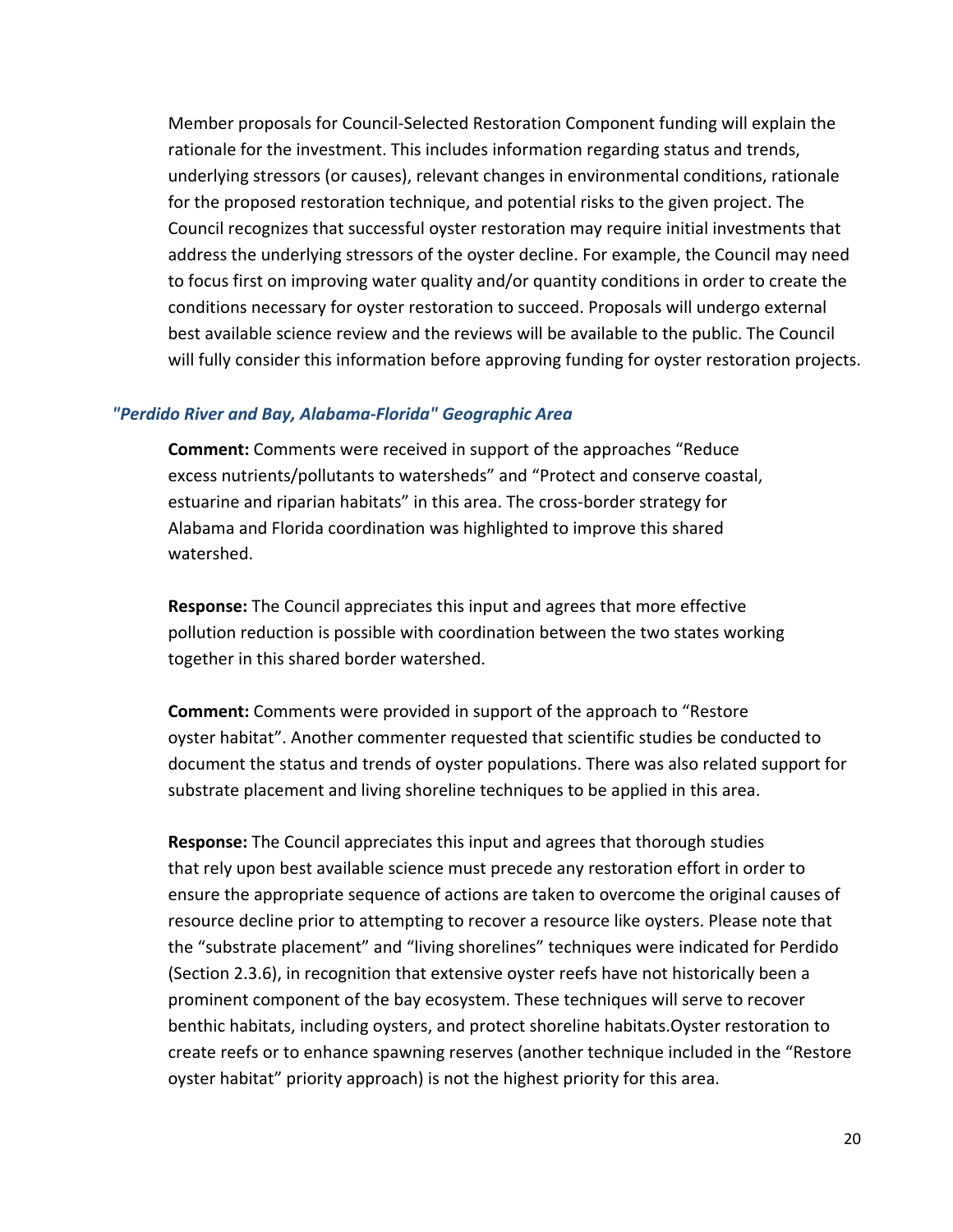**Comment:** A commenter requested the addition of two priority approaches not currently included in the Planning Framework. These priority approaches support project recommendations included in the Perdido River and Bay Surface Water Improvement and Management Plan.

**Response:** While these priority approaches could be utilized within this geographic area, the Planning Framework is not intended to be a comprehensive plan for restoration in the Gulf. Rather, it is intended to signal restoration priorities for FPL 3 funding. The Council retains the option to utilize these approaches, and the techniques described within them, in the future.

#### <span id="page-21-0"></span>*"Florida" Geographic Area*

**Comment:** One commenter questioned whether restoring longleaf pine ecosystems has coastal benefits, and therefore should be considered for funding under the Council-Selected Restoration Component (Bucket 2).

**Response:** To be eligible for RESTORE Act funding, an FPL activity must be carried out in the "Gulf Coast Region", including any adjacent land, water, and watersheds that are within 25 miles of the coastal zone as that term is defined in the Coastal Zone Management Act. Moreover, according to applicable Treasury regulations, an activity selected by the Council is carried out in the Gulf Coast Region when "each severable part of the activity is primarily designed to restore or protect that geographic area." The Council recognizes that effective coastal restoration requires a holistic approach to coastal watersheds including, where appropriate, wetlands, waters, and terrestrial habitats that are not immediately adjacent to tidal or estuarine areas. Longleaf pine ecosystems can provide a range of functions and values important to coastal watersheds. In addition to supporting diverse plant and animal communities, such systems also provide water quality and stormwater attenuation benefits. There has been a significant decline in this type of Gulf ecosystem. Accordingly, the Council recognizes that restoring longleaf pine may be an important component of a coastal watershed restoration for a given area.

**Comment:** One commenter offered support for the approaches and techniques listed for this geographic area, but emphasized that the Planning Framework should more clearly connect these approaches and techniques to the needs of the watershed and/or estuary where they are most relevant. Another commenter recommended the Council prioritize restoration in estuaries located in the eight disproportionately affected counties.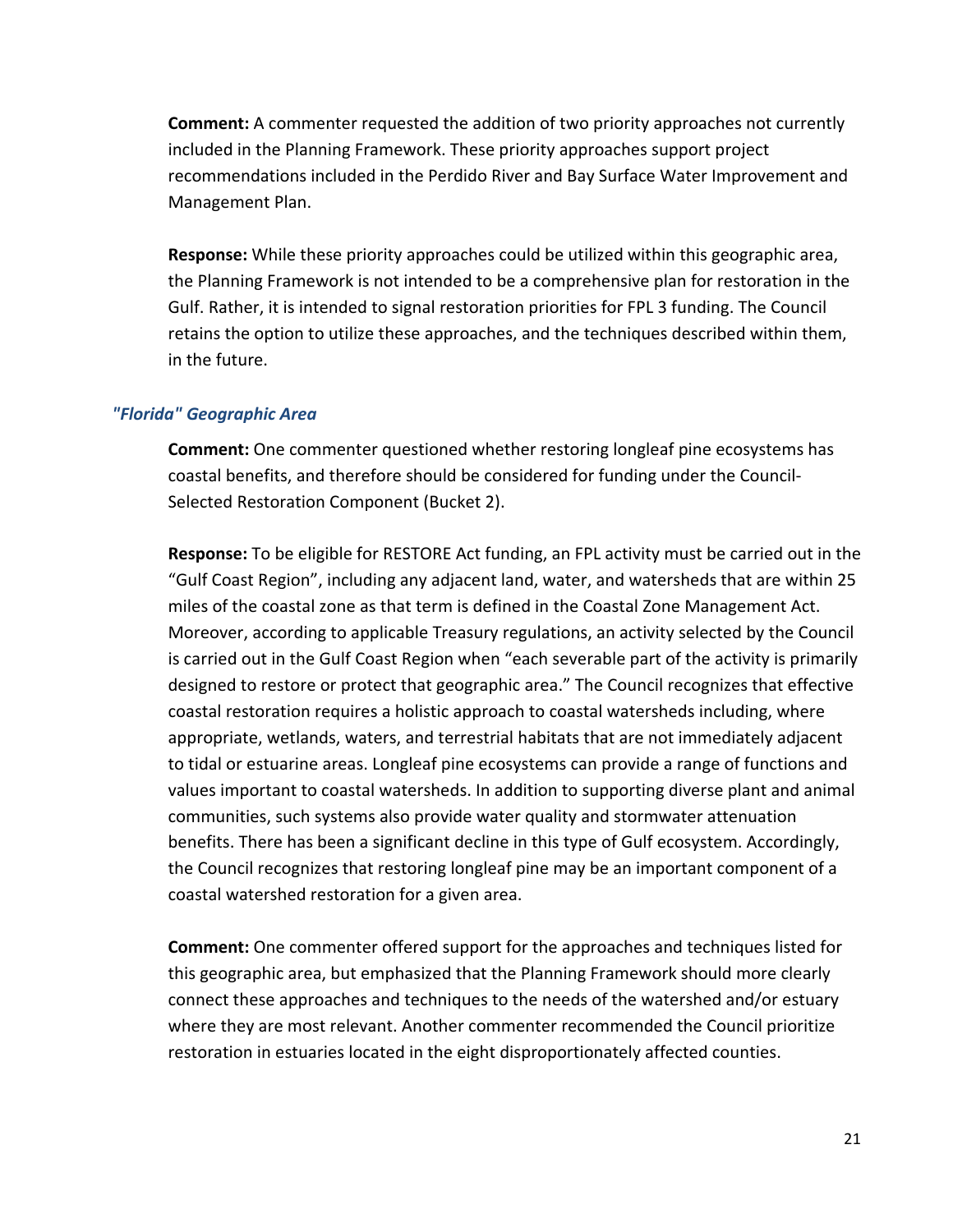**Response:** The Council agrees the techniques and approaches applied in a given watershed and/or estuary must reflect the stressors and other factors specific to a given geographic area. Proposals for FPL funding will, as appropriate to the scale of the proposed project or program, provide watershed- and/or estuary-specific information to support application of the given approach and technique, including discussion of relevant stressors and other relevant conditions within the geographic area. As directed by the RESTORE Act, the Council wil give highest priority to projects and programs that meet one of the four priority criteria listed in the Act, one of which is "Projects that restore long-term resiliency of the natural resources, ecosystems, fisheries, marine and wildlife habitats, beaches, and coastal wetlands most impacted by the *Deepwater Horizon* oil spill.

**Comment:** One commenter cautioned against using hard shoreline protection approaches on Gulf shorelines.

**Response:** The Council concurs with this statement. The Planning Framework technique applicable to the protection of natural shorelines was not intended to include hard shoreline armoring, such as seawalls. Rather, it is meant to embrace techniques that incorporate natural vegetation or other living, natural soft elements alone or in combination with some type of harder shoreline structure, such as oyster reefs, rock sills, or anchored large wood for added stability. In addition, all proposed shoreline protection projects will undergo best available science review and public comment, which provides additional opportunities to review whether a proposed technique is appropriate for a given shoreline project.

#### <span id="page-22-0"></span>*"Gulfwide" Geographic Area*

**Comment:** One commenter suggested that the Council invest in Gulfwide scientific efforts to document the current status and trends of oyster habitats in the Gulf.

**Response:** The Council agrees that investment in Gulfwide scientific efforts can be an important step in funding science-based coastal restoration activities. Several recent efforts have worked to identify oyster habitats and priorities in the Gulf. To highlight these efforts, the Council has added additional references to scientific studies and reports on Gulf oyster habitats throughout the Planning Framework.

**Comment:** Several comments were received in support of Gulfwide environmental education and training opportunities, such as the one provided by the GulfCorps project funded under the 2015 Initial FPL.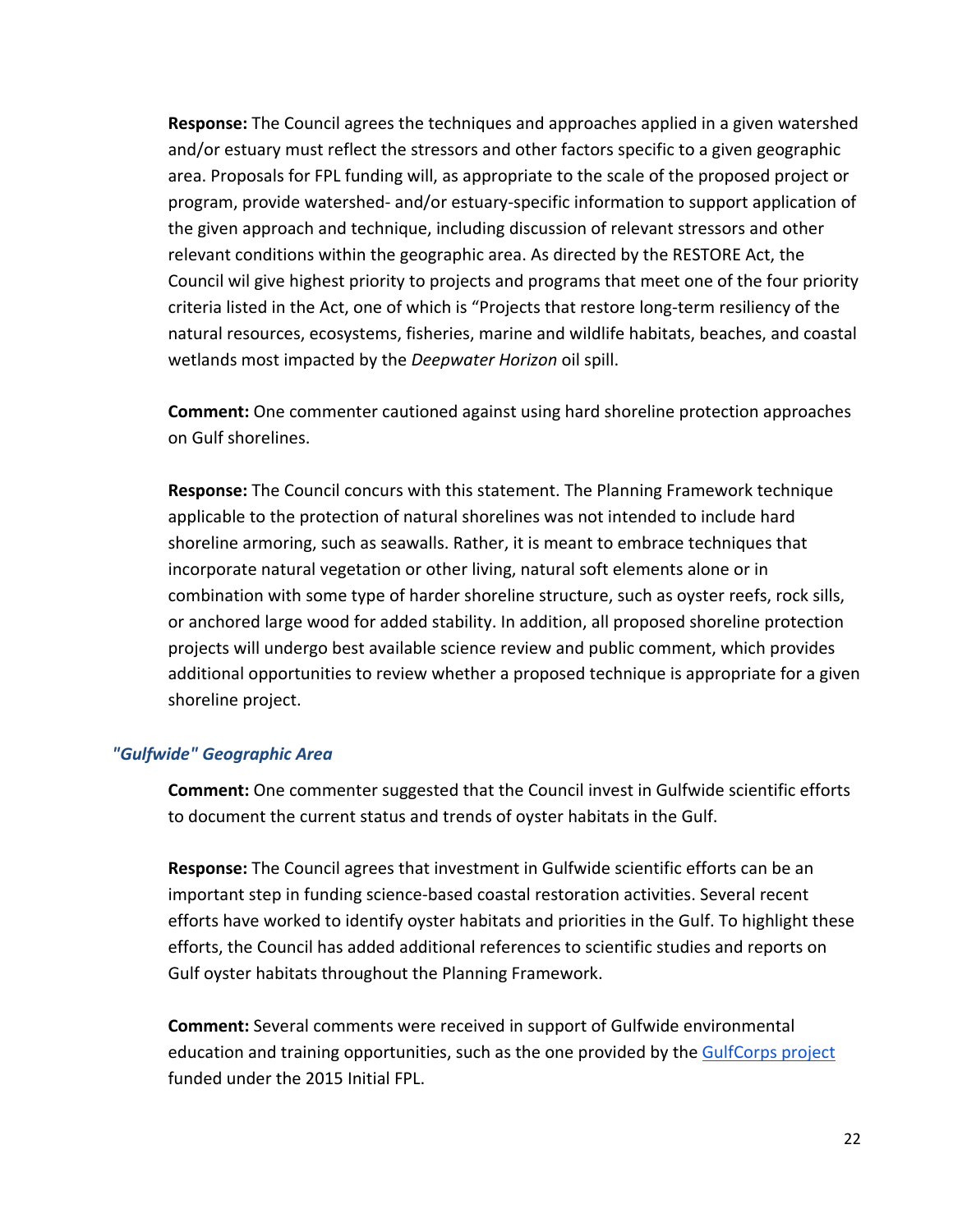**Response:** The Council appreciates commenters for their support of Gulfwide environmental stewardship and training, and more specifically for the positive support of the GulfCorps program. The Council will consider the success of the GulfCorps and other Gulfwide programs when making future investments in projects and programs.

**Comment:** Support was received for investments that support science-based decisionmaking and/or improve the Council's ability to plan for acute events, such as hurricanes or potential oil spills.

**Response:** The Council appreciates the commenters for their support of Gulfwide science investments that will support the Council in meeting its commitments to best available science and measuring outcomes, both of which are foundational elements to its Comprehensive Plan. The Council will continue to build upon its 2015 Initial FPL investments in science and decision-support tools through ongoing investments in activities can help the Council plan for and adapt to future events.

#### <span id="page-23-0"></span>*Editorial Comments*

**Comment:** The Council received a number of comments that can be characterized as editorial in nature.

**Response:** The Council has reviewed the recommended edits and incorporated many throughout the document. The Council also received comments that were personal opinions on subjects related to the Planning Framework, but did not recommend specific changes to the document itself. While these editorial comments did not recommend changes to the Planning Framework, they nevertheless expressed important views for the Council to consider as it moves forward. The Council appreciates both the edits and editorial opinions of those who commented on this document.

# <span id="page-23-1"></span>*Other Restoration Approaches*

**Comment:** Requests were made to elaborate on the "other" category of techniques included in each of the priority approaches.

**Response:** The Council recognizes that, during the planning process for program or project development by members, additional techniques could be identified that would best achieve the stated priority restoration approaches with specific watersheds or restoration projects. Therefore, the "other" technique has been included in each of the priority approaches to allow for this necessary flexibility. As some commenters noted, this could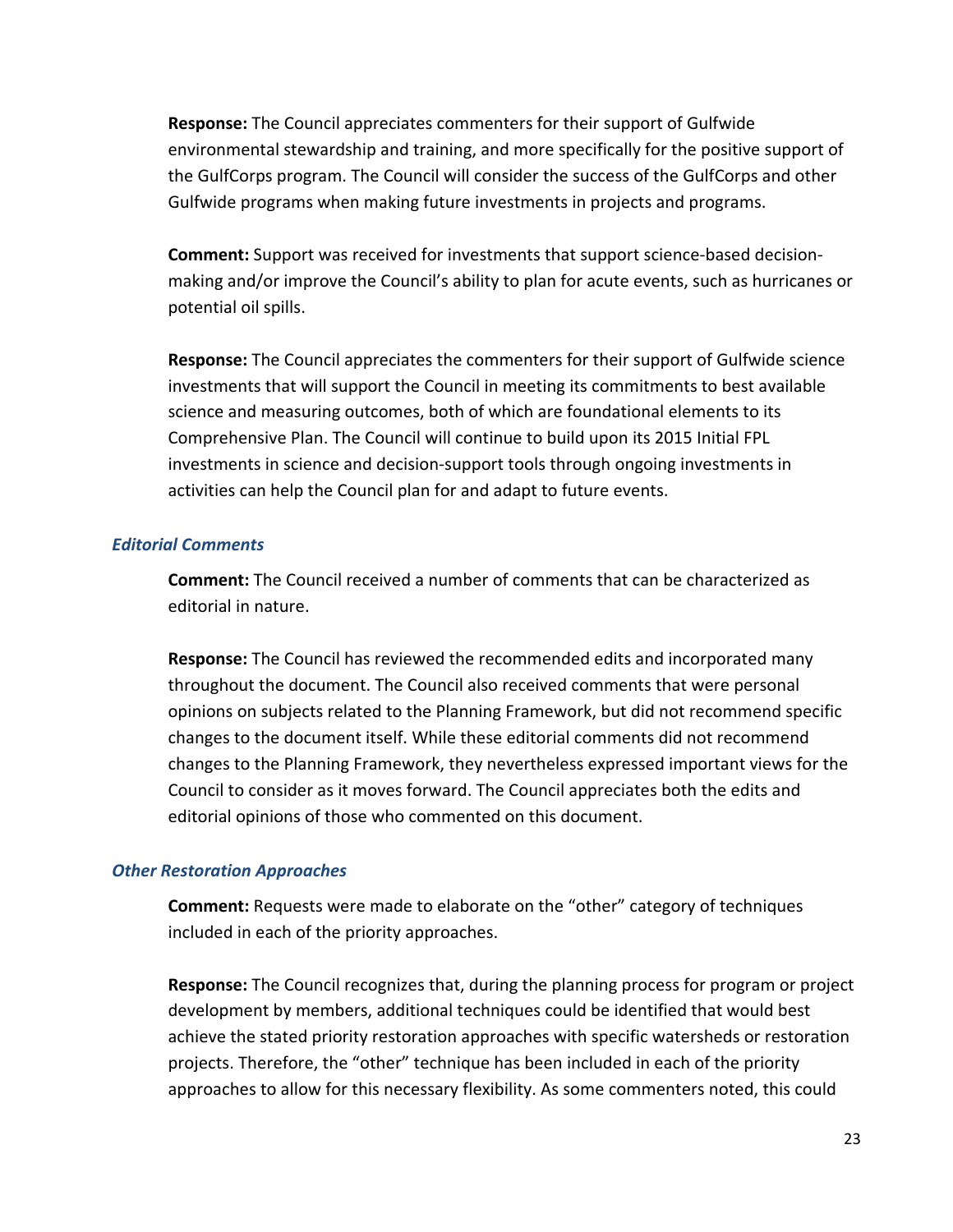include activities such as adding vegetation plantings to a beach dune restoration project or strategically acquiring a tract of land that could address the water quality goal of watershed protection.

**Comment:** One commenter raised several activities as potential approaches and techniques for funding consideration: seagrass restoration, filling artificial tidal passes, and oil and gas canal backfilling for consideration in Texas and Louisiana.

**Response:** The Council agrees that submerged aquatic vegetation (SAV) including seagrasses provide critical habitat in the Gulf that is sensitive to water quality issues, and language has been added to this effect in the Glossary of Terms (Appendix I). The Planning Framework also notes that projects to improve water quality are important for restoring and protecting SAV habitat. The Council will consider projects to reduce excess nutrients and other pollutants to watersheds in the development of FPL 3. The Council also may support activities such as filling tidal passes, as described under the Planning Framework techniques "Restore hydrologic connectivity" and "Restore natural salinity regimes". The Council may consider projects employing these techniques in the development of FPL 3, including projects in Texas and Louisiana. The Council agrees the oil and gas canal backfilling is also an important restoration technique in certain areas of the Gulf, and funded a project in the 2015 Initial FPL to do this work in [Jean Lafitte National Park, LA.](https://s3.amazonaws.com/gcerc.documents/fpl.factsheets.final/FPL_FS_D_LA+Jean+Lafitte+v11.15.15.pdf) The Planning Framework is not intended to be a comprehensive plan for restoration, but rather a signal of priorities for FPL 3. Therefore, the Council has elected not to include this as part of the technique "Decommission unused, orphaned energy facilities" in Section 2.2.2 of the Planning Framework.

**Comment:** One commenter suggested revising the approach "Create, restore, and enhance coastal wetlands, islands, shorelines, and headlands" to include "barrier islands" instead of "islands."

**Response:** Broader terminology has been used in this instance to reflect the inclusiveness of projects the Council will consider in the development of FPL 3. For example, the Council may consider rookery islands and, more broadly, barrier islands for FPL funding.

# <span id="page-24-0"></span>*Overall Restoration Approaches*

**Comment:** One commenter suggested adding a general statement supporting the use of "natural infrastructure" and the restoration of natural processes to accomplish coastal restoration and management.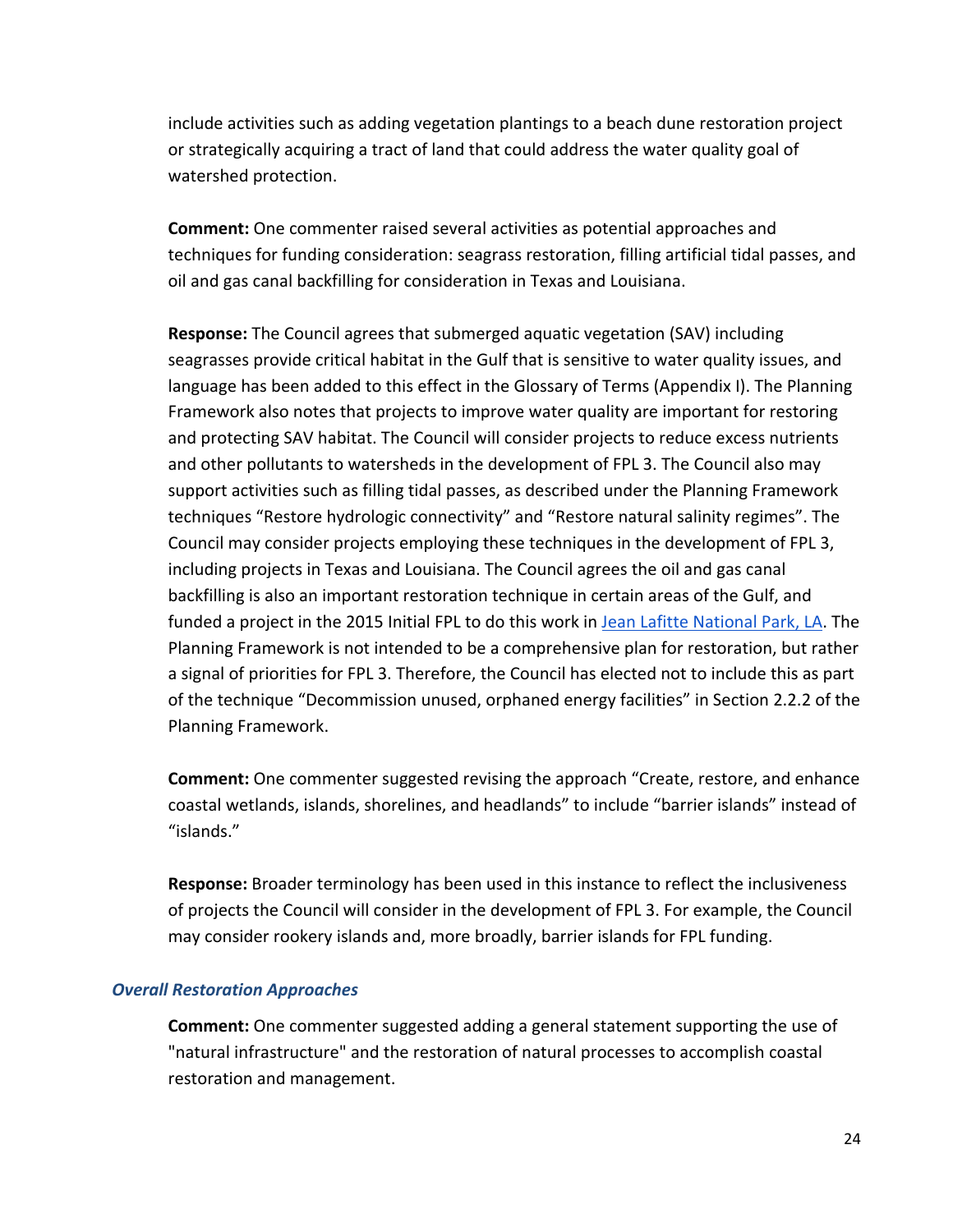**Response:** The Council appreciates the value and need for natural infrastructure and the restoration of natural processes. To this end, the Comprehensive Plan lays out "Restore and Enhance Natural Processes and Shorelines" as one of the Council's Objectives. The Planning Framework indicates approaches and techniques that are being considered to support this objective, ranging from green infrastructure to the restoration of natural riverine inputs using controlled diversions Language addressing the use of natural infrastructure has been added to the Planning Framework as part of the approach "Create, restore, and enhance coastal wetlands, islands, shorelines, and headlands" (Section 2.2.1).

#### <span id="page-25-0"></span>*Stressors Not Yet Addressed*

**Comment:** Some commenters recommended that the Council consider how climate change could impact the long-term success of its restoration projects, as well as how restoration projects might mitigate the impacts of climate change.

**Response:** The Council addresses climate risks in guidance to its members on the content of FPL 3 funding proposals. Specifically, proposals for Council funding should discuss whether the project or program is vulnerable to climate risks such as sea level rise, changes in rainfall patterns, and/or potential increases in hurricane intensity. In particular, proposals should discuss how such risks might affect the benefits and duration of the project or program. Where applicable, proposals should also discuss how the project or program might mitigate future risks associated with sea level rise, subsidence, and/or storms. This guidance, titled "Council-Selected Restoration Component Funded Priorities List 3 Proposal Submission Guidelines and Review Process," will be available on the Council's website [\(www.restorethegulf.gov\)](http://www.restorethegulf.gov/) prior to the proposal submission period.

**Comment:** Comments were received requesting that the Council incorporate current environmental stressors to inform future restoration efforts.

**Response:** The Council acknowledges that extreme weather-related events (e.g., flooding, hurricanes) will occur periodically and that there is a need to consider past events into its future planning and selection of projects for funding. To some extent, the Council can build-in measures to reduce risk from these events. The Council has and will continue to consider these factors in its selection, design, and implementation of restoration projects.

#### <span id="page-25-1"></span>*Funded Priorities Lists*

**Comment:** Many commenters provided thoughtful input and questions regarding selection of projects and programs for inclusion in future Funded Priorities Lists (FPLs). This input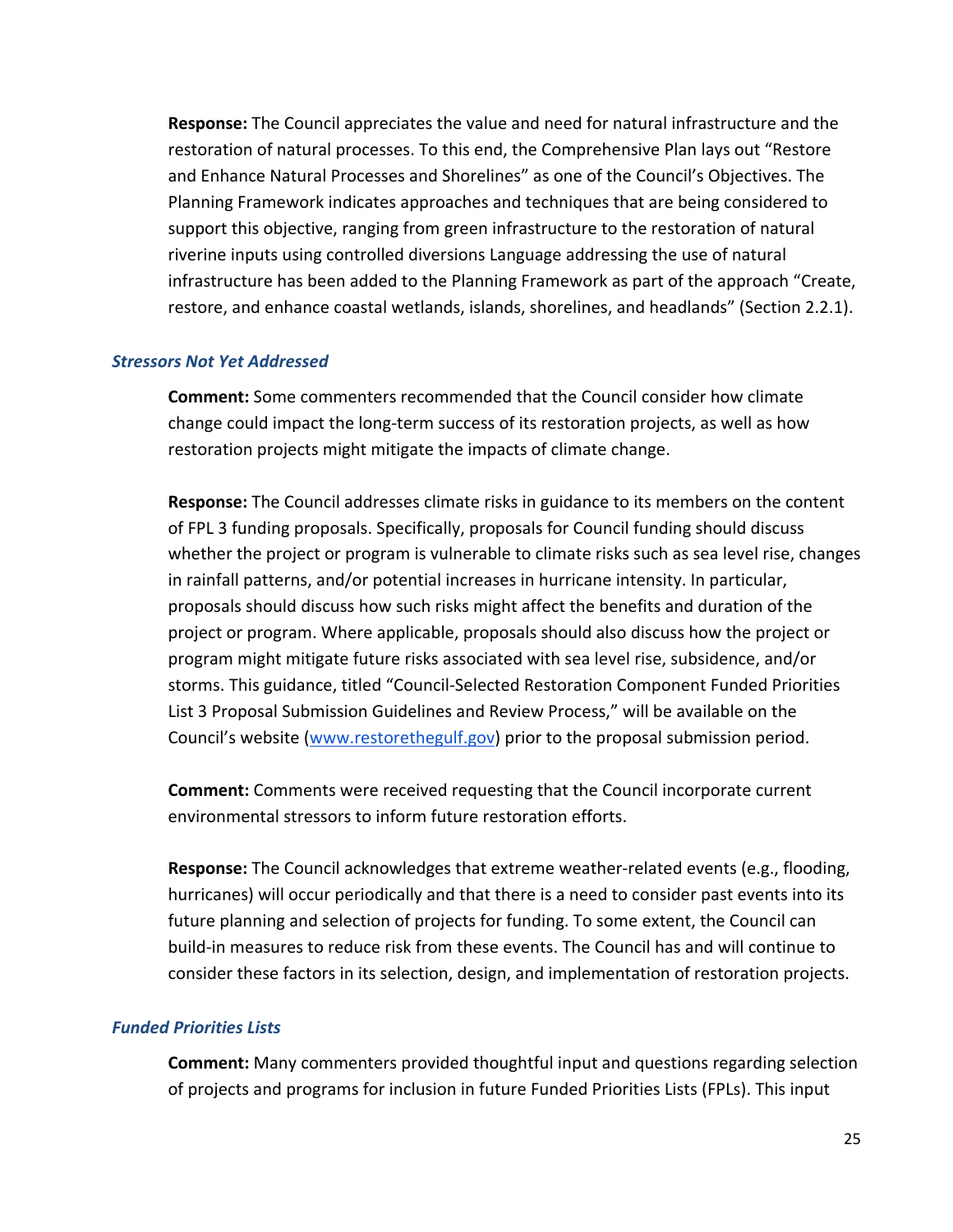included ensuring that: implementation (as opposed to solely planning) projects be funded; investments in the 2015 FPL are built-upon; education is included as a component of projects' implementation; and an ecosystem-wide focus is maintained, as intended by the RESTORE Act. Additional comments emphasized the importance of investing wisely in habitat restoration in a way that is sustainable for humans and wildlife.

**Response:** The Council appreciates this input and will consider it throughout the process of vetting and selecting projects and programs for FPL 3 funding. This could include funding implementation projects that achieve or contribute to an ecosystem-level impact, as well as investing in the long-term benefits provided by meaningful environmental education and continued investments in projects and programs with proven success.

**Comment:** Crew members of the project ["Gulf of Mexico Habitat Restoration via](https://restorethegulf.gov/sites/default/files/FPL_FS_K6_GW%20Conservation%20Corps%20v11.17.15.pdf)  [Conservation Corps Partnerships"](https://restorethegulf.gov/sites/default/files/FPL_FS_K6_GW%20Conservation%20Corps%20v11.17.15.pdf), which was included in the 2015 Initial FPL, attended and provided comments at four of the five public meetings on the Planning Framework draft. All spoke to their support of the project, their favorite activity, the invaluable training and education they received as crew members, personal successes, and support for continued funding.

**Response:** The Council appreciates the dedicated work of these crews. The successful implementation of restoration projects as well as the opportunities for future employment beyond the life of this project are invaluable. The Council will take this input into consideration as it considers future investments in projects and programs.

#### <span id="page-26-0"></span>*Public Engagement*

**Comment:** One commenter complimented the Council's proactive engagement with stakeholders across the Gulf and requested the Council to consider a bilingual liaison to interact with the underserved/underrepresented Vietnamese fishing communities across the Gulf. The commenter expressed concern regarding the inaccuracy of both the Vietnamese fact sheet and the Vietnamese interpretation services provided at a public meeting. Other commenters requested that the Council provide advance public notice, hold open meetings, and have smaller focus group meetings to allow greater public engagement during the planning stages. One commenter noted more one-on-one outreach will assist the Council in understanding the community's priorities, concerns and how the community can benefit economically. The commenter suggested scheduling more convenient dates or times for public meeting to accommodate the fishing community and allocate additional time for attendees to comment at public meetings. One commenter noted the importance of messaging the need for everyone to take ownership in protecting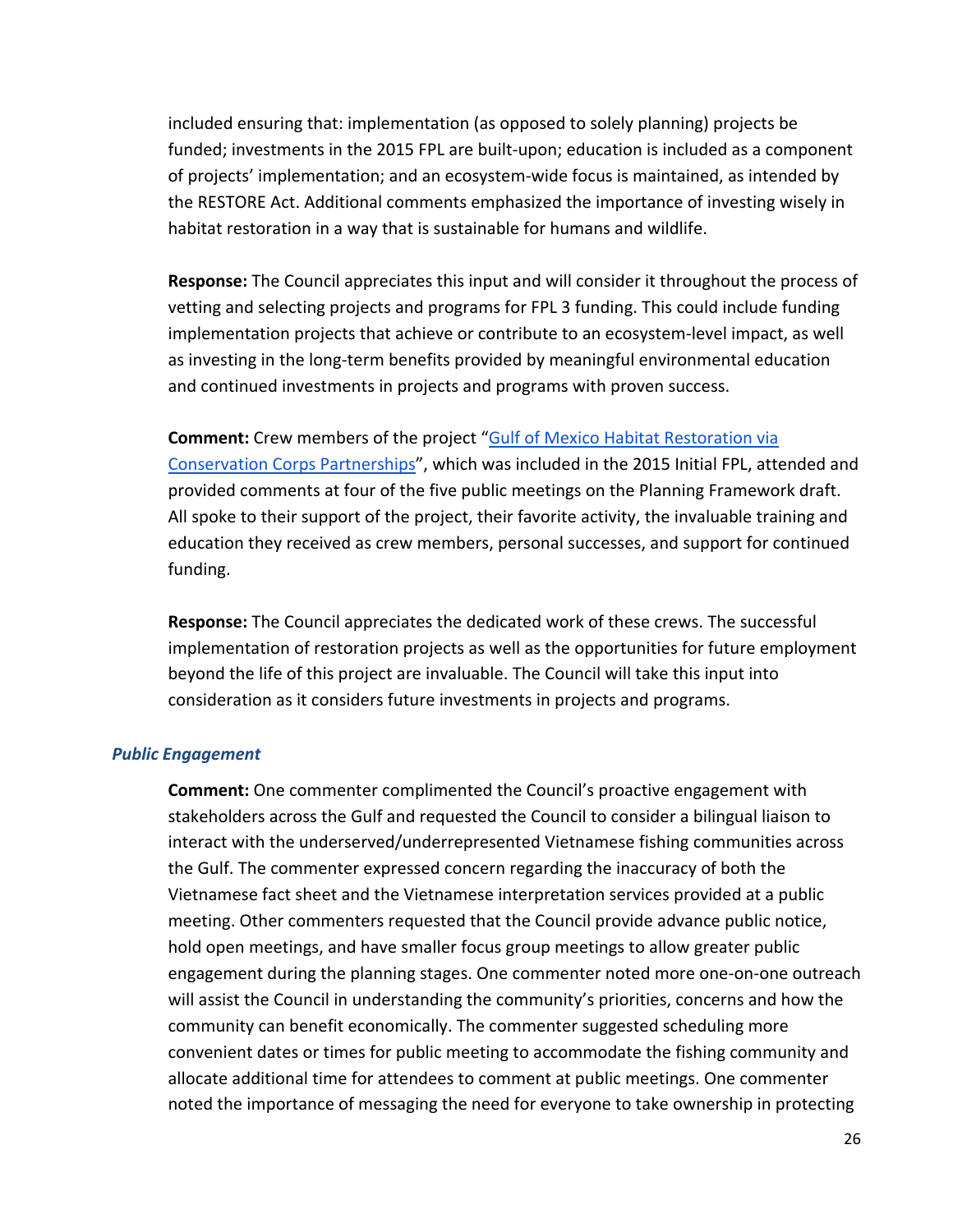the environment and the impact of this action. Another commenter requested the Council utilize technology to communicate the status of restoration project.

**Response:** The Council intends to continue offering public engagement opportunities that reflect the richness and diversity of the Gulf Coast communities to ensure ongoing public participation in the Council's restoration efforts. Engagement with all stakeholders, including the underserved/under-represented Gulf Coast communities is critical. The Council recognizes the value of not only proactivity engaging stakeholders such as the Vietnamese fishing communities, but also providing accurately translated materials and interpretation services at public meetings. Based on the translation and interpretation lessons learned during Planning Framework draft public meetings, the Council began working to identify additional sources to provide more accurate materials and interpretations for future meetings. The Council will continue to seek ways to strengthen its ability to communicate with underserved and underrepresented communities, including the Vietnamese fishing community, to ensure awareness and transparency of restoration activities.

The Council appreciates the importance of strong, productive, and predictable public engagement and of maintaining transparency throughout its operations and decisionmaking. In September 2018, the Council launched RESTORE Education Opportunities Series (REOs), an initiative to not only increase opportunities to engage the public, but also to provide these opportunities at the public's convenience. One component of REOs is a collection of webinars aimed to provide education related to the path forward towards the next Funded Priorities List, as well as return to the *Deepwater Horizon* oil spill to explain how the RESTORE Council and similar restoration efforts are working to restore the Gulf. These webinars can be accessed at [www.restorethegulf.gov.](http://www.restorethegulf.gov/) In additional to accessing webinars, stakeholders can request small group meetings with Council staff to discuss ongoing activities. The Council is looking forward to scheduling these meetings to learn of the various concerns of communities across the Gulf. The Council will continue to explore the use of webinars and other creative tools to increase transparency and opportunities for public participation.

The Council plans to offer additional time at public meetings for Limited English Proficiency stakeholders to provide oral comments and have those comments translated into English for other attendees. In addition, the Council is exploring methods to communicate to Gulf stakeholders the benefits of protecting the preserving the valuable Gulf resources in their daily lives.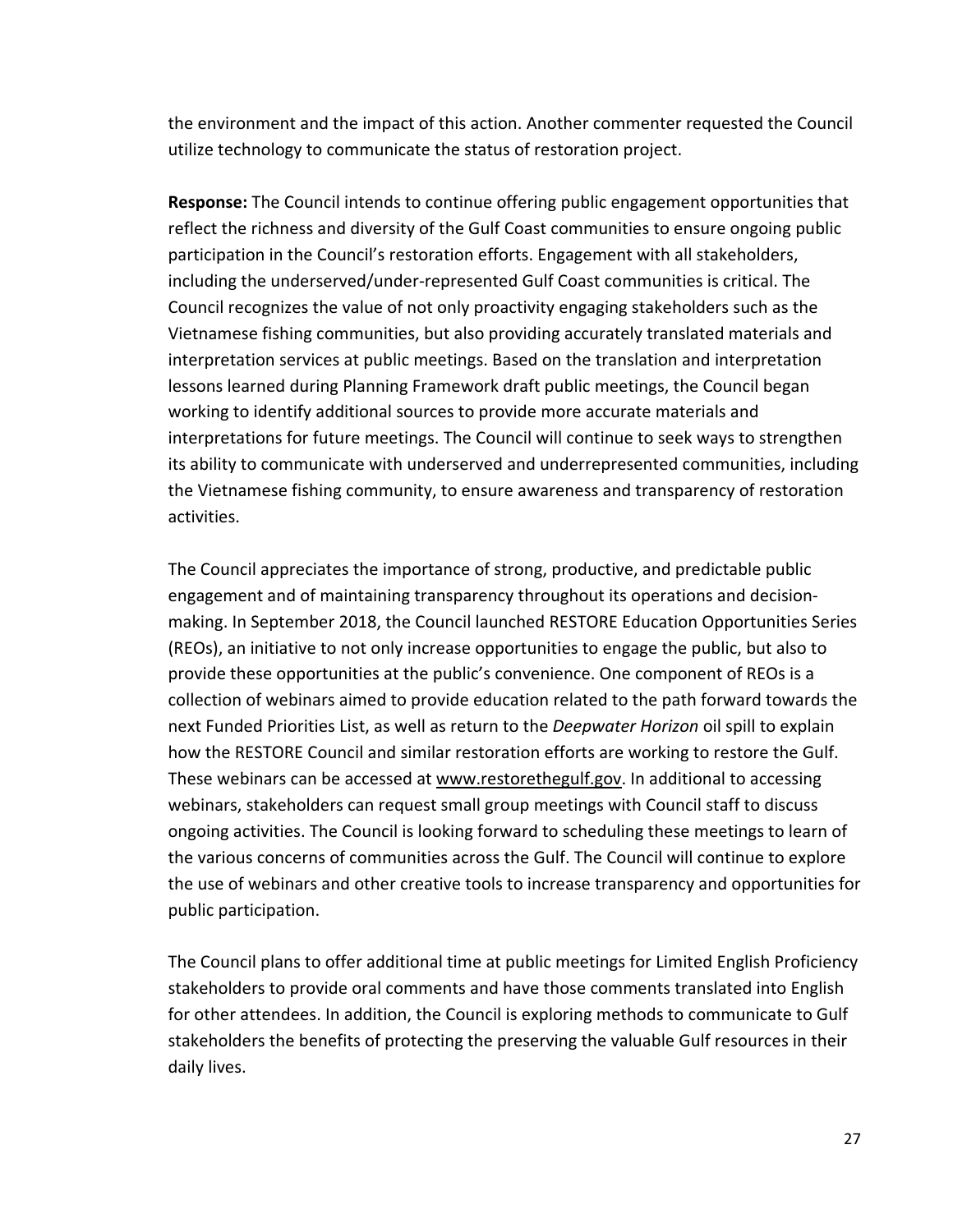**Comment:** The Council received compliments from several commenters on the ability to review and comment on the Planning Framework draft, noting this document supports the Council's commitment to transparency and collaboration as well as the advancement and use of best available science in decision making processes. One commenter was appreciative of the Council's commitment to remain transparent and informative throughout the decision-making process. Another commenter was appreciative of the public meetings and noted their organization would distribute information about the public comment and review period. Other commenters expressed gratitude to the Council for being responsive to questions during the live public webinars.

One commenter requested detailed information outlining the Council's accomplishments and outstanding activities, and also highlighted the importance of educating stakeholders using simple terms. The Council received a suggestion to use additional methods to provide the public notice of future public meetings. Some commenters noted the public meeting presentation was too broad and did not articulate next steps. Commenters requested that the Council provide information related to the status of state-specific projects, Council members' project portal selection processes, and transparency throughout the FPL 3 process. One commenter commended the Council's efforts on providing translations of fact sheets and requested a 15-day extension of the public comment period, due to the unavailability of the Vietnamese translation of the Planning Framework draft.

**Response:** The Council appreciates Gulf stakeholders not only for their comments on the Planning Framework draft, but also their participation in both the live public webinar and Gulfwide public meetings. The Council remains committed to inclusion and transparency throughout the Funded Priorities List process. The Council will continue to explore and implement additional opportunities to inform and engage the public such as social media, expanding the list of subscribers for automatic updates, and working with other restoration focused organizations to reach additional stakeholders. In implementing additional methods to inform the public, the Council will seek to revise public materials to provide state-specific materials and simple information on the next steps in the FPL process. In recognition of the challenges the Council experience in providing the Vietnamese translation of the Planning Framework draft, the Council provided a 7-day extension to public review and comment period. The Council will continue to work with the Vietnamese community and other Gulf stakeholders to provide information and incorporate public input.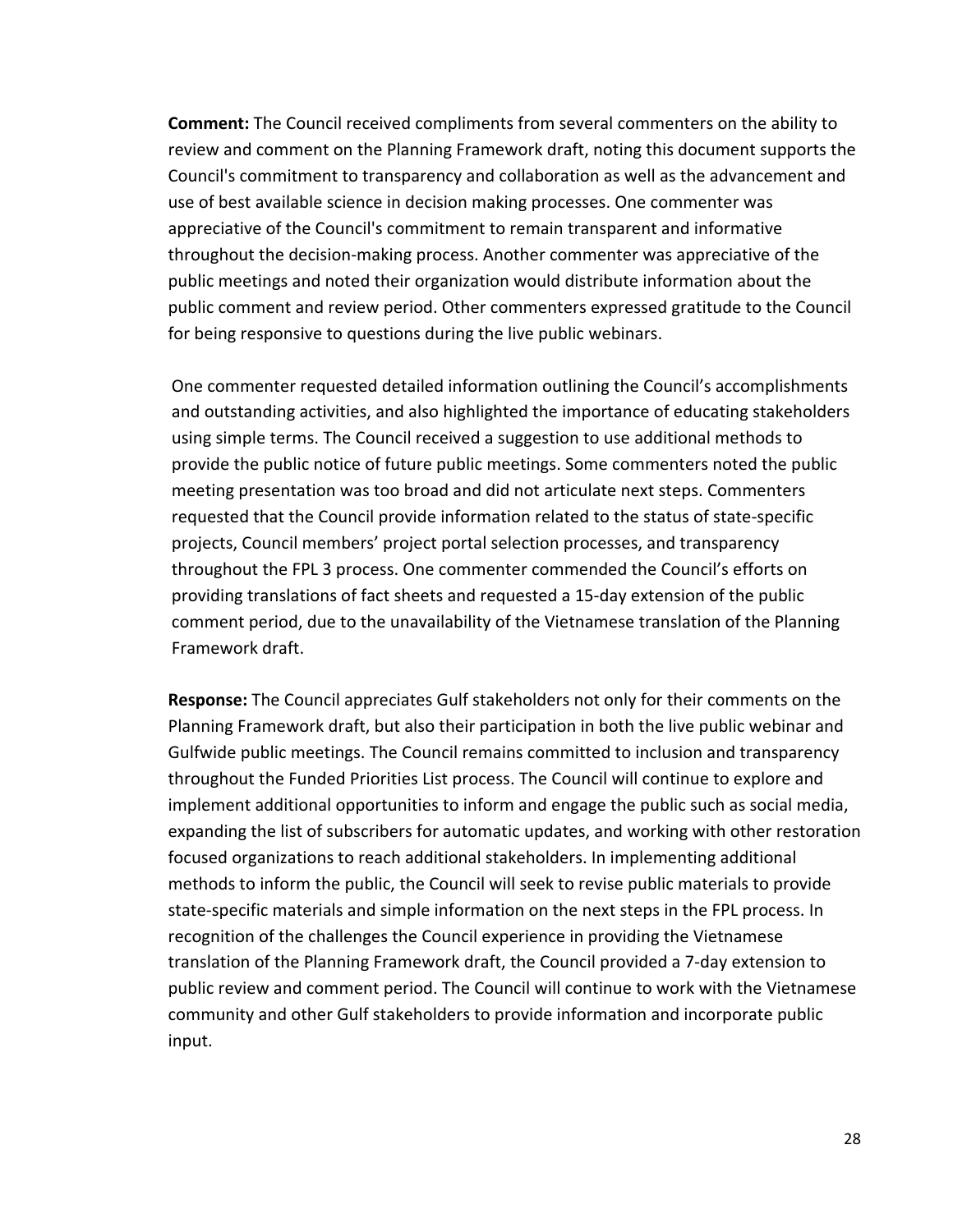**Comment:** Several commenters requested an independent review panel or a citizens advisory council be established, consisting of representatives from diverse backgrounds, including but not limited to social science researchers, natural/physical scientists, community representatives, fisher folks, and commercial fishermen. The commenters noted this group would review projects and identify the impacts of those projects. Another commenter suggested the group have a charter and by-laws modeled after similar Citizen Advisory Councils.

**Response:** The Council values the input from Gulf stakeholders from diverse backgrounds on the ultimate selection and funding of ecosystem restoration activities. The Council utilizes external, independent, science reviewers as well as a technical staff review panel to consider the application of best available science for Council Selected Restoration Component projects.

In the [2016 Comprehensive Plan Update,](https://www.restorethegulf.gov/sites/default/files/CO-PL_20161208_CompPlanUpdate_English.pdf.) the Council committed to engagement, inclusion and transparency. One of those commitments was to refine the processes for considering public input on draft Funded Priorities Lists (FPLs) before finalizing changes to the final FPL. Another commitment specifies conducting project evaluation and selection in the most open manner feasible. With these commitments in mind, the Council will post the draft FPL proposed projects, including the outcome of the proposed project evaluations, for Gulf stakeholders review. This will allow stakeholders the opportunity to provide feedback on the impacts of proposed projects prior to the Council finalizing the FPL. Recognizing the importance of engaging stakeholders who are familiar with local ecological stressors, each Gulf Coast state continues to engage their stakeholders in the process of submitting and vetting projects.

While a citizens advisory committee can be effective in some scenarios, it is not clear that such a tool is appropriate in light of the Gulf-wide nature of the Council's work. An effective citizens' committee must represent a broad and diverse range of stakeholders, yet should not be so large as to hamper logistics, dialogue, and internal consensusbuilding. The Council's work is relevant to a wide array of stakeholders representing businesses, fishing communities, environmental organizations, advocates of good government, scientists, members of academia, and a diverse group of citizens. It is unclear how a reasonably-sized citizens advisory committee could effectively represent such a broad array of stakeholders while not being so large as to be ineffective. In fact, the selection of the members of such a committee could result in the exclusion of others, possibly working at cross purposes with the intent of increased transparency and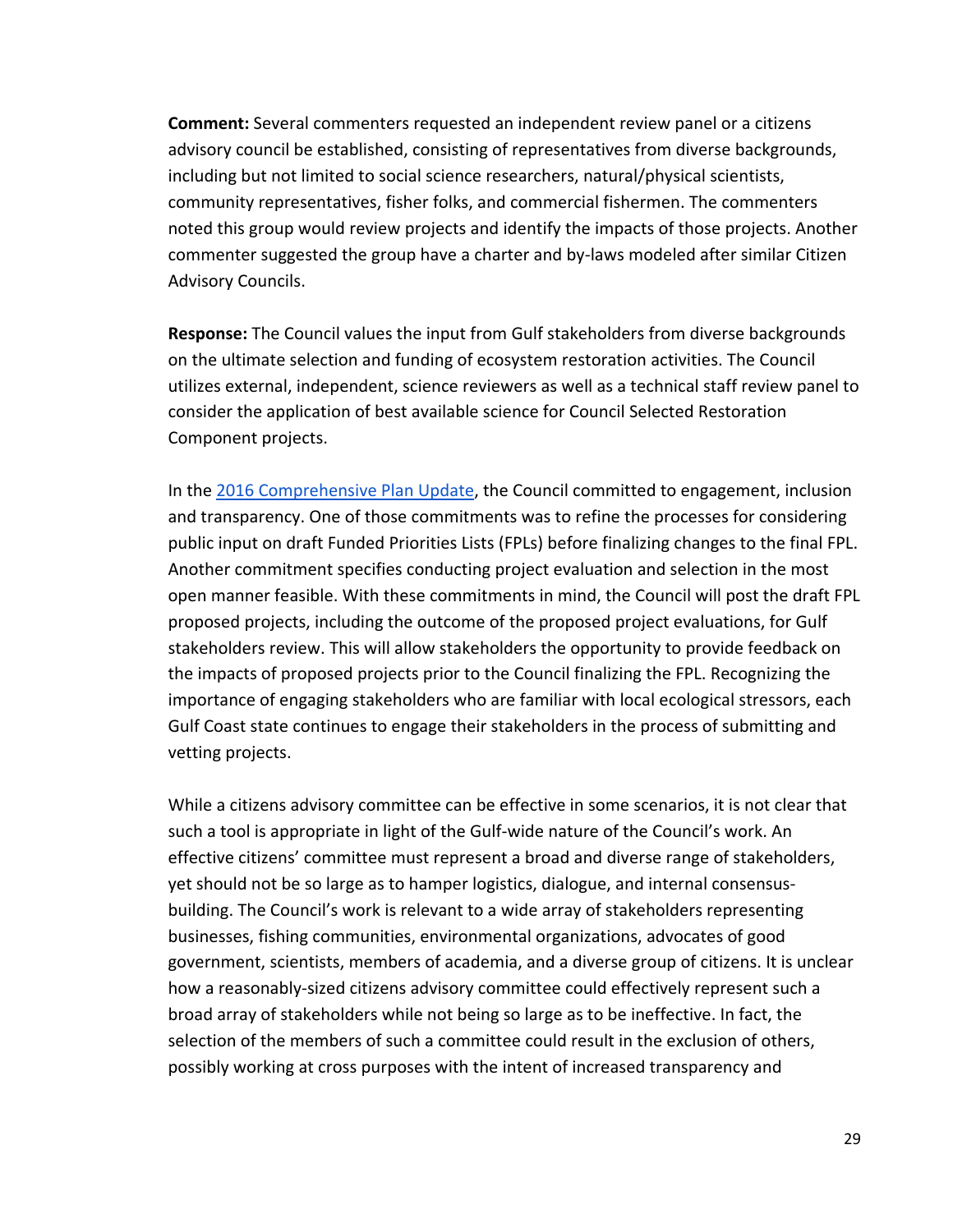inclusiveness. The Council remains open to considering other ways to improve transparency in all that it does.

#### <span id="page-30-0"></span>*Economic Ties*

**Comment:** Several commenters highlighted connections between ecosystem restoration and local, regional, and national economies. Some voiced concerns around the impact of restoration activities on fishers who live and work in the Gulf Coast. Others noted the importance of healthy ecosystems on ecotourism industries. Several commenters also identified potential restoration activities as opportunities for stakeholders to engage in industry/corporate partnerships, support minority-owned businesses and community-led initiatives, and monitor socioeconomic outcomes -- especially for those whose livelihoods depend on renewable natural resources.

**Response:** The Council values these concerns, as they speak to the multifaceted impacts of ecosystem degradation on Gulf economies, and especially the fishing industry. The Council seeks to develop and implement ecosystem restoration projects and programs that will help ensure the Gulf's natural resources are sustainable and available for future generations, with the understanding that these activities can have both environmental and human effects, including socioeconomic effects. The Planning Framework will assist the Council in selecting projects and programs for FPL 3 that meet RESTORE Act priority criteria, including those that will restore long-term resiliency of the natural resources, ecosystems, fisheries, marine and wildlife habitats, beaches, and coastal wetlands. Proposals for FPL funding will include, as appropriate, a discussion of potential risks and benefits associated with the project or programs, and this includes potential socioeconomic impacts. With this in mind, the Council appreciates that these comments highlight both place-specific and Gulfwide socioeconomic needs, and will consider this input as it plans future investments in projects and programs that will restore long-term resiliency of the natural resources that support our vital Gulf economies.

# <span id="page-30-1"></span>*Coordination with other Projects and Programs*

**Comment:** Many comments were received appreciating the Council for its commitment to collaboration and coordination in developing the Planning Framework. Commenters encouraged the Council to continue to coordinate and collaborate with funding partners (especially DWH NRDA, other RESTORE funding streams, and NFWF), local authorities, and the public as it develops FPL 3 in order to ensure synergy with other efforts throughout the Gulf. One commenter also encouraged the Council to consider working with non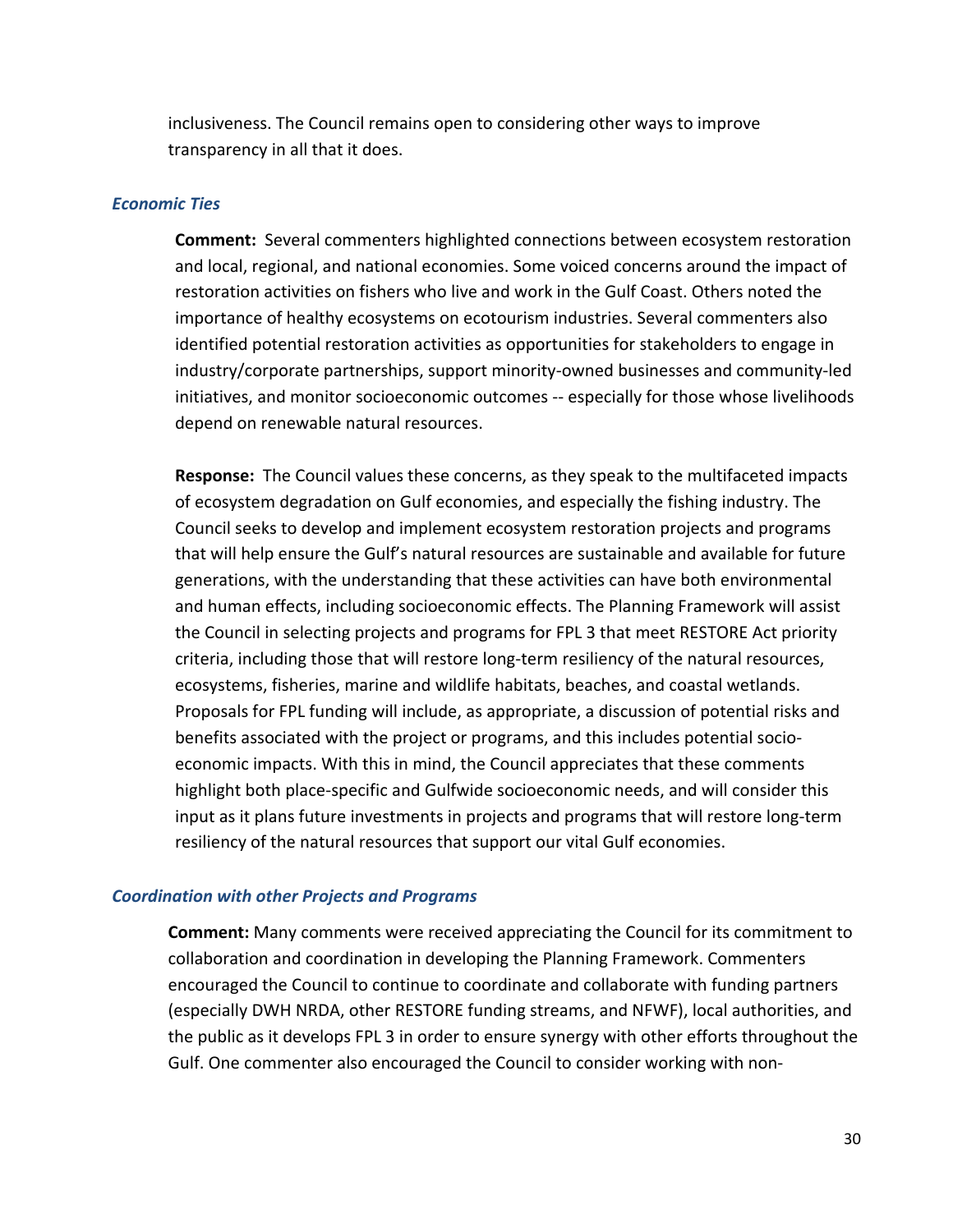governmental organizations (NGOs) to help educate the public, as well as implement restoration.

**Response:** The Council is pleased that its efforts to increase collaboration with others have been recognized and appreciated. This commitment will continue to be a part of how the Council conducts its work to select and implement restoration projects and programs. As part of implementing the 2015 Initial FPL, the Council worked directly with some members of the NGO community as well as other government programs to implement specific restoration projects. Although it is not yet known what projects will be selected for FPL 3 funding, the Council will continue to seek opportunities to work with experts in the community, both formally and informally, to ensure these future investments reap the greatest benefits possible.

# <span id="page-31-0"></span>*Specific Projects for Future Consideration*

**Comment:** Some commenters recommended that the Council consider specific projects, including projects that could have ecological and community resilience benefits. One commenter recommended against certain projects and types of projects (including marsh management).

**Response:** The Council appreciates the interest and advocacy for specific restoration projects. The Planning Framework is not intended to list or promote specific restoration projects. The comments received as part of the Planning Framework draft public comment period will be considered in the development of FPL 3. The Council encourages stakeholders interested in advancing certain projects to remain engaged in the FPL development process. Similarly, the Council encourages those who might have concerns with certain restoration approaches to remain engaged in the FPL process.

# <span id="page-31-1"></span>*General Comments on Program Documents*

**Comment:** Many comments were received commending the Council for developing the Planning Framework, recognizing it as another step toward its commitments to collaboration, transparency, and application of best available science. Others noted that the Planning Framework can be an important tool to identify priorities and sharpen future investments, and appreciated the Council for thinking beyond political and jurisdictional bounds when considering the restoration needs of the Gulf of Mexico ecosystem. One commenter cautioned the Council to be less focused on the bigger picture of the needs of the Gulf, as to avoid becoming blind to near-term or more regional needs. Another commenter noted that the Planning Framework needs to be adaptable enough to handle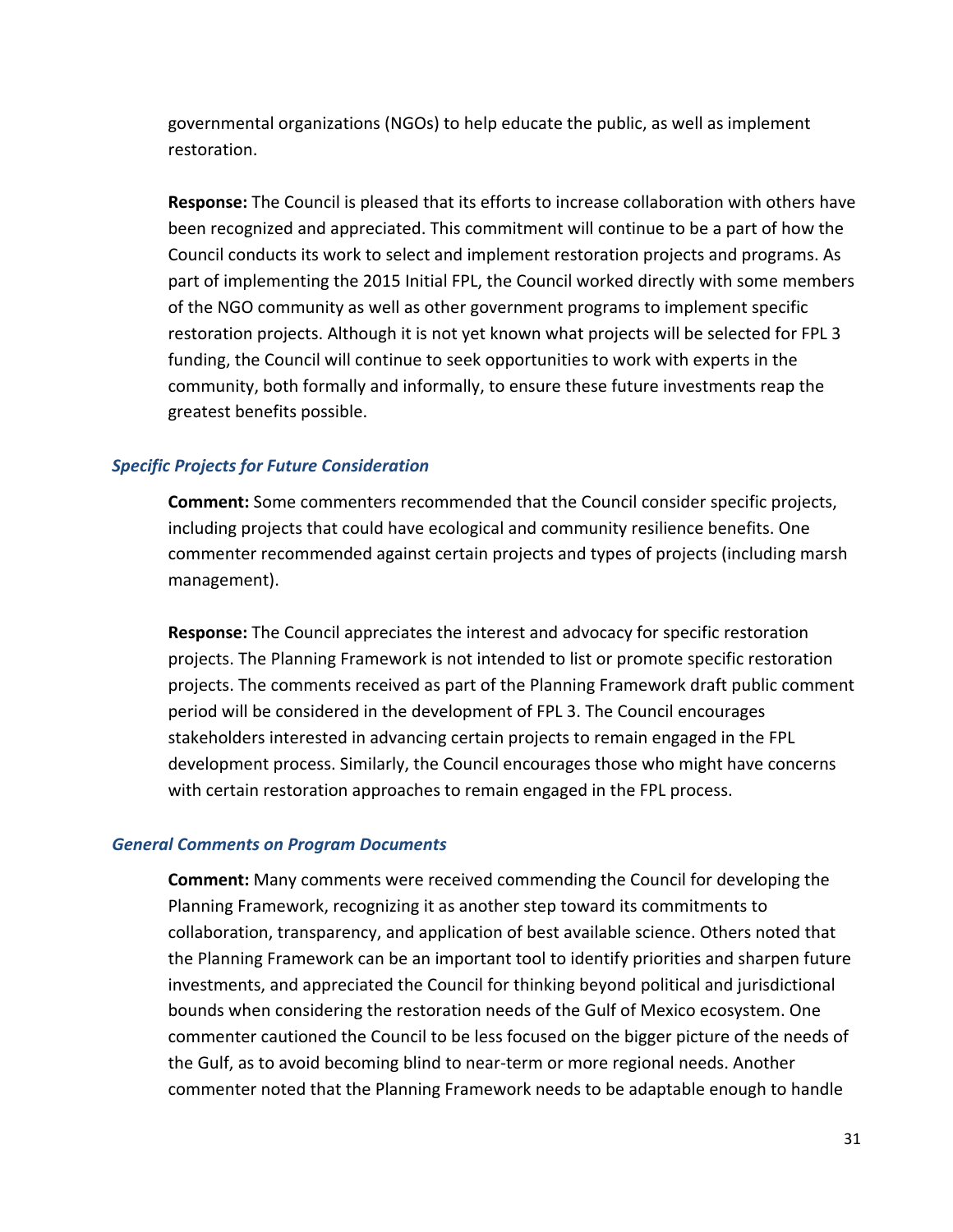surprises, and the Council members need to be open to adaptation when the need arises. One commenter also stated that the [2016 Comprehensive Plan Update](https://www.restorethegulf.gov/sites/default/files/CO-PL_20161208_CompPlanUpdate_English.pdf.) helped inform how their city council is moving forward with its county plans.

**Response:** The Council appreciates the positive reception many had for both the 2016 Comprehensive Plan Update and the Planning Framework draft and for the recognition that it was created to support the selection of restoration investments. As stated in the Planning Framework draft, the Council recognizes the need to be flexible in its decisionmaking in order to be responsive to changing conditions. To underscore that need, the Council has added language to Section 1.1 of the Planning Framework to emphasize the importance of adaptation, including being responsive to episodic events such as hurricanes and major river flooding events (such as the 2019 Mississippi River flood).

#### <span id="page-32-0"></span>*Adaptive Management and Monitoring*

**Comment:** Several comments were received regarding support for meeting the Council's Comprehensive Plan commitments to best available science, measuring and delivering results, and adaptive management. These comments highlighted a desire for a continuation of the Council's Monitoring and Assessment Workgroup (CMAWG), the need for the Council to adopt consistent monitoring metrics and protocols for the FPL 3 projects and programs that will allow for the Council to track restoration success, and review and revise future restoration priorities as needed. It was also suggested that the Council adopt, to the extent possible, the protocols described in Appendix E of the *[Deepwater Horizon](https://www.gulfspillrestoration.noaa.gov/sites/default/files/2018_01_TC_MAM_Procedures_Guidelines_Manual_12-2017_508_c.pdf)* [Natural Resources Damage Assessment \(NRDA\)](https://www.gulfspillrestoration.noaa.gov/sites/default/files/2018_01_TC_MAM_Procedures_Guidelines_Manual_12-2017_508_c.pdf) *[Monitoring and Adaptive Management](https://www.gulfspillrestoration.noaa.gov/sites/default/files/2018_01_TC_MAM_Procedures_Guidelines_Manual_12-2017_508_c.pdf)  [Procedures and Guidelines Manual](https://www.gulfspillrestoration.noaa.gov/sites/default/files/2018_01_TC_MAM_Procedures_Guidelines_Manual_12-2017_508_c.pdf)* to help increase coordination across restoration programs.

**Response:** The Council agrees that consistent metrics, monitoring protocols, and data management across Council funded projects and programs is needed to help the Council meet its Comprehensive Plan commitments to delivering results and measuring impacts and adaptively manage its investments. The Council plans to continue its support of the CMAWG moving forward, and will work with the CMAWG to identify consistent metrics and monitoring protocols for FPL 3 project techniques ahead of project implementation. To limit redundancy and increase coordination across restoration programs, the CMAWG will also coordinate and build off of the NRDA Cross-Trustee Implementation Group Monitoring and Adaptive Management activities and guidance documents, as appropriate, including the NRDA Monitoring and Adaptive Management Procedures and Guidelines Manual.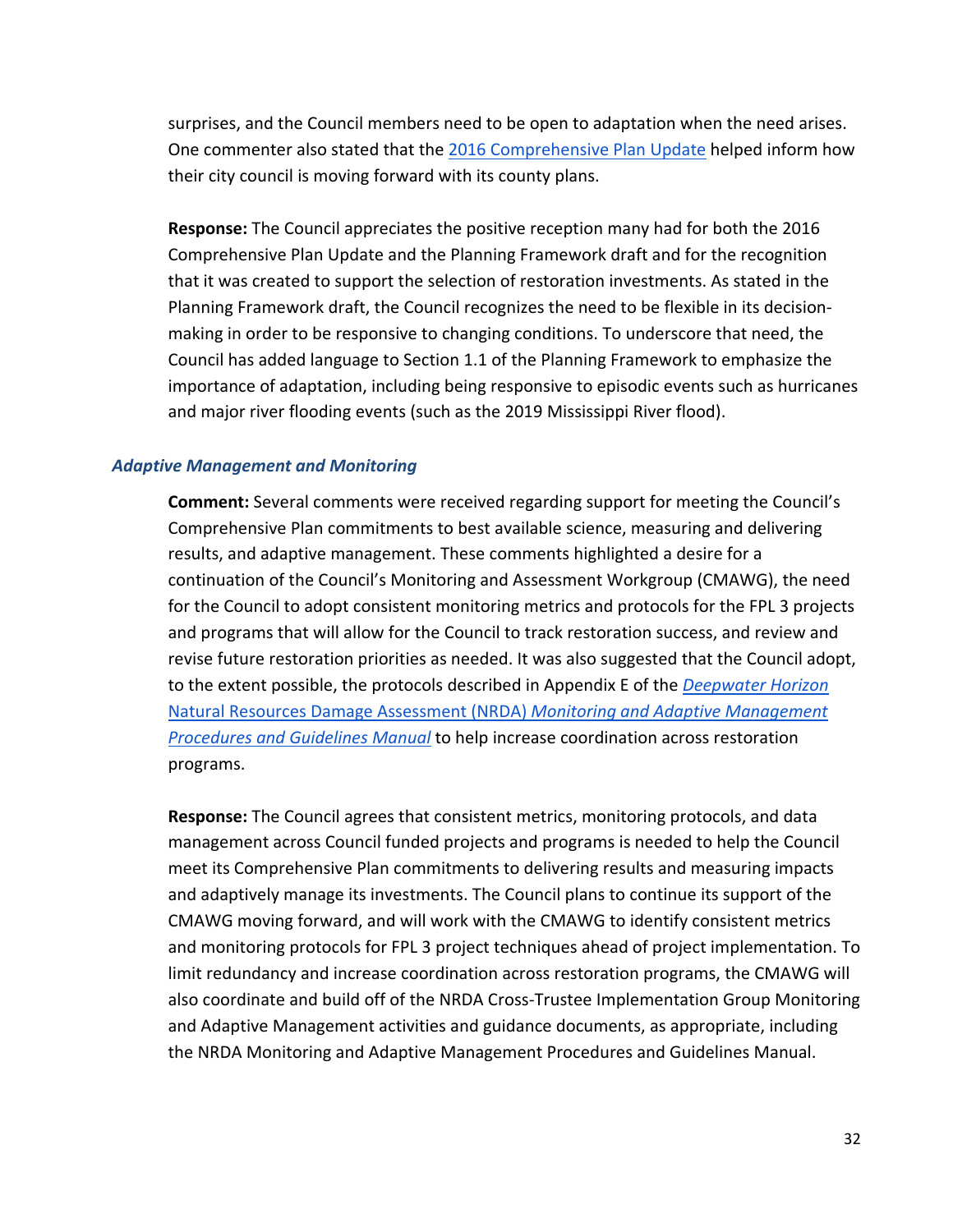**Comment:** One commenter suggested the Planning Framework should also include a monitoring plan with metrics and adaptive management strategies.

**Response:** While the Council recognizes the Planning Framework has not yet identified activities to the level of detail required to include metrics and specific adaptive management strategies, the Council and CMAWG plan to use the priorities identified in the Planning Framework as a path to guide the development of monitoring metrics, data and adaptive management protocols.

#### <span id="page-33-0"></span>*Project Selection Process*

**Comment:** One commenter asked whether the Council recommends that stakeholders work with specific Council members to advance restoration projects for FPL funding.

**Response:** The Council members welcome public input throughout the FPL development process. The method in which individual Council members engage the public in coastal restoration varies from member to member. In some states, recommendations for specific projects may be sought through a public portal. In other areas, project proposals are vetted and evaluated through a comprehensive planning process. The Council encourages stakeholders wishing to advance specific projects to engage with the member(s) that may consider such a project within their state boundary and/or mission.

**Comment:** One commenter asked for a summary of the FPL development process. Another commenter recommended the Council develop a publicly-articulated, transparent, and science-based project selection process.

**Response:** The FPL development process is based on collaboration among Council members and with interested stakeholders. The Council developed the Planning Framework to help guide the development of specific project and program proposals. Next, Council members will develop and discuss preliminary concepts for FPL funding. These member discussions are expected to help refine concepts, further identify opportunities for partnering and leveraging, and possibly remove from consideration concepts that are not viable at this time. Council members will continue to consider the best way to move toward FPL development, as further informed by the preliminary concepts collaboration process. Based on this continued collaboration, members will then develop and submit proposals to the Council for inclusion in FPL 3. Proposals will be posted on the Council's website. Council staff will review each proposal for compliance with the RESTORE Act priority criteria, conformity with the Comprehensive Plan, and compliance with applicable environmental laws. Proposals will also be evaluated for best available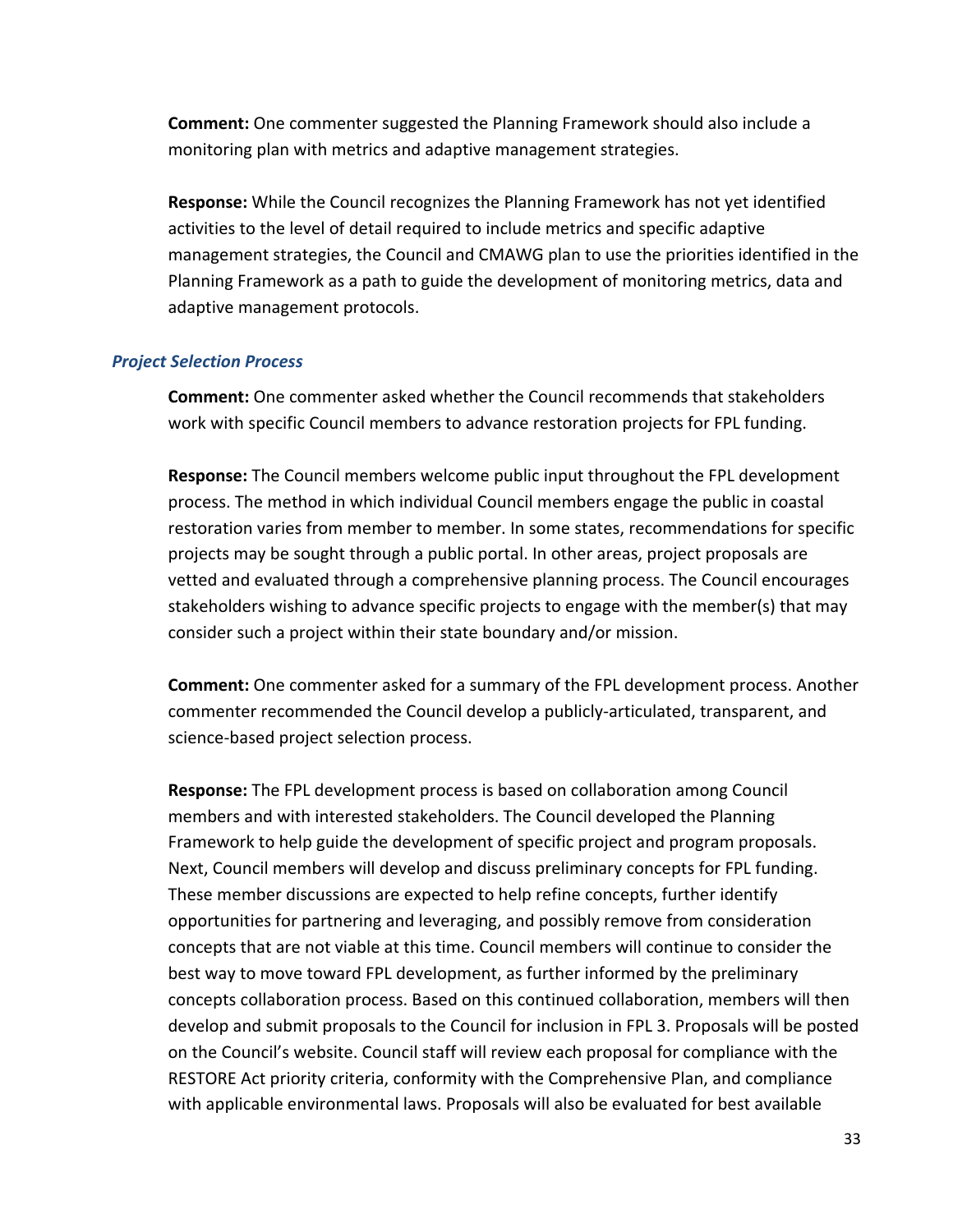science requirements by three external scientists, as well as an internal panel of Council member technical experts (see response below). A summary of these reviews will be made available to the public on the Council's website. Using this information, the Council will then develop a draft FPL, which will be provided to the public for review and comment. The Council will consider and respond to public comments, making changes to the draft FPL, as appropriate. The Council will then hold a vote to determine whether to approve the FPL. For an FPL to be approved, it must receive an affirmative vote from at least three state members and the Council Chair (currently the U.S. Environmental Protection Agency), who casts one vote on behalf of all six federal agencies. If approved by the Council, the final FPL will be available on the Council's website.

**Comment:** There were a number of comments pertaining to Council priorities. One asked: What are the priorities? Other commenters recommended that the Council improve the way in which FPL proposals are evaluated relative to priority criteria set forth in the RESTORE Act, as well as the Council's goals and objectives. These commenters recommended that this be included in the Council's guidelines for FPL proposals.

**Response:** The RESTORE Act sets forth four priority criteria for project and programs under Bucket 2, and requires the Council develop a Comprehensive Plan to strategically guide its Bucket 2 funding decisions. The Council's Comprehensive Plan sets forth goals, objectives, and commitments for Gulf restoration. The Council's overarching priorities for Gulf restoration are the RESTORE Act priority criteria and Comprehensive Plan goals, objectives, and commitments. The Planning Framework serves as a bridge between these overarching priorities and specific projects and programs contained in an FPL. The Planning Framework helps focus on restoration approaches, techniques, and geographic areas that the Council believes are most appropriate to advance its priorities for a specific FPL. The Council provides its members with guidance to help ensure that proposals for FPL funding align with the aforementioned priorities. This guidance is provided in a document called the "Council Member Proposal Submission Guidelines For Comprehensive Plan Funded Priorities List of Projects and Programs" (or "Submission Guidelines"). In 2019, the Council updated the Submission Guidelines based on lessons learned from the 2015 Initial FPL. The updated Submission Guidelines provide additional guidance to Council members on addressing the RESTORE Act priority criteria, along with other information to support the development and evaluation FPL proposals relative to the Council's restoration goals, objectives, and commitments. These updated Submission Guidelines will be available on the Council's website [\(www.restorethegulf.gov\)](http://www.restorethegulf.gov/) prior to the Bucket 2 application period.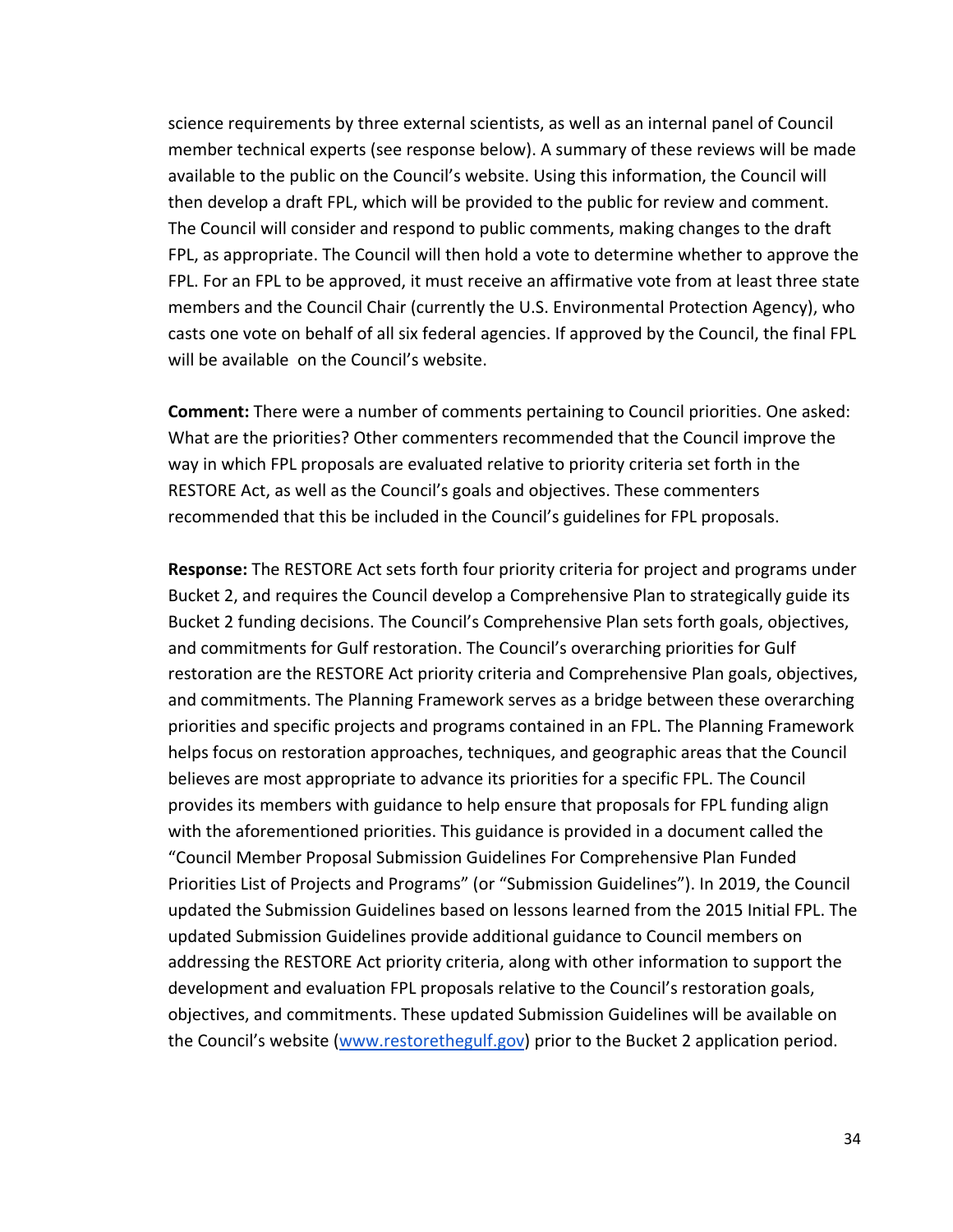**Comment:** Some commenters recommended that the Council utilize habitat suitability modeling for project evaluation and selection in conjunction with other project selection tools and other approaches. Other commenters recommended that the Council utilize Audubon's recently released Gulf conservation plan, "Audubon's Vision: Restoring the Gulf [of Mexico for Birds and People"](https://issuu.com/audubon8/docs/audubons_vision_-_restoring_the_gul?e=35018399/67743872), as one tool for project selection as the Council prepares FPL 3 for addressing Gulf birds and stakeholders.

**Response:** The Council recognizes the potential value of such tools in developing and assessing restoration proposals. The Council's current process for evaluating FPL proposals is summarized in the preceding response. While such models are not a formal part of the proposal review process, individual members may, as appropriate, use such tools in developing proposals for FPL funding.

**Comment:** One commenter recommended that the public should be able to comment on proposed projects prior to their selection for the draft FPL, and encouraged the individual Council members to engage the public as they develop projects.

**Response:** In developing the 2015 Initial FPL, the Council provided the public with an opportunity to provide comments on the draft FPL. The FPL development process now involves two opportunities for public review and comment: once during the development of the Planning Framework, then again on the draft FPL. In addition, FPL proposals will be made available to the public for review on [www.restorethegulf.gov](http://www.restorethegulf.gov/) as the Council solicits input on the draft FPL. The FPL public input opportunities are in addition to public engagement that occurs at the member level during the project development process, such as through portals, planning processes, and others. While adding a third public input opportunity to the FPL process would further increase public engagement, the Council must balance such process considerations with the equally important public interest in achieving timely on-the-ground restoration results.

**Comment:** The Council received support for the proposed linkages between stressors and restoration approaches and techniques in the Mobile Bay watershed. Other commenters encouraged the Council to go further in identifying primary stressors within priority watersheds and geographies, and more clearly tie restoration approaches to known stressors within priority geographies.

**Response:** The Council agrees the techniques and approaches applied in a given watershed and/or estuary must reflect the stressors and other factors specific to a given geographic area. Proposals for FPL funding will, as appropriate to the scale of the proposed project or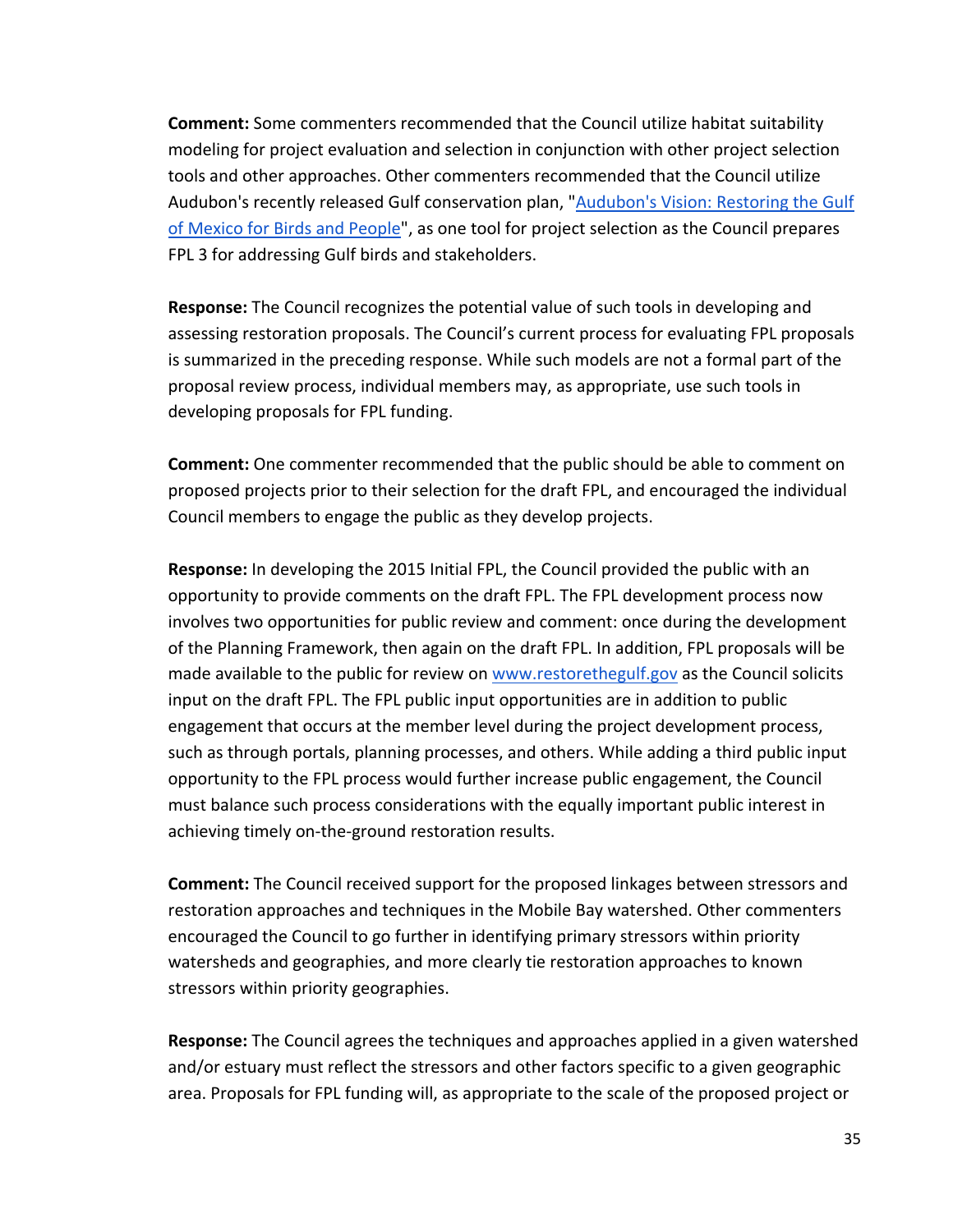program, provide watershed- and/or estuary-specific information to support application of the given approach and technique, including discussion of relevant stressors and other conditions within the geographic area.

**Comment:** Some commenters emphasized the need for a science-based selection process.

**Response:** Under the RESTORE Act, approved FPL projects/programs must be based on and conducted according to best available science. The Council's [2016 Comprehensive](https://www.restorethegulf.gov/sites/default/files/CO-PL_20161208_CompPlanUpdate_English.pdf.) [Plan](https://www.restorethegulf.gov/sites/default/files/CO-PL_20161208_CompPlanUpdate_English.pdf.)  [Update](https://www.restorethegulf.gov/sites/default/files/CO-PL_20161208_CompPlanUpdate_English.pdf.) made explicit commitments to application of best available science in the selection of programs and projects funded in Bucket 2. Council members will consider existing scientific tools and information in developing and evaluating proposals. In addition, FPL proposals will be independently reviewed by at least three external expert science reviewers. In this case, "external" refers to reviewers outside of the Council member agencies sponsoring the specific projects and programs under review. In general, one of these reviewers will be from the Gulf state most directly linked to the proposal (e.g., a reviewer from the state in which the proposed activity will take place), and the other two reviewers will be from another state in the Gulf of Mexico region (the states of Alabama, Florida, Louisiana, Mississippi, and Texas), or from outside of the Gulf of Mexico region. For proposals that cross state boundaries, reviewers will be identified based on familiarity with the appropriate watershed or gulf-wide perspective. In addition to the use of three external best available science reviewers, the FPL 3 review process will also include an internal best available science proposal review panel. The best available science proposal review panel will be composed of Council member agency technical staff, and facilitated by Council staff. The purpose of this panel will be to use Council member-agency expertise to address external best available science review concerns, and potentially identify project and program synergies not identified prior to proposal submission. The ultimate goal of this process is to provide Council members with substantive best available science content to inform their decision-making.

**Comment:** One commenter recommended against approving broad or overarching programs in the FPL unless specific projects or groups of projects are articulated within those programs that are fully developed and held to the same standards as other projectlevel proposals.

**Response:** The RESTORE Act allows for funding of both projects and programs in Bucket 2. As defined in the Council's [2016 Comprehensive Plan Update,](https://www.restorethegulf.gov/sites/default/files/CO-PL_20161208_CompPlanUpdate_English.pdf.) programs must consist of intrinsically-linked restoration and/or conservation activities that must be implemented together in order to achieve the desired outcome. A program should also have a common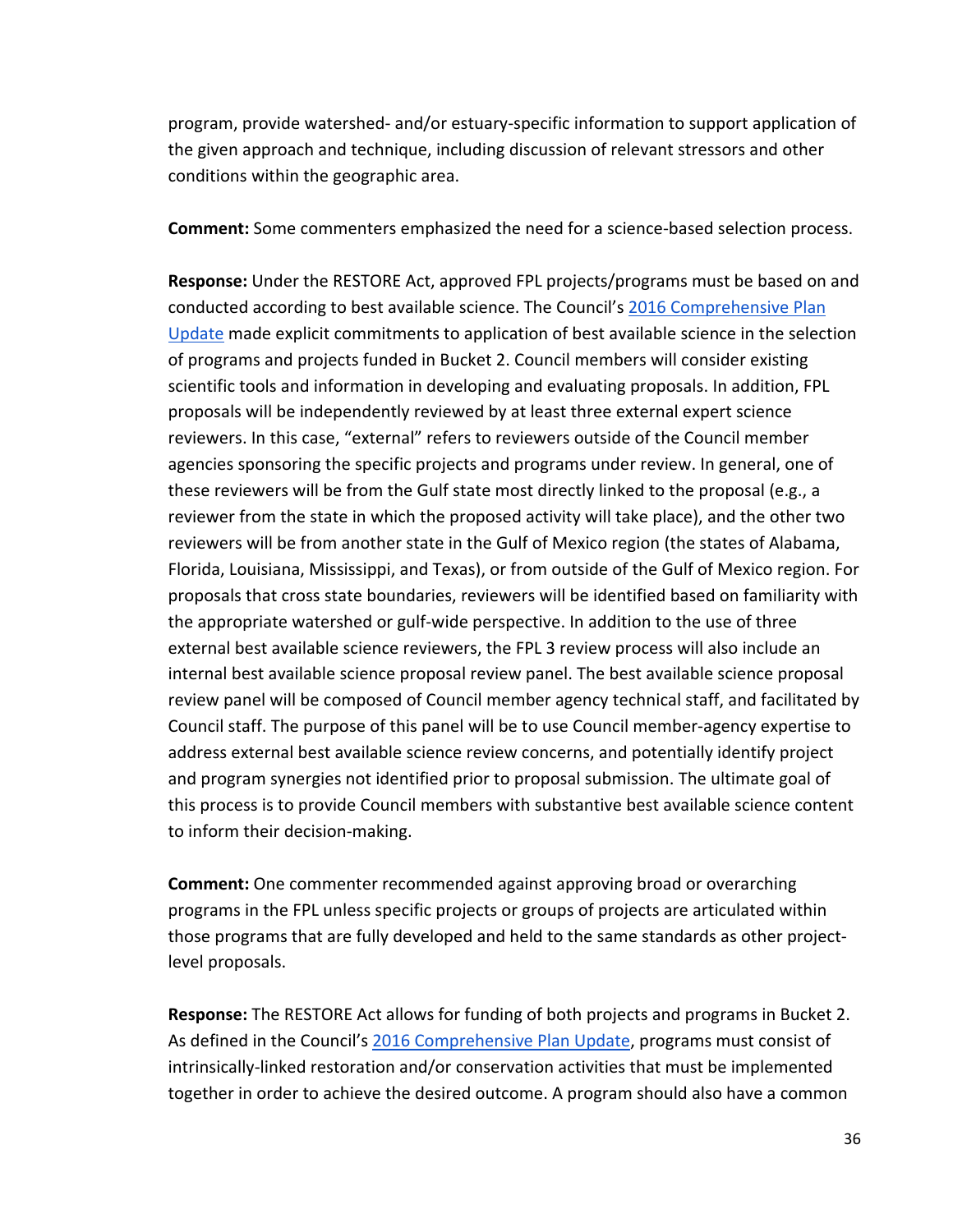set of performance measures to effectively assess and measure outcomes. Given these considerations, programs can be an effective restoration approach in some situations. For example, programmatic restoration approaches are suitable where a stressor is dispersed across a broad area, requiring a systematic approach to identifying and implementing the most effective restoration actions to address that stressor. In some cases, such as a land acquisition and habitat conservation program, specific tracts might not be identified in the FPL proposal. Similarly, a water quality program using agricultural best management practices might not identify specific agricultural tracts at the FPL stage. The Council Member Proposal Submission Guidelines For Comprehensive Plan Funded Priorities List of Projects and Programs, which was updated in 2019 and will be available at [www.restorethegulf.gov,](http://www.restorethegulf.gov/) describes the information content and review process for FPL proposals. In addition, for proposed programs where specific projects are not specified at the FPL stage, the Council will consider including information such as the criteria and processes that will be used to develop and approve such projects. Doing so could enable the Council and members to understand and evaluate the specific actions that will be carried out under a proposed program.

#### <span id="page-37-0"></span>*Planning Framework Scope*

**Comment:** Questions were raised regarding the scope of the Planning Framework, with one commenter questioning whether it is too broad and flexible, while another questioned whether it should be expanded to be a "comprehensive plan" for Gulf restoration. Additionally, some comments noted that the Council should use the Planning Framework as a guide to ensure future projects build on past projects, incorporate adaptive management, complement projects funded through other DWH funding streams, and make strategic investments in projects that will provide comprehensive benefits to the overall Gulf ecosystem.

**Response:** The Council recognizes the important role it plays in developing strategies and implementing projects that ensure the Gulf's natural resources are sustainable and available for future generations. As part of its commitment to increasing collaboration, transparency, and application of best available science in its decision-making process, the Council decided to develop the Planning Framework in advance of selecting projects and programs that would be funded in FPL 3. The Planning Framework represents an element of the FPL development process and is being used for the first time. Because it is new, the Council carefully considered the purpose and scope of this document. Ultimately, it was decided not to develop an additional comprehensive plan for the Gulf because of the diverse issues and priorities that exist. The Council chose to develop a document that is specific to its work and serves as a "bridge" between the current Comprehensive Plan and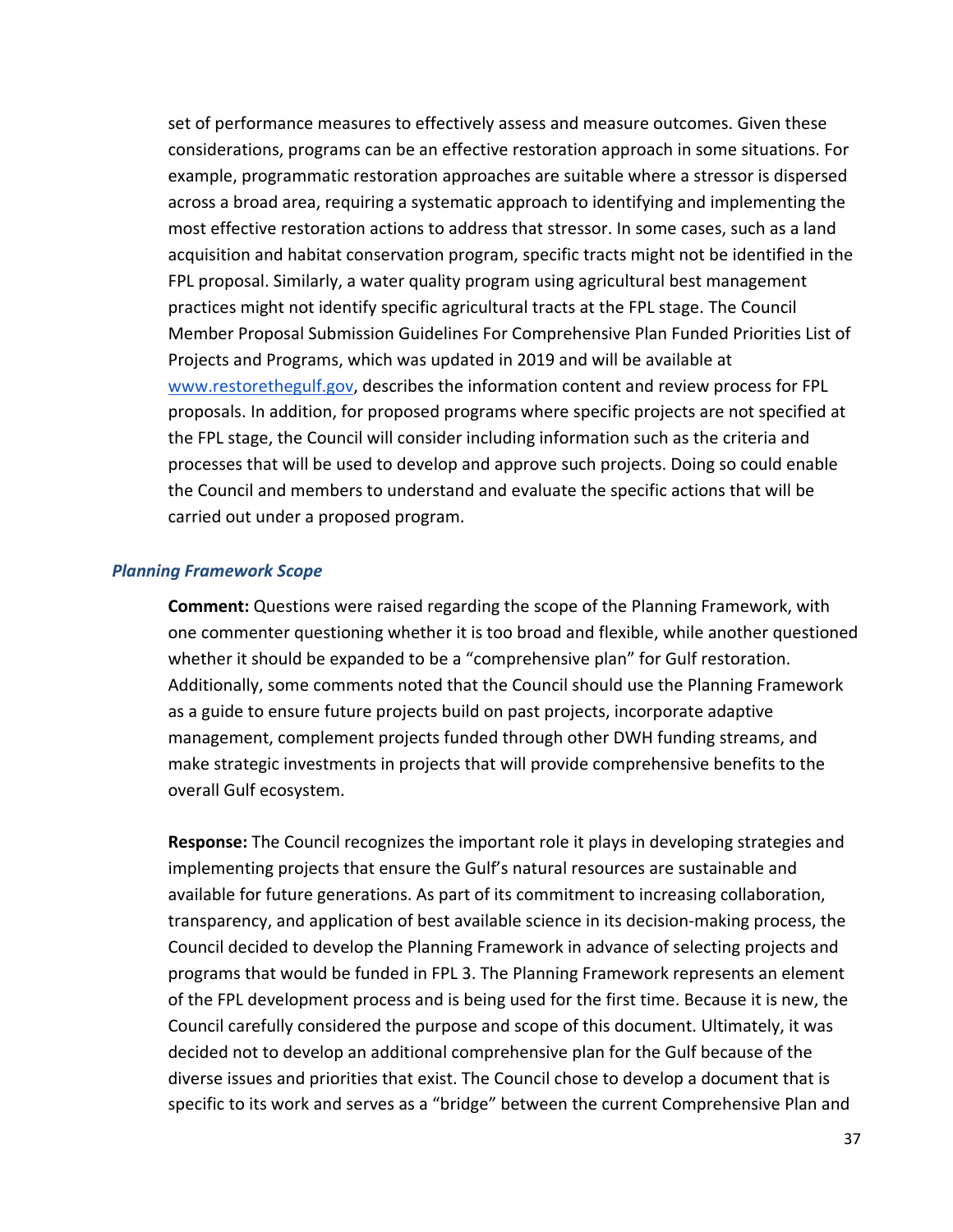FPLs, and from one FPL to the next. Also because this is the first time the Council has developed such a document, it recognized that flexibility would be needed in developing FPL 3. While the Council will consider this Planning Framework as it determines funding priorities for FPL 3, it is retaining the option to fund some projects that may not be reflected in the Planning Framework. The Council views the Planning Framework as a "living document" that will support the Council's continued efforts to build upon prior restoration investments during the project or program selection process. As part of the development process for future FPLs (e.g., FPL 4, FPL 5, etc.), this Planning Framework will be reviewed, revised, and potentially broadened or narrowed, as needed.

**Comment:** Some commenters believe the geographic areas included in the Planning Framework are too broad. These commenters generally recommend narrowing the geographic scope of the Planning Framework in order to focus more closely on high priority watersheds and estuaries. Other commenters offered support for the specific watersheds identified in the Planning Framework. One commenter questioned why certain geographic areas were not included in the Planning Framework.

**Response:** The Planning Framework is considered to be a "bridge" between the Council's broad goals and objectives and the specific FPL projects and programs. The degree of geographic specificity in the Planning Framework reflects the balance between the Gulfwide focus of the Council's Comprehensive Plan and the specific watershed and/or estuary locations of projects and programs in an FPL. The geographic scope of the Planning Framework varies in different parts of the Gulf; in some areas it is state-wide, whereas a specific watershed or basin is identified elsewhere. This variation reflects a number of factors, including the state of restoration planning for a given area and the geographic extent of stressors the Council seeks to address in other parts of the Gulf. In some areas, Council members might have existing plans with specific projects, thus enabling a higher level of geographic focus for FPL funding consideration. In other areas, pressing environmental problems that are being considered for FPL funding may be statewide, and further planning and assessment may be needed to identify the most effective projects and locations to address that broad environmental concern. The current Planning Framework is the first iteration of a restoration strategy that will likely change and mature as the Council learns from ongoing and proposed restoration efforts, and in response to enhanced scientific understanding of environmental stressors and other factors. The geographic scope of the Planning Framework may become more focused, while representing a strategic bridge between the Comprehensive Plan and specific restoration actions in an FPL. Finally, it is important to note that areas not included in the Planning Framework may be priorities for investments from other funding sources. The exclusion of an area from the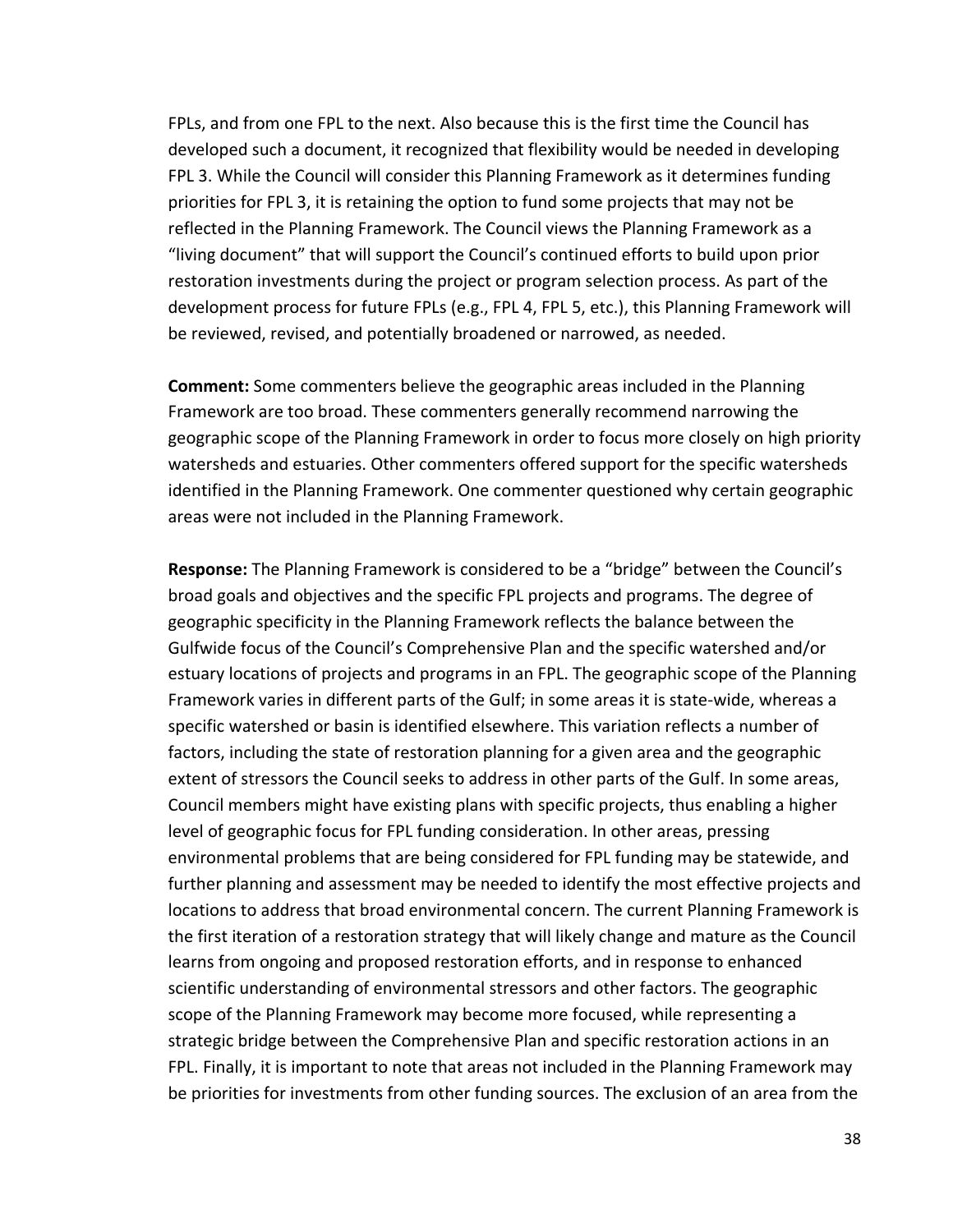Planning Framework does not indicate that the given area is not a priority for coastal restoration investments in general and may be the focus of other funding sources. To that end, the Council's collaborative focus seeks to optimize its efforts with other ongoing work funded by NRDA, NFWF, and other restoration efforts.

**Comment:** In discussing the geographic scope of the Planning Framework, some commenters specifically emphasized the value of using a watershed approach in restoration planning, and encouraged the Council to more effectively employ this approach within the Planning Framework.

**Response:** The Council remains committed to using a watershed and/or estuary approach in restoration planning, which is a foundational element of its [2016 Comprehensive Plan](https://www.restorethegulf.gov/sites/default/files/CO-PL_20161208_CompPlanUpdate_English.pdf.)  [Update.](https://www.restorethegulf.gov/sites/default/files/CO-PL_20161208_CompPlanUpdate_English.pdf.) The geographic scope of the Planning Framework varies due to different factors. In some areas, the Council is able to identify specific watersheds, whereas other areas have a broader geographic scope. Under any scenario, the Council will consider and, where appropriate, use watershed- and estuary-level planning to guide the development, assessment, and selection of proposed FPL projects and programs.

#### <span id="page-39-0"></span>*Use of Comprehensive Plan Goals and Objectives*

**Comment:** Several commenters suggested expanding the list of potential primary objectives that could be accomplished using particular priority approaches and techniques.

**Response:** The priority approaches identified in the Planning Framework can be employed to support many different restoration objectives, including the RESTORE Council objectives identified in the Comprehensive Plan. The Planning Framework distinguishes direct benefits of a priority approach as the primary objective being supported, while indirect benefits support secondary objective(s). The distinction between primary and secondary objectives is intended to be useful as the Council develops guidance around tracking and monitoring the benefits of its projects and programs. For example, "Land acquisition" or "Habitat management and stewardship" techniques employed as part of the approach "Protect and conserve coastal, estuarine, and riparian habitats" can greatly benefit water resources, supporting the Comprehensive Plan Objective "Restore, improve, and protect water resources". These benefits occur through the direct benefits provided to habitat. In other words, by acquiring and successfully managing habitat area, water quality impairments may be reduced to the watershed. To track the success of these projects it will be important to track benefits to habitat. Benefits to water resources may then also be tracked. For this reason, the primary objective of techniques under the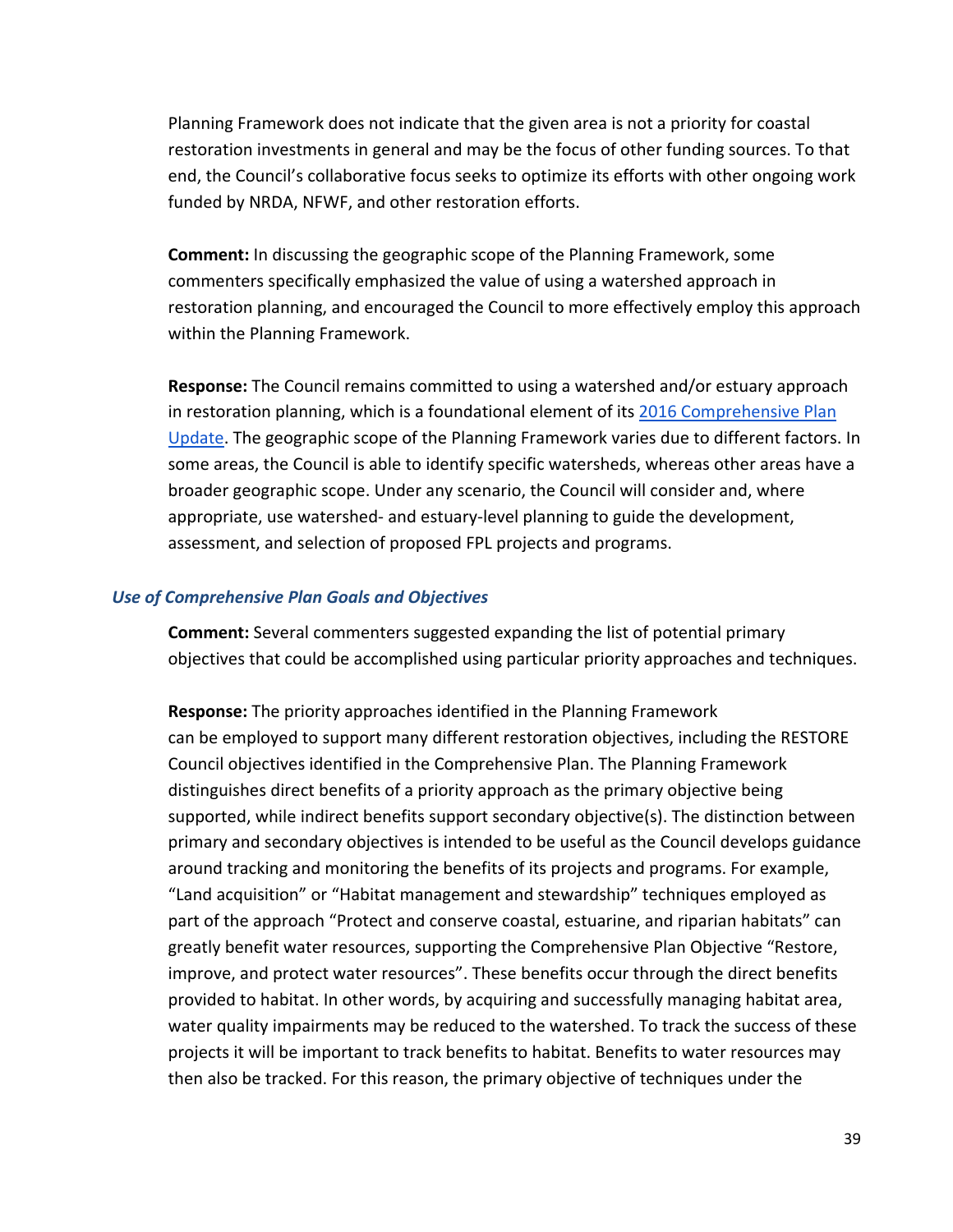"Protect and conserve coastal, estuarine, and riparian habitats approach" is "Restore, enhance, and protect habitats".

**Comment:** Several commenters suggested that the Council should narrow the objectives from how they were defined in the Comprehensive Plan.

Response: The objectives laid out in the Council's [2013 Initial Comprehensive Plan](https://www.restorethegulf.gov/sites/default/files/Initial%20Comprehensive%20Plan%20Aug%202013.pdf.) and restated in its [2016 Comprehensive Plan](https://www.restorethegulf.gov/sites/default/files/CO-PL_20161208_CompPlanUpdate_English.pdf.) [Update](https://www.restorethegulf.gov/sites/default/files/CO-PL_20161208_CompPlanUpdate_English.pdf.) were extensively reviewed and available for public comment as part of finalizing these documents. As comments indicated, the Comprehensive Plan Objectives are expansive in scope. With the Planning Framework, the Council has sought to provide more specificity regarding how it may consider meeting these objectives. To that end, this Planning Framework signals potential priorities for projects and programs that may be included in FPL 3. By providing a bridge between the Comprehensive Plan and FPLs and from one FPL to the next, the Planning Framework will be reviewed, revised, and potentially narrowed, as needed as part of developing future FPLs (beyond FPL 3).

# <span id="page-40-0"></span>*General comments related to ecosystem restoration for wildlife health (e.g., birds, fish)*

**Comment:** Many commenters expressed a desire for coastal habitat restoration that would benefit wildlife. In particular, commenters stressed the importance of the Gulf Coast to birds, emphasizing the need to address the damage done to avian species as a result of the *Deepwater Horizon* oil spill.

**Response:** The Council recognizes the value of Gulf ecosystems to a wide array of migratory, resident and endangered species of birds. The Council also acknowledges that habitat degradation, including effects from the *Deepwater Horizon* oil spill, have and continue to impact avian species in the Gulf of Mexico. While other funding partners have a specific goal of restoring bird populations in the Gulf (e.g., the NRDA Trustee Council) the Planning Framework approaches and techniques prioritize actions that would benefit avian species through multiple habitat conservation and restoration actions. For example, the restoration approach of "Protect and conserve coastal, estuarine and riparian habitat" can reduce the loss and degradation of habitats critical for birds during both the migratory and breeding seasons.